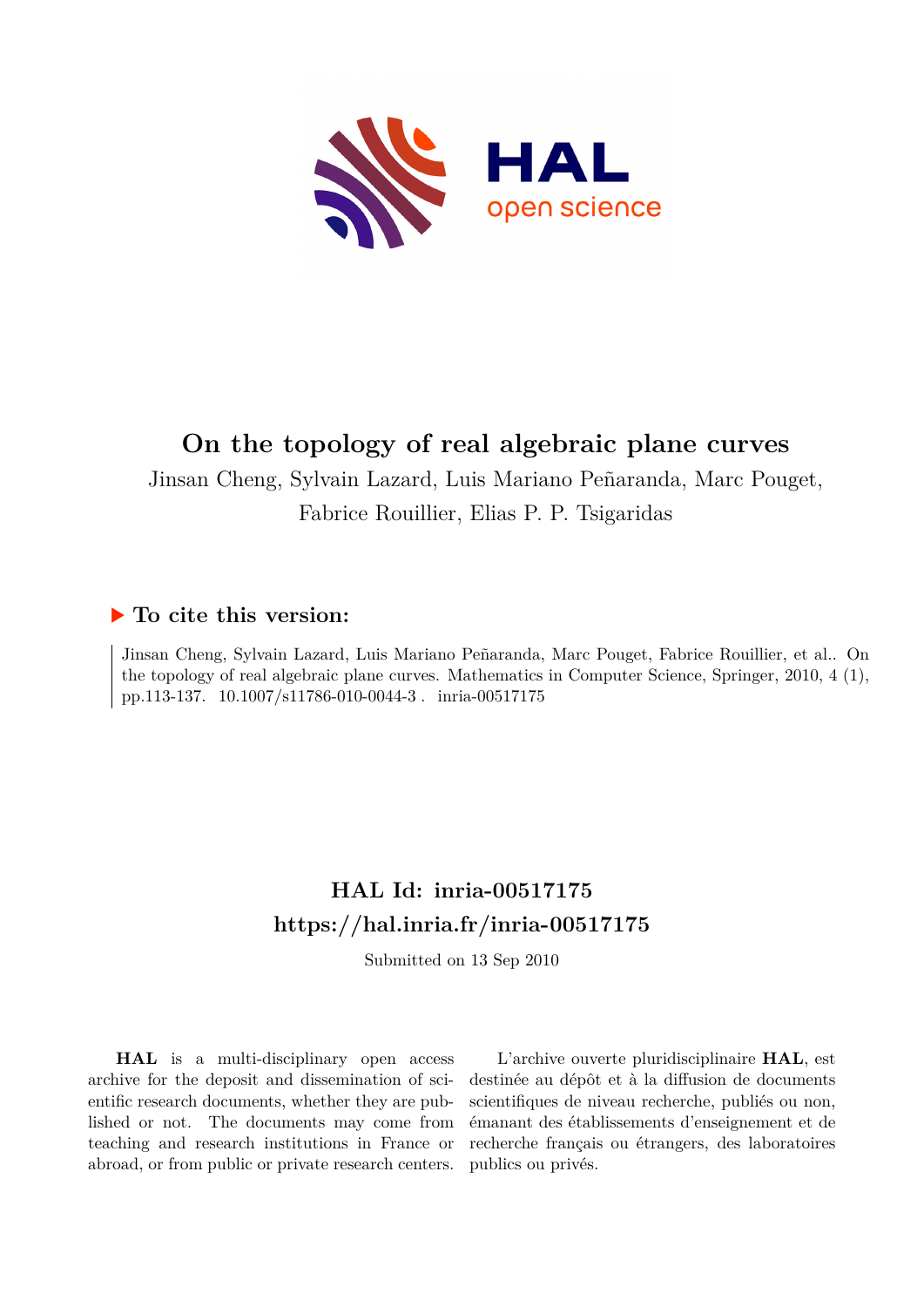# On the topology of real algebraic plane curves

Jinsan Cheng<sup>∗</sup> Sylvain Lazard<sup>†</sup> Luis Peñaranda<sup>†</sup>

Marc Pouget<sup>†</sup> Fabrice Rouillier<sup>‡</sup> Elias Tsigaridas<sup>§</sup>

May 7, 2010

#### Abstract

We revisit the problem of computing the topology and geometry of a real algebraic plane curve. The topology is of prime interest but geometric information, such as the position of singular and critical points, is also relevant. A challenge is to compute efficiently this information for the given coordinate system even if the curve is not in generic position.

Previous methods based on the cylindrical algebraic decomposition use sub-resultant sequences and computations with polynomials with algebraic coefficients. A novelty of our approach is to replace these tools by Gröbner basis computations and isolation with rational univariate representations. This has the advantage of avoiding computations with polynomials with algebraic coefficients, even in non-generic positions. Our algorithm isolates critical points in boxes and computes a decomposition of the plane by rectangular boxes. This decomposition also induces a new approach for computing an arrangement of polylines isotopic to the input curve. We also present an analysis of the complexity of our algorithm. An implementation of our algorithm demonstrates its efficiency, in particular on high-degree non-generic curves.

# <span id="page-1-0"></span>1 Introduction

Let  $\mathcal C$  be a real algebraic plane curve defined in a Cartesian coordinate system by a bivariate polynomial f with rational coefficients, i.e.,  $\mathcal{C} = \{(x, y) \in \mathbb{R}^2 \mid f(x, y) = 0\}$  with  $f \in \mathbb{Q}[x, y]$ . We consider the problem of computing the topology of  $C$  with additional geometric information associated to the given coordinate system. By computing the topology of  $C$ , we mean to compute an arrangement of polylines  $\mathcal{G}$ , that is topologically equivalent to  $\mathcal{C}$  (see Figure [1\)](#page-2-0). Note that this arrangement of polylines  $\mathcal G$  is often identified to a graph embedded in the plane, where the vertices can be place at infinity and the edges are straight line segments. We first define formally what we mean by topologically equivalent, before discussing the additional geometric information we consider and their relevance.

Two curves  $\mathcal C$  and  $\mathcal G$  of the Euclidean plane are said to be (ambient) isotopic if there exists a continuous map  $F: \mathbb{R}^2 \times [0, 1] \longrightarrow \mathbb{R}^2$ , such that  $F_t = F(\cdot, t)$  is a homeomorphism for any  $t \in [0, 1]$ ,  $F_0$  is the identity of  $\mathbb{R}^2$  and  $F_1(\mathcal{C}) = \mathcal{G}$ . This notion formalizes the idea that one can deform one

<sup>∗</sup>KLMM, Institute of Systems Science, AMSS, Chinese Academy of Sciences, China. jcheng@amss.ac.cn

<sup>†</sup> INRIA Nancy Grand Est, LORIA laboratory, Nancy, France. Firstname.Name@loria.fr

 $^{\ddagger}$ INRIA Paris-Rocquencourt and LIP6 (Université Paris 6, CNRS), Paris, France. Firstname.Name@lip6.fr

<sup>&</sup>lt;sup>§</sup>Dept. of Computer Sciece, Arhus University, Denmark. Firstname.Lastname@gmail.com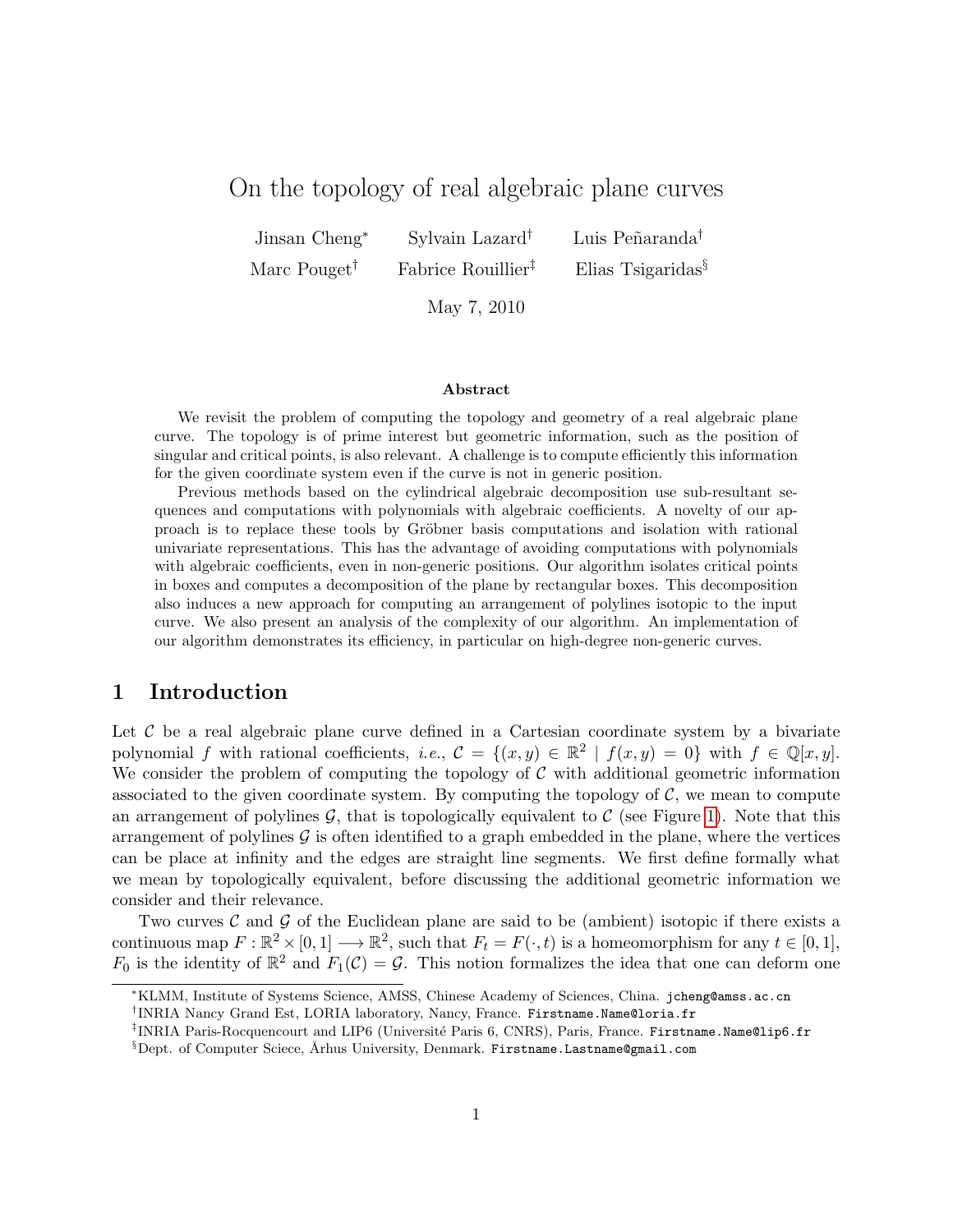

<span id="page-2-0"></span>Figure 1: (a) Curve of equation  $16x^5 - 20x^3 + 5x - 4y^3 + 3y = 0$  plotted in MAPLE and (b) its isotopic graph computed by isotop.

curve to the other by a deformation of the whole plane. Isotopy is stronger than homeomorphy, for instance, (i) two nested loops and (ii) two non-nested loops are not isotopic.<sup>[1](#page-2-1)</sup>

We now discuss the relevance of adding geometric information to the graph  $\mathcal{G}$ . From the topological point of view, the graph  $G$  must contain vertices that correspond to self-intersections and isolated points of the curve. However, in order to avoid separating such relevant points from other singularities (e.g., cusps), all *singular points* of  $\mathcal{C}$ , that is, points at which the tangent is not well defined, are chosen to be vertices of the graph.

While singular points are needed for computing the topology of a curve, the extreme points of a curve are also very important for representing its geometry. Precisely, the *extreme points* of  $C$  for a particular direction, say the direction of the x-axis, are the non-singular points of  $\mathcal C$  at which the tangent line is vertical (*i.e.*, parallel to the y-axis); the extreme points in the direction of the x-axis are called x-extreme. These extreme points are crucial for various applications and, in particular, for computing arrangements of curves by a standard sweep-line approach [\[EK08\]](#page-30-0). Of course, one can theoretically compute an arrangement of algebraic curves by computing the topology of their product. However, this approach is obviously highly inefficient compared to computing the topology of each input curve and, only then, computing the arrangement of all the curves with a sweep-line algorithm. Note that the x-extreme and singular points of  $C$  form together the x-critical points of the curve (the x-coordinates of these points are exactly the positions of a vertical sweep line at which there may be a change in the number of intersection points with  $\mathcal{C}$ ).

It is thus useful to require that all the x-critical points of  $\mathcal C$  are vertices of the graph we want to compute. To our knowledge, almost all methods for computing the topology of a curve compute the critical points of the curve and associate corresponding vertices in the graph. (Refer to [\[AMW08,](#page-29-0) [BSGY08\]](#page-29-1) for recent subdivision methods that avoid the computation of non-singular critical points.) However, it should be stressed that almost all methods do not necessarily compute the critical points for the specified x-direction. Indeed, when the curve is not in *generic position*, that is, if

<span id="page-2-1"></span><sup>&</sup>lt;sup>1</sup>Note that in two dimensions, the notion of ambient isotopy is equivalent to the notion of ambient homeomorphy, that is, to the existence of an orientation preserving homeomorphism of  $\mathbb{R}^2$  that maps C onto G [\[Bir75,](#page-29-2) Thm. 4.4 p.161].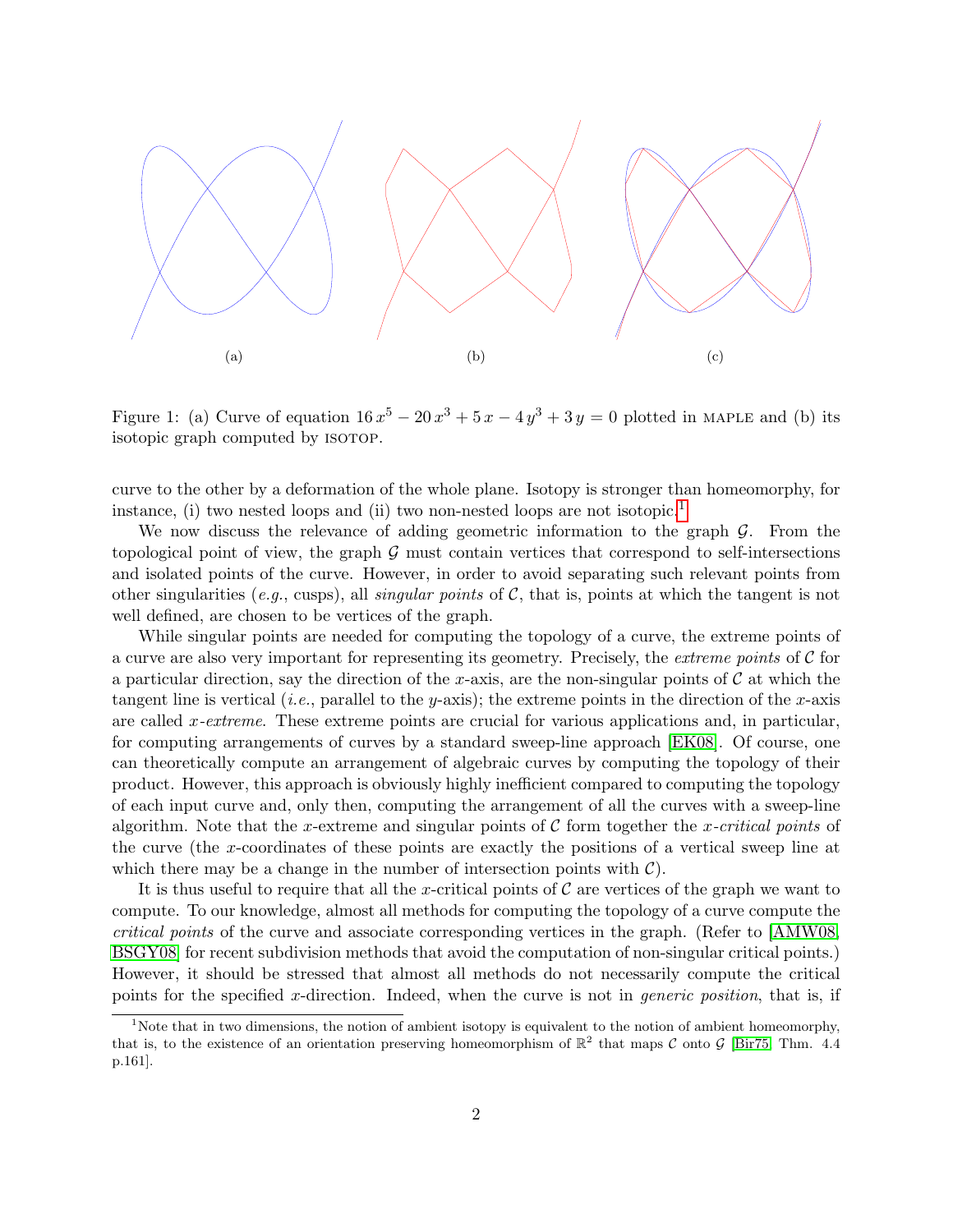two x-critical points have the same x-coordinate or if the curve admits a vertical asymptote, most algorithms shear the curve so that the resulting curve is in generic position. This is, however, an issue for several reasons. First, determining whether a curve is in generic position is not a trivial task and it is time consuming [\[GVEK96,](#page-31-0) [SF90\]](#page-32-0). Second, if one wants to compute arrangements of algebraic curves with a sweep-line approach, the extreme points of all the curves have to be computed for the same direction. Finally, if the coordinate system is sheared, the polynomial of the initial curve is transformed into a dense polynomial, which slows down, in practice, the computation of the critical points.

In this paper, given a curve  $\mathcal C$  which is not necessarily in generic position, we aim at computing efficiently its topology, including all the critical points for the specified  $x$ -direction. In other words, we want to compute an arrangement of polylines that is isotopic to  $\mathcal C$  and whose vertices include the x-critical points of  $\mathcal C$ . In terms of efficiency, our primary goal is the practical efficiency rather than worst-case complexity. In particular, we want to avoid computations with non-rational algebraic numbers or, equivalently in this context, algebraic computations such as Sturm sequences, Sturm-Habicht sequences (which are a generalization of Sturm sequences, with better specialization properties [\[GVLRR89\]](#page-31-1)), and sub-resultant sequences.

We review below previous work on the problem and then present our contributions.

Previous Work. There have been many papers addressing the problem of computing the topology of algebraic plane curves (or closely related problems) defined by a bivariate polynomial with rational coefficients [\[AMW08,](#page-29-0) [AM88,](#page-29-3) [CR88,](#page-30-1) [BPR06,](#page-29-4) [EKW07,](#page-30-2) [Fen92,](#page-30-3) [GVEK96,](#page-31-0) [GVN02,](#page-31-2) [Hon96,](#page-31-3) [MPS](#page-31-4)+06, [Sak91,](#page-32-1) [Bro01,](#page-29-5) [ACM84,](#page-29-6) [MC02,](#page-31-5) [Str06,](#page-32-2) [DET07\]](#page-30-4). Most of the algorithms assume generic position for the input curve. As mentioned above, this is without loss of generality since we can always shear a curve into generic position [\[SF90,](#page-32-0) [GVEK96\]](#page-31-0) but this has a substantial negative impact on the time computation. All these algorithms perform the following phases. (1) Project the x-critical points of the curve on the x-axis using sub-resultants sequences, and isolate the real roots of the resulting univariate polynomial in  $x$ . This gives the x-coordinates of all the x-critical points. (2) For each such value  $x_i$ , compute the intersection points between the curve  $\mathcal C$  and the vertical line  $x = x_i$ . (3) Through each of these points, determine the number of branches of C coming from the left and going to the right. (4) Connect all these points appropriately.

The main difficulty in all these algorithms is to compute efficiently all the critical points in Phase 2 because the x-critical values in Phase 1 are, a priori, non-rational thus computing the corresponding y-coordinates in Phase 2 amounts, in general, to solving a univariate polynomial with non-rational coefficients and at least a multiple root (corresponding to the critical point). To this end, most algorithms [\[AM88,](#page-29-3) [CR88,](#page-30-1) [BPR06,](#page-29-4) [Fen92,](#page-30-3) [GVEK96,](#page-31-0) [GVN02,](#page-31-2) [Hon96,](#page-31-3) [MPS](#page-31-4)+06, [Sak91,](#page-32-1) [ACM84,](#page-29-6) [Str06\]](#page-32-2) rely heavily on computations with real algebraic numbers, Sturm sequences or sub-resultant sequences.

An approach using a variant of sub-resultant sequences for computing the critical points in Phase 2 was proposed by Hong [\[Hon96\]](#page-31-3). He computed this way (xy-parallel) boxes with rational endpoints and separating the critical points. Counting the branches in Phase 3 can then be done by intersecting the boundary of the boxes with the curve which only involves univariate polynomials with rational coefficients. This approach, see also [\[ACM84,](#page-29-6) [MC02,](#page-31-5) [Bro01\]](#page-29-5) and the software package  $\text{Cad2D}^2$  $\text{Cad2D}^2$  $\text{Cad2D}^2$ , does not assume that the curve is in generic position.

In a more recent paper, González-Vega and Necula [\[GVN02\]](#page-31-2) use Sturm-Habicht sequences which allow them to express the y-coordinate of the each critical point as a rational function of its x-

<span id="page-3-0"></span><sup>2</sup>http://www.cs.usna.edu/∼qepcad/B/user/cad2d.html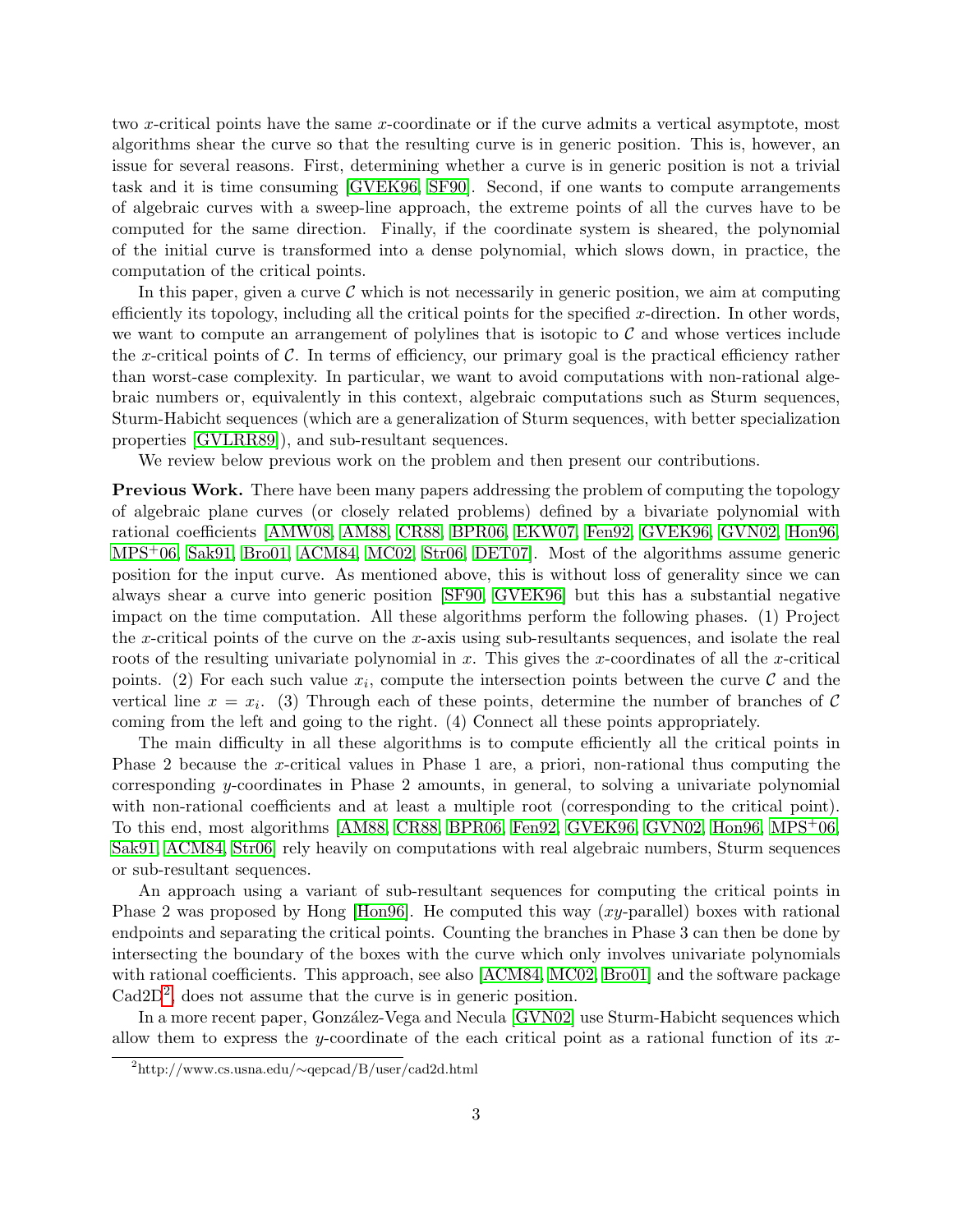coordinate. They implemented their algorithm in maple with symbolic methods modulo the fact that the algebraic coefficients of the polynomials in Phase 2 are approximated in fixed-precision arithmetic. The algorithm takes as a parameter the initial precision for the floating-point arithmetic and recursively increases the precision. This approach is however not certified in the case where the curve is not in generic position because the algorithm checks for the equality of pairs of polynomials whose coefficients are evaluated (incorrect results have been reported in [\[SW05\]](#page-32-3)). Note that there exists one variant of González-Vega and Necula algorithm that handles, without shearing, curves that are not in generic position  $[MPS<sup>+</sup>06]$ . This approach, however, requires substantial additional time-consuming symbolic computations such as computing Sturm sequences.

Recently, Seidel and Wolpert [\[SW05\]](#page-32-3) presented an alternate approach for computing the critical points avoiding most costly algebraic computations but to the expense of computing several projections of the critical points. They project, in Phase 1, the x-critical points on both  $x$  and y-axes and also on a third random axis. After isolating the roots on each axis, they can recover (xy-parallel) boxes with rational endpoints that contain each exactly one critical point. From there, all computations only involve rational numbers but they, however, still need to compute Sturm-Habicht sequences for refining the boxes containing the singular points until each box interests only the branches of the curve incident to the singular point. Their approach assumes that the curve is in generic position by a pre-processing phase in which the curve is sheared if needed. They also present a maple implementation, insulate, which is an implementation of a certified algorithm for curves in arbitrary positions. Note that their implementation does not report  $x$ -extreme points in the original system when the curved is sheared.

Even more recently, Eigenwillig et al. [\[EKW07\]](#page-30-2) (see also [\[Ker06\]](#page-31-6)) presented a variant of González-Vega and Necula approach, in which the roots of the polynomials with non-rational coefficients are efficiently isolated using an implementation of a variant of an interval-based Descartes algorithm  $[EKK^+05]$ . This variant, as  $[GVN02]$ , does not assume that the curve is in generic position but detects such configurations online. More precisely, if the bit-stream Descartes algorithm is in, a sense, unlucky then, rather than refining down to a separation bound  $(e.g.$  [\[BFM](#page-29-7)+01, [LPY04\]](#page-31-7)), the algorithm shears the input curve and starts again. Note that this approach still computes Sturm-Habicht sequences for determining the polynomials appearing in Phase 2 and the multiplicity of its multiple root. Also, if the curve is sheared to a  $(x', y')$  coordinate system, they compute extreme points both for the  $x'$ -direction and the direction corresponding to the  $x$ -axis. This approach has been implemented in C++ and is an implementation of a certified algorithm that handles curves that are not necessarily in generic positions and that reports x-extreme points for the original coordinate system.

Note finally that another approach that avoids expensive algebraic computations is to compute the critical or singular points using subdivision methods [\[AMW08,](#page-29-0) [BSGY08\]](#page-29-1). The major drawback of these methods is that, in order to certify the results, the subdivision has, in general, to reach a separation bound (certification can also be achieved by solving algebraic systems by other means). It follows that, if no certification is required, these methods are very fast in practice, however, they can become very slow on difficult instances, if certification is required. To our knowledge, no implementation of such certified algorithm is available.

As for the complexity of the problem, the best known bound so far is  $\mathcal{O}(N^{12})$  [\[DET07\]](#page-30-4), where  $N$  is essentially the maximum of the degree of  $f$  and of the maximum number of bits needed for representing the input coefficients and the notation  $\tilde{\mathcal{O}}$  denotes that the poly-logarithmic factors are omitted. This assumes that the real algebraic numbers are represented by isolating intervals.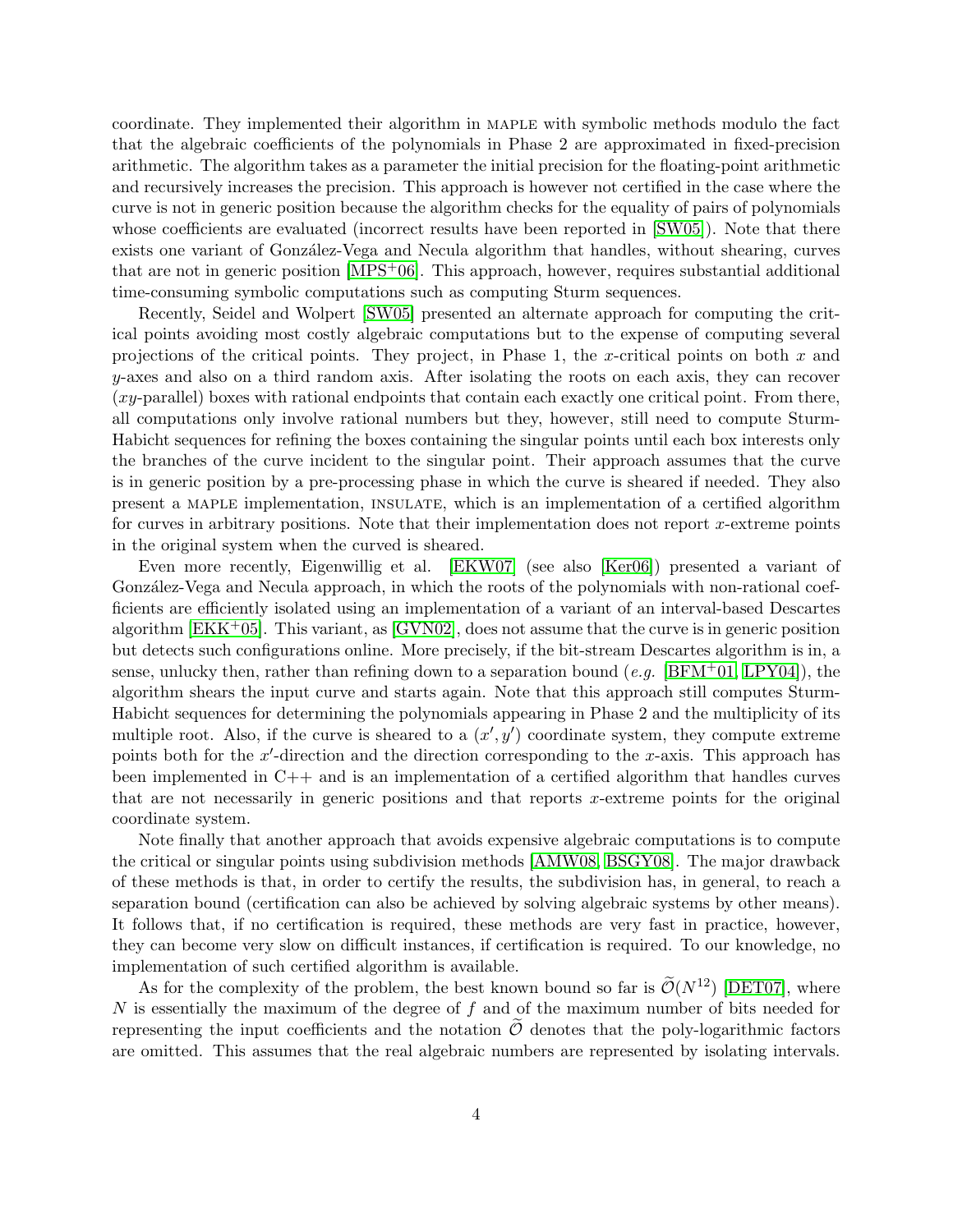This complexity is based on theoretically fast computations with Sturm-Habicht sequences and algorithms for univariate real root isolation.

Our contributions. We present an algorithm for computing the topology of an algebraic plane curve which is possibly in non-generic position. The algorithm handles curves in non-generic positions in the Cartesian coordinate system in which they are defined. In particular, the algorithm never shears the coordinate system, which avoids the associated extra costs discussed above.

Another specificity of our approach is that we succeed to avoid, in all cases, the computation of sub-resultant sequences and computations with algebraic numbers. Instead, we compute, in particular, Gröbner bases [\[Buc85\]](#page-29-8). One can argue that these are just two different tool sets, and this is true from a theoretical point of view, but we show in the experiments the benefit of our choice when computing with non-generic curves. Furthermore, the philosophy of our approach is to avoid, as much as possible, computations that are time consuming in practice. This leads to various algorithmic choices such as avoiding the computation of y-critical points and allowing the curve to intersect the top and bottom sides of boxes isolating x-extreme points (which avoids substantial subdivisions since the tangent at an extreme point is vertical).

The novelty of our algorithm mainly relies upon the use of three new ingredients for this problem. First, we use some of the state-of-the-art techniques to isolate the roots of bivariate systems, *i.e.*, we use (i) Gröbner basis computations [\[Fau99\]](#page-30-6), (ii) Rational Univariate Representations (RUR) [\[Rou99\]](#page-32-4) which represent the roots of the system as rational functions of the roots of a univariate polynomial, and (iii) a subdivision technique based on Descartes' rule of signs (and filtered with interval arithmetic for efficiency) for isolating the roots of the univariate polynomials [\[RZ03,](#page-32-5) [ESY06,](#page-30-7) [EMT08\]](#page-30-8). Even though this approach is well known for system solving, it was not used before for computing the topology of algebraic curves.

Second, we compute and use the multiplicities in fibers (see Definition [1\)](#page-7-0) of critical points to compute the topology at singular points and to determine the connections at extreme points. For extreme points, we get these multiplicities by the RUR and a special case of a formula of Teissier [\[Tei73\]](#page-32-6). For singular points, we solve the system of singular points with additional constraints. Note that the overall method to compute the topology at critical points is not new, it is described in full details in [\[SW05\]](#page-32-3), see also for example [\[ACM84,](#page-29-6) [Hon96,](#page-31-3) [Bro01,](#page-29-5) [MC02,](#page-31-5) [MPS](#page-31-4)+06, [AMW08\]](#page-29-0) for closely related approaches for curves in non-generic position. The novelty appears in the way we compute multiplicities in this context; once again we avoid computing sub-resultant sequences.

Third, we present a variant of the standard combinatorial part of the algorithm for computing the topology. We compute a decomposition of the plane (which is not a cylindrical algebraic decomposition) by rectangular boxes containing at most one critical point. Since we allow crossings on the top and bottom of extreme point boxes to avoid costly refinement of boxes, the connection is not always straightforward. To achieve the connection near such points, we use the multiplicities in fibers of extreme points. Note that one advantage of this variant is that, even when the curve is in generic position, the algorithm does not require to refine these boxes until they do not overlap in x.

With these tools, our algorithm for computing an arrangement of polylines  $\mathcal G$  isotopic to a curve  $\mathcal C$  can be summarized as follows (see Section [3](#page-8-0) for details). (1) Isolate the x-critical points in two dimensional rectangles, called critical boxes, using algebraic tools (Gröbner bases, RUR and Descartes' algorithm). Compute also the multiplicity of the critical points in their fibers. Refine the critical boxes until the restriction of  $\mathcal C$  to each critical box is guaranteed to be a set of non-crossing arcs connecting the critical point to a point on the boundary of the box. (2) Compute a rectangular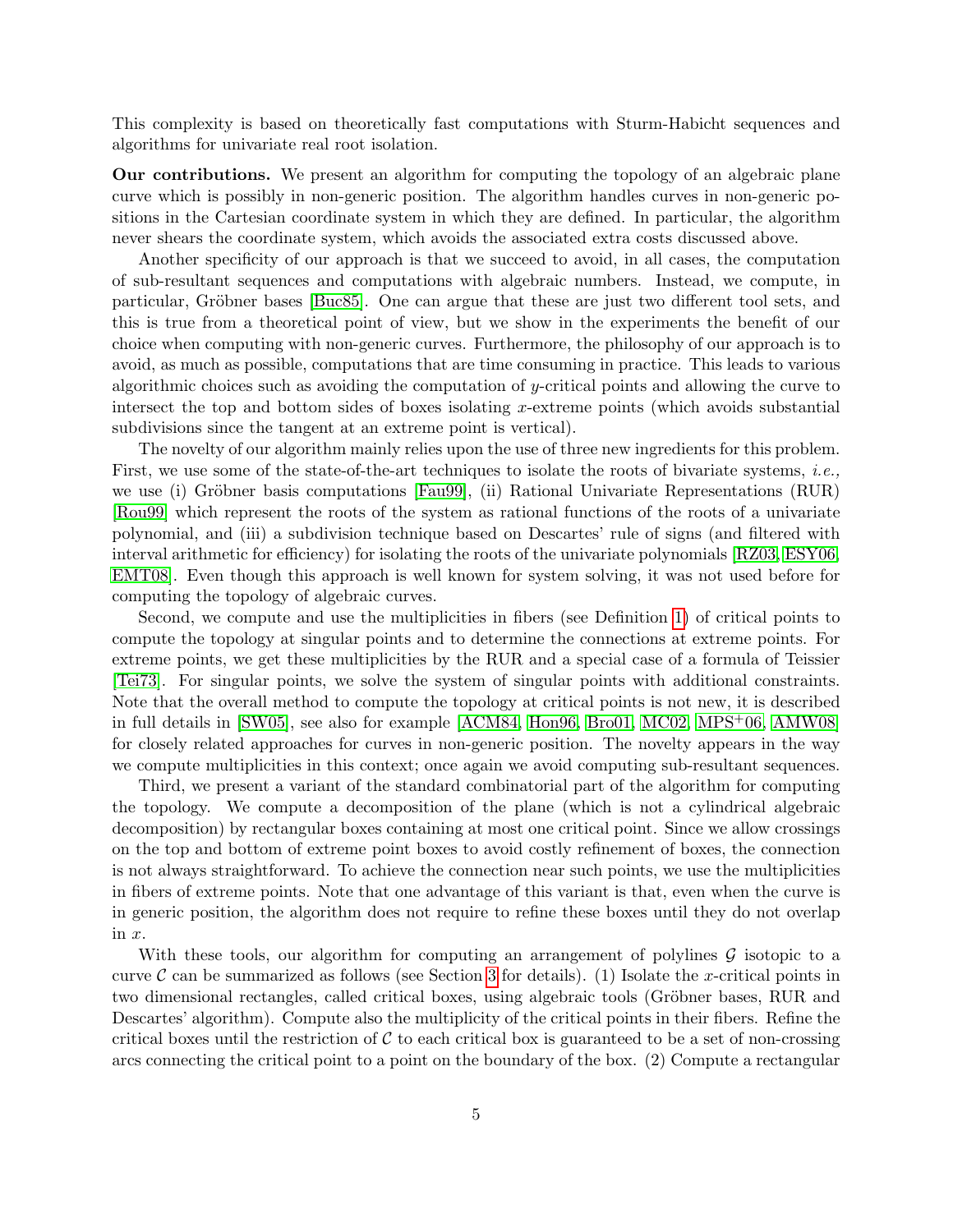decomposition of the plane by extending the vertical sides of the critical boxes either to infinity or to the first encountered critical box (see Figure [2\(a\)\)](#page-9-0). (Note that, for visualization purposes, a geometrically accurate picture of  $\mathcal C$  can be easily obtained by further subdividing vertically the non-critical rectangles of the decomposition.) For every edge of this decomposition, determine its intersection with  $\mathcal{C}$ , that is, determine separating intervals each containing exactly one intersection point. (3) The vertices of G consist of the x-critical points of C and intersections of C with the edges of the rectangular decomposition. For every critical box of  $\mathcal{G}$ , connect (with a straight line segment) the critical vertex to the vertices on the boundary of the box. For every other rectangle of the decomposition, connect the vertices on its boundary using, if needed, the multiplicity of the extreme points in the neighboring rectangles combined with a greedy approach. The output of the algorithm is an arrangement of polylines represented by the embedded graph  $\mathcal{G}$ . The vertices of G hence represent points whose coordinates are, in general, non-rational. Associated to each vertex, the algorithm also computes a box containing the represented point (the critical box for a critical point or the separating interval determined in Step 2 for an intersection between the curve and a wall of the rectangular decomposition). These boxes can be refined, and any choice of point (for instance, with rational coordinates) in these boxes gives a graph isotopic to the curve.

We also analyze the worst-case bit complexity of our algorithm. To the best of our knowledge, this is, for the problem considered here, the first time that the complexity of a (certified) algorithm based on refinements and approximations is analyzed. Our technique, even though not novel, could presumably also be used to analyze the complexity of the algorithms in [\[GVN02,](#page-31-2) [Hon96,](#page-31-3) [SW05,](#page-32-3) [EKW07\]](#page-30-2).

Finally, we ran large scale benchmarks on over a thousand of curves during several weeks for comparing the different state-of-the-art available implementations.

The rest of the paper is organized as follows. First, we recall in Section [2](#page-6-0) some basic material, in particular, on the multiplicity of the intersection of two curves and on Rational Univariate Representations of the roots of system of (algebraic) equations. We present our algorithm in Section [3](#page-8-0) and its complexity in Section [4.](#page-17-0) Finally, we present in Section [5](#page-24-0) extensive experiments comparing various implementations.

## <span id="page-6-0"></span>2 Preliminaries

Let C, also denoted  $C_f$ , be a real algebraic plane curve defined by a bivariate polynomial f in  $\mathbb{Q}[x, y]$ . Since the geometry of the curve is not modified by taking the square-free part of f, we can assume without loss of generality that f is square-free. Note that  $\mathcal C$  may consist of several algebraic components, that is, f is not necessarily irreducible in  $\mathbb{R}[x, y]$ . The algebraic components of the curve that are vertical lines (*i.e.*, lines parallel to the y-axis) can be easily computed since their abscissa correspond to the real roots of the polynomial in x obtained as the gcd of the coefficients of f seen as a polynomial in  $y$ .

Partial derivatives are denoted with subscripts: for instance,  $f_x$  denotes the derivative of f with respect to x and  $f_{y^k}$  (sometimes also  $f_k$ ) denotes the  $k^{th}$  derivative with respect to y. A point  $\mathbf{p} = (\alpha, \beta) \in \mathbb{C}^2$  is called x-critical if  $f(\mathbf{p}) = f_y(\mathbf{p}) = 0$ , singular if  $f(\mathbf{p}) = f_x(\mathbf{p}) = f_y(\mathbf{p}) = 0$ , and x-extreme if  $f(\mathbf{p}) = f_{\nu}(\mathbf{p}) = 0$  and  $f_{\nu}(\mathbf{p}) \neq 0$  (*i.e.*, it is x-critical and non-singular). Similarly are defined y-critical and y-extreme points. As x-critical and x-extreme points are more often used in the following, we often simply refer to them as critical and extreme points.

The ideal generated by polynomials  $P_1, \ldots, P_i$  is denoted  $\mathbb{I}(P_1, \ldots P_i)$ . In the following, we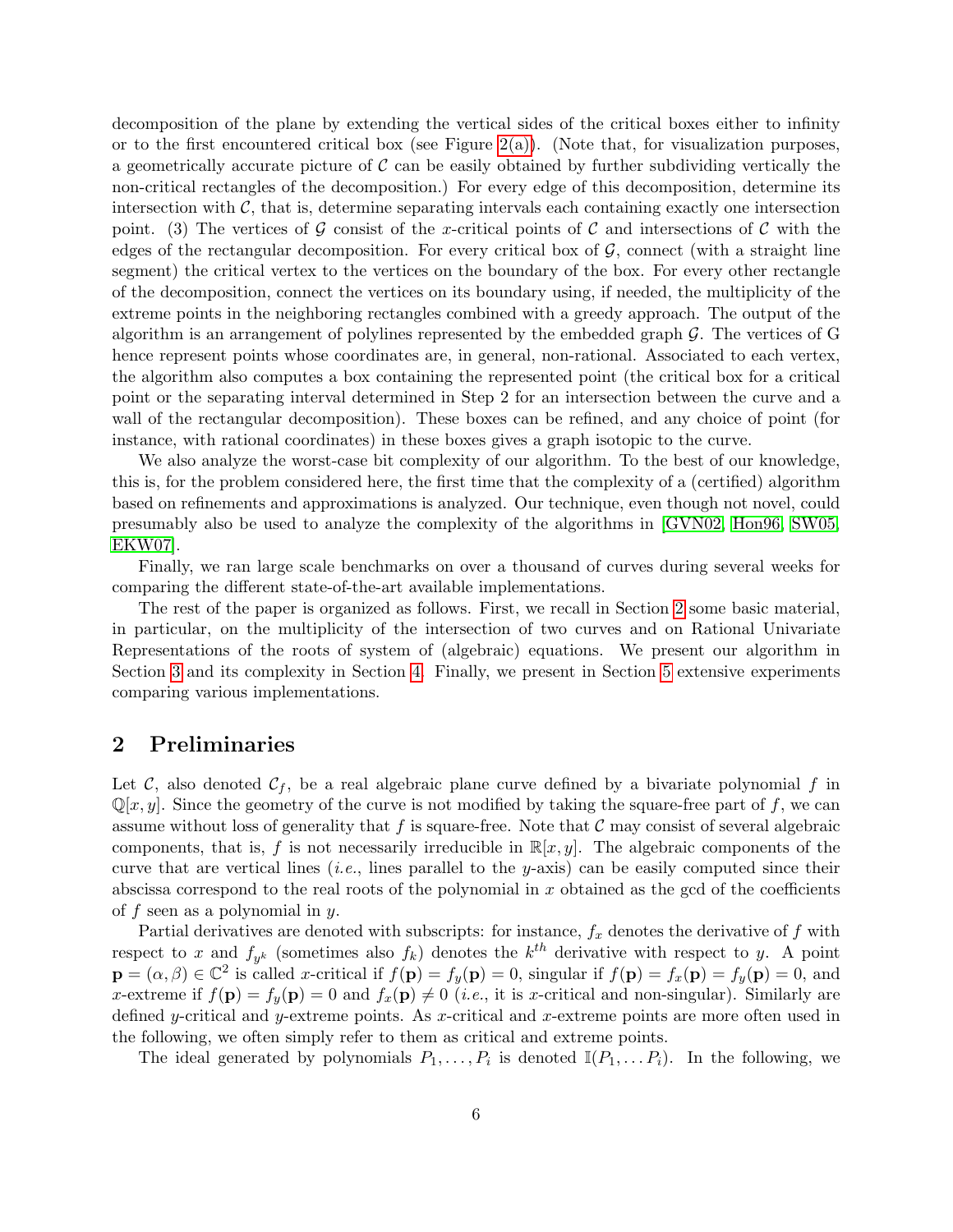often identify the ideal and the system of equations  $\{P_1 = 0, \ldots, P_i = 0\}$  (or any equivalent system induced by a set of generators of the ideal). We consider, in particular, the ideals  $I_c = \mathbb{I}(f, f_y)$  and  $I_s = \mathbb{I}(f, f_x, f_y)$ ; their roots are, respectively, the x-critical and singular points of C.

Multiplicities. We now recall the notion of multiplicity of the roots of an ideal, then we state two lemmas using this notion for studying the local topology at critical points. Geometrically, the notion of multiplicity of intersection of two regular curves is intuitive. If the intersection is transverse, the multiplicity is one; otherwise, it is greater than one and it measures the level of degeneracy of the tangential contact between the curves. Defining the multiplicity of the intersection of two curves at a point that is singular for one of them (or possibly both) is more involved and an abstract and general concept of multiplicity in an ideal is needed.

<span id="page-7-0"></span>**Definition 1** ([\[CLO05,](#page-29-9) §4.2]). Let I be an ideal of  $\mathbb{Q}[x, y]$  and denote  $\overline{\mathbb{Q}}$  the algebraic closure of Q. To each zero  $(\alpha, \beta)$  of I corresponds a local ring  $(\overline{\mathbb{Q}}[x, y]/I)_{(\alpha, \beta)}$  obtained by localizing the ring  $\overline{\mathbb{Q}}[x,y]/I$  at the maximal ideal  $\mathbb{I}(x-\alpha, y-\beta)$ . When this local ring is finite dimensional as  $\overline{\mathbb{Q}}$ -vector space, we say that  $(\alpha, \beta)$  is an isolated zero of I and this dimension is called the **multiplicity of**  $(\alpha, \beta)$  as a zero of I.

Let  $f, g \in \mathbb{Q}[x, y]$  be such that the intersection of  $\mathcal{C}_f$  and  $\mathcal{C}_g$  in  $\mathbb{C}^2$  contains a zero-dimensional component equal to point  $\mathbf{p} = (\alpha, \beta)$ . Then  $(\alpha, \beta)$  is an isolated zero of  $\mathbb{I}(f,g)$  and its multiplicity, denoted by  $Int(f, g, \mathbf{p})$ , is called the intersection multiplicity of the two curves at this point.

We call a fiber a vertical line of equation  $x = \alpha$ . For a point  $\mathbf{p} = (\alpha, \beta)$  on the curve  $\mathcal{C}_f$ , we call the multiplicity of  $\beta$  in the univariate polynomial  $f(\alpha, y)$  the **multiplicity of p in its fiber** and denote it as  $mult(f(\alpha, y), \beta)$ .

The next lemma, due to Teissier [\[Tei73\]](#page-32-6), relates the multiplicity of a point in a fiber with the multiplicity in the critical ideal. We will use it to deduce the multiplicity in the fiber knowing multiplicity in the ideal. More precisely, we will use the multiplicity in fibers of extreme points during the connection step of our algorithm.

<span id="page-7-2"></span>**Lemma 2** ([\[Tei73\]](#page-32-6)[\[BR90,](#page-29-10) Lemma D.3.4 p.314]). For an x-extreme point  $\mathbf{p} = (\alpha, \beta)$  of f one has

$$
mult(f(\alpha, y), \beta) = Int(f, f_y, \mathbf{p}) + 1.
$$
\n(1)

To compute the local topology of the curve at a singular point, we aim at isolating the singular point in a box so that the intersection of its border and the curve determines the topology. Indeed for a small enough box, the topology is given by the connection of the singular point with all the intersections on the border. So the box shall avoid parts of the curve not connected to the singular point. Knowing the multiplicity of the singular point in the fiber enables to isolate the singular point from other crossings of the curve in this fiber. Requiring in addition that intersections with the curve only occur on the left or right sides of the box leads to the following.[3](#page-7-1)

<span id="page-7-3"></span>**Lemma 3** ([\[SW05\]](#page-32-3)). Let  $\mathbf{p} = (\alpha, \beta)$  be a real singular point of the curve  $\mathcal{C}_f$  of multiplicity k in its fiber. Let B be a box satisfying (i) B contains  ${\bf p}$  and no other x-critical point, (ii) the function  $f_{y^k}$ does not vanish on B, and (iii) the curve  $C_f$  crosses the border of B only on the left or the right sides. Then the topology of the curve in  $B$  is given by connecting the singular point with all the intersections on the border.

<span id="page-7-1"></span> $3$ The proof is based on a recursive application of the mean value theorem stating that the roots of the derivative of a polynomial  $P$  lie between those of  $P$ .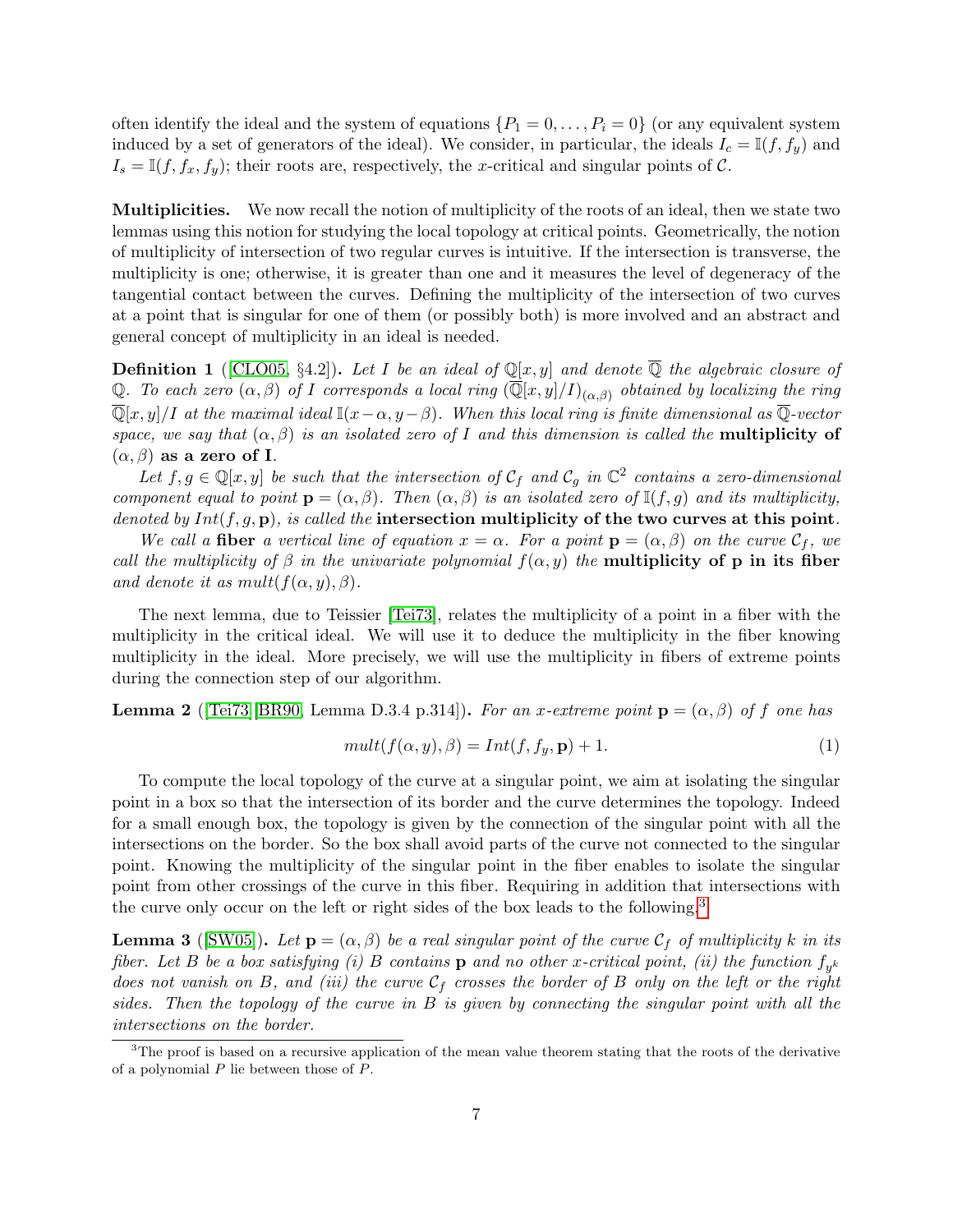We finally describe the algebraic tools we use for isolating the roots of univariate and bivariate ideals.

Univariate Root Isolation We need to count and isolate the real roots of univariate polynomials, possibly in a given interval. This is, in particular, needed for computing the intersections between  $\mathcal C$  and the sides of the boxes isolating the critical points. Only polynomials with rational coefficients will be considered. The square-free part of the considered polynomials is first computed. The real roots are then isolated using recursive subdivision and the Descartes' rule of signs (see [\[ESY06,](#page-30-7) [EMT08,](#page-30-8) [RZ03\]](#page-32-5) for details and [\[RZ03\]](#page-32-5) for the way interval arithmetic can be used to speed up computations). In our implementation, we use the RS software [\[RS\]](#page-32-7).

Rational Univariate Representation [\[Rou99\]](#page-32-4). In our algorithm, we need to represent solutions of zero-dimensional ideals depending on two variables by boxes containing them. We use the so-called Rational Univariate Representation (RUR) of the roots, which can be viewed as a univariate equivalent to the studied ideal. The key feature of this RUR is the ability to isolate solutions in easily refinable boxes and to compute multiplicities.

Given a zero-dimensional ideal  $I = \mathbb{I}(P_1, \ldots, P_s)$  where the  $P_i \in \mathbb{Q}[x_1, \ldots, x_n]$ , a Rational Univariate Representation of the solutions  $V(I)$  is given by  $F(t) = 0, x_1 = \frac{G_1(t)}{G_0(t)}$  $\frac{G_1(t)}{G_0(t)}, \ldots, x_n = \frac{G_n(t)}{G_0(t)}$  $\frac{G_n(t)}{G_0(t)},$ where  $F, G_0, \ldots, G_n$  are univariate polynomials in  $\mathbb{Q}[t]$  (where t is a new variable). All these univariate polynomials, and thus the RUR, are uniquely defined with respect to a given polynomial  $\gamma \in \mathbb{Q}[x_1,\ldots,x_n]$  which is injective on  $V(I);$   $\gamma$  is called the separating polynomial of the RUR.<sup>[4](#page-8-1)</sup> Note that a random degree-one polynomial in  $x_1, \ldots, x_n$  is a separating polynomial with probability one. The RUR defines a bijection between the (complex and real) roots of the ideal I and those of F. Furthermore, this bijection preserves the multiplicities and the real roots. Computing a box for a solution of the system is done by isolating the corresponding root of the univariate polynomial F and evaluating the coordinate functions with interval arithmetic (see Section [4](#page-17-0) for details on interval analysis). To refine a box, one just needs to refine the corresponding root of  $F$  and evaluate the coordinates again.

There exists several ways for computing a RUR. One can use the strategy from [\[Rou99\]](#page-32-4) which consists of computing a Gröbner basis of  $I$  and then to perform linear algebra operations to compute a separating element as well as the full expression of the RUR. The Gröbner basis computation can also be replaced by the generalized normal form from [\[MT05\]](#page-31-8). There exists more or less certified alternatives such as the Geometrical resolution [\[GLS01\]](#page-30-9) (it is probabilistic since the separating element is randomly chosen and its validity is not checked, one also loses the multiplicities of the roots) or resultant based strategies such as [\[KOR05\]](#page-31-9). In our implementation, we use the strategy from [\[Rou99\]](#page-32-4) and compute Gröbner bases using the algorithm  $F_4$  [\[Fau99\]](#page-30-6).

## <span id="page-8-0"></span>3 Algorithm

Our algorithm neither our implementation require assumptions about the existence of vertical lines, but the processing of vertical lines is rather technical and, for clarity, we first describe our algorithm for curves without vertical lines and postpone the treatment of vertical lines to Section [3.2.](#page-12-0) A proof

<span id="page-8-1"></span><sup>&</sup>lt;sup>4</sup>The polynomial F is the characteristic polynomial the multiplication operator by the polynomial  $\gamma$ , in  $\mathbb{Q}[x_1,\ldots,x_n]/I.$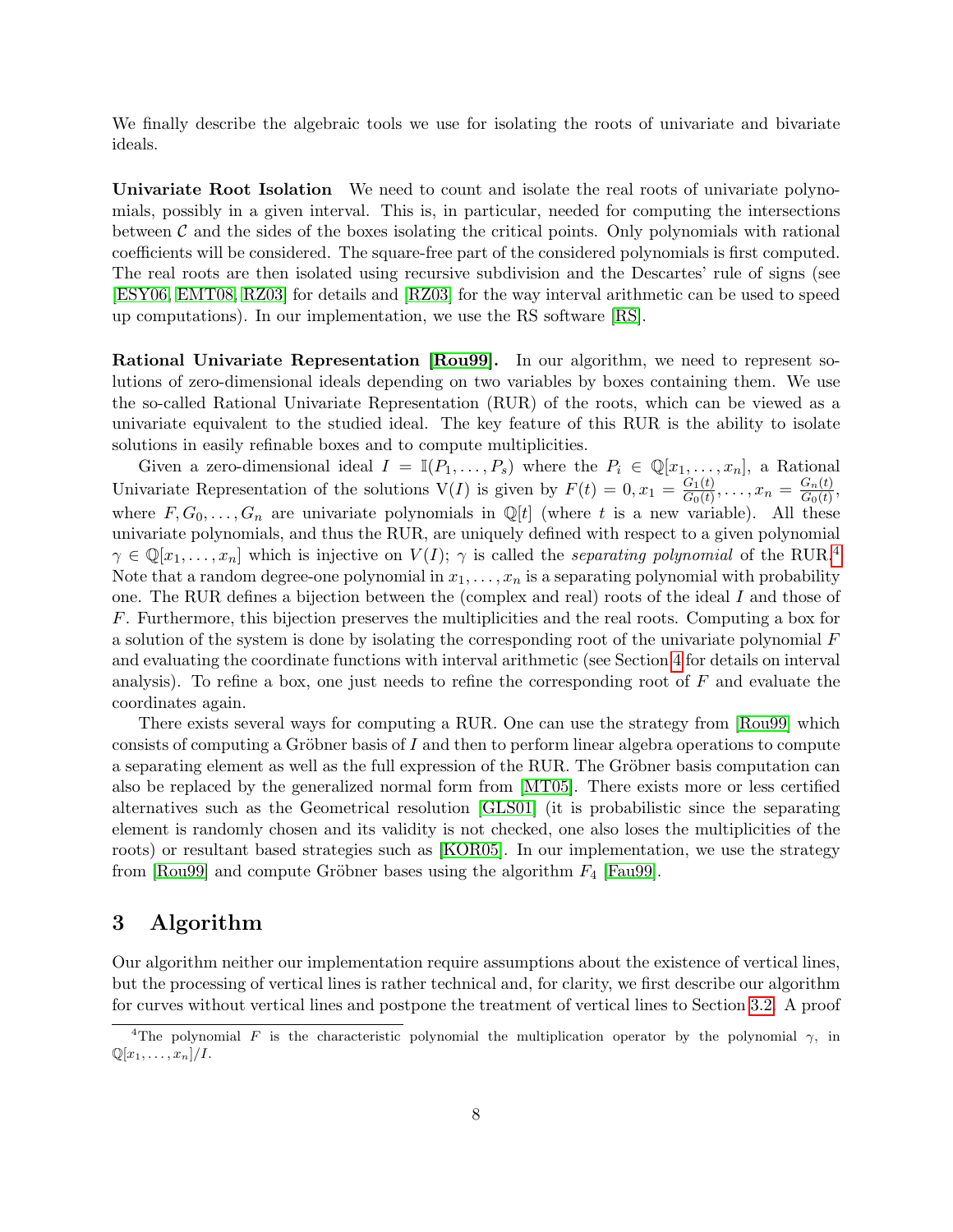<span id="page-9-0"></span>

<span id="page-9-1"></span>Figure 2: (a) Example of rectangle decomposition of the plane induced by the isolating boxes (critical and asymptotes). There are boxes for the asymptote, the singular point, and the three extreme points, two of them with even multiplicities and one with odd multiplicity. (b) Possible connections involving extreme points depending on their multiplicities.

of correctness of the algorithm is presented in Section [3.3](#page-13-0) and the algorithm is illustrated on an example in Section [3.4.](#page-13-1)

#### <span id="page-9-2"></span>3.1 Curve without vertical lines

As discussed in Section [2,](#page-6-0) we consider, as input, a curve  $\mathcal C$  without vertical lines and defined by a square-free polynomial  $f \in \mathbb{Q}[x, y]$ . In a few words, the algorithm first focuses on critical points, their rational univariate representations enable to compute multiplicities and boxes isolating each point with known topology inside the box. Then a sweep method computes a rectangular decomposition of the plane induced by the boxes of critical points. Eventually the connection is processed in all rectangles with a greedy method using multiplicities in fibers for extreme points. We describe more precisely our algorithm in six steps.

Step 1. Isolating boxes of the singular points and of the x-extreme points. As a general practical rule, the smaller the number of solutions of a system, the easier it is to work with. Hence we split the system of critical points into the system of singular points and the system of extreme points. The system of singular points is the one of critical with in addition the equation  $f_x = 0$ . The system of extreme points, denoted  $I_e$ , is computed by saturation. Indeed, the extreme points are critical for which  $f_x \neq 0$ , thus we add to the critical system the equation  $1 - uf_x = 0$  with a new variable u that we eliminate afterwards. We then compute the RURs of these systems  $I_s$  and  $I_e$  and isolating boxes for the solutions (see Section [4](#page-17-0) for details on interval analysis). We may need to refine the boxes of extreme and singular points to avoid overlaps.

Step 2. Multiplicities of critical points in fibers. For extreme points, we use the Teissier formula: the multiplicity of an extreme point in  $I_c$  is the same than in  $I_e$  because precisely  $f_x$  does not vanish at these points. The multiplicity in  $I_e$  is given by the RUR, and hence the multiplicity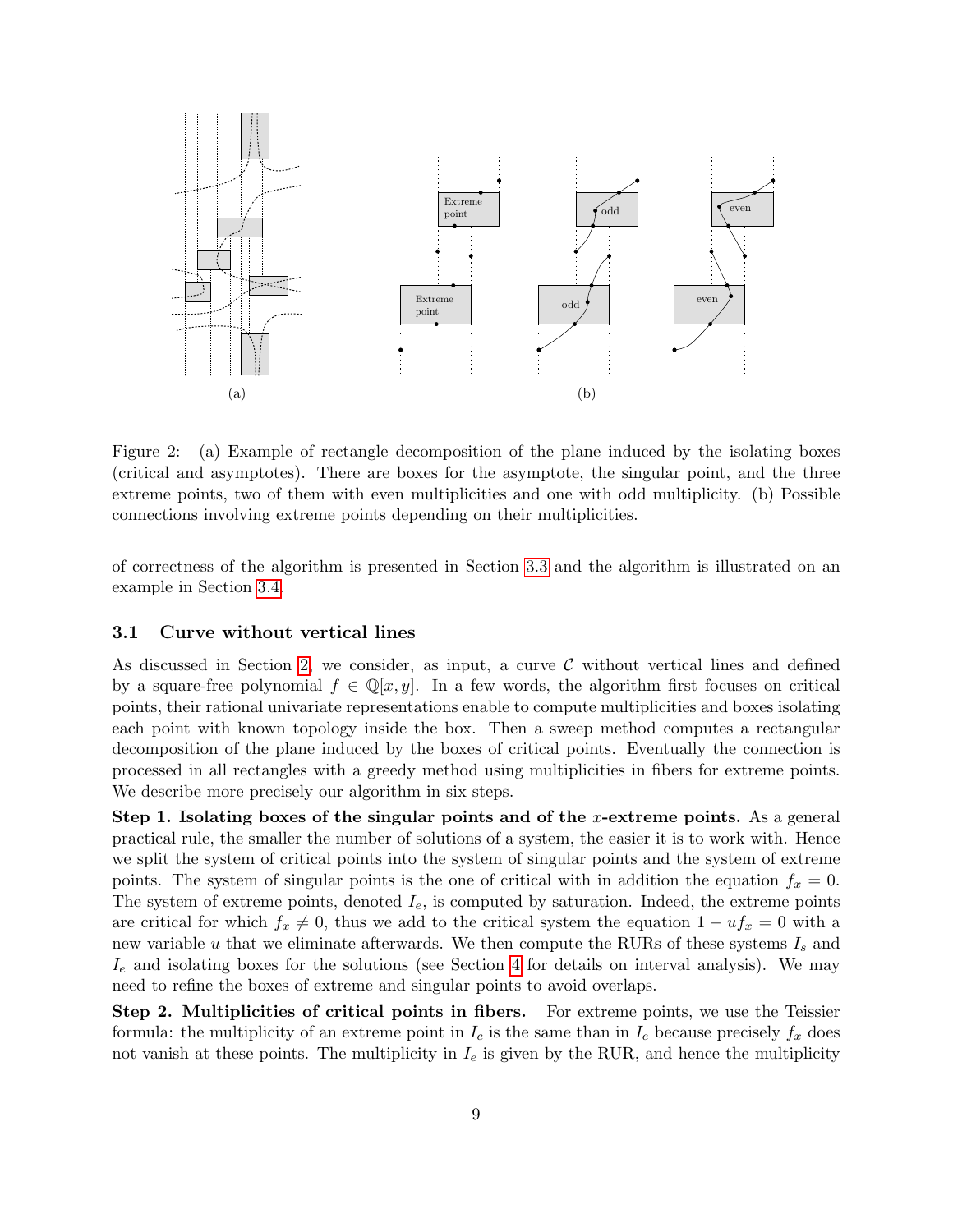of an extreme point in its fiber is this number plus one according to the equation of Lemma [2.](#page-7-2)

For singular points, we use the definition of univariate multiplicity, namely the smallest integer k such that the  $k^{th}$  derivative no longer vanishes. Let  $I_{s,k}$  be the system of singular points with in addition the equations  $f_{y^i} = 0$  for i from 2 to k. Hence we solve, for k increasing from 2, the systems  $I_{s,k}$  until it has no solutions. At each step, a singular point which was a solution of  $I_{s,k-1}$  but is no longer solution of  $I_{s,k}$  has its multiplicity in fiber equal to  $k^5$  $k^5$ . Note that the data of the systems  $I_{s,k}$  will not be used later, they are only useful for the multiplicity computation. Theoretically, the complexity of solving these systems is analyzed in Section [4.2.](#page-19-0) In practice, as  $k$  increases, the systems have less and less solutions and hence tend to be easier to solve. Note also that the number of systems to solve is the highest multiplicity of the singular points of the curve.

Step 3. Refinement of the isolating boxes of the x-extreme points. Consider each such box,  $B$ , in turn. For each vertical or horizontal side of  $B$ , isolate its intersections with  $C$  and refine the box until there are two intersection points. We further refine until there is at most one crossing on the top (resp. bottom) side of B. Note that, unlike comparable algorithms, we do not require that  $\mathcal C$  intersects the boundary of  $B$  on its vertical sides. This is important in practice because, since the curve has a vertical tangent at an  $x$ -extreme point, refining until the curve intersects the vertical side is time consuming.

Step 4. Refinement of the isolating boxes of the singular points. We refine these boxes exactly as in  $\text{[SW05]}$  (see Lemma [3\)](#page-7-3) except for the way the multiplicity k of each singular point in its fiber is computed. In  $\text{[SW05]}$ , k is computed using Sturm-Habicht sequences under the assumption of generic position while we deduce  $k$  as explained in Step 2. Then, as in [\[SW05\]](#page-32-3), every box is refined until the evaluation of  $f_{y^k}$  with interval arithmetic does not contain 0 (see Section [4](#page-17-0) for details on interval analysis). Further refine the x-coordinates of the box until  $\mathcal C$  only intersects the vertical boundary of the box.

Step 5. Vertical asymptotes. To determine the topology of a curve, it is required to know how many branches are going to infinity. However, it is not required, in general, to know which branch is related to which asymptote. Nevertheless, for our next connection step, we need to determine for each vertical asymptote which branches are related to it and if they are on its left or its right.

The x-coordinates of vertical asymptotes are the roots of the leading coefficient  $V_a(x)$  of the polynomial  $f(x, y)$  considered as a polynomial in y. To deal with an asymptote  $x = \alpha$ , the idea is, informally, to isolate the point  $(\alpha, \infty)$  in a box  $[a, b] \times [M, \dots \infty, -M]$  whose vertical sides do not intersect the curve  $\mathcal{C}$ . Moreover, we want that every branch that intersects a horizontal side of the box is a branch going to  $\pm \infty$  with this asymptote (see Figure [2\(a\)\)](#page-9-0). First, compute an upper bound  $M_y$  on the absolute value of the y-coordinates of the y-critical points (this is of course done without computing these critical points, but only the discriminant with respect to  $y$  and an upper bound of the roots of this univariate polynomial). Compute also a bound  $M_x$  on the absolute value of the y-coordinates of the x-critical points (for which we have already computed boxes). Isolate the roots of the polynomial  $V_a$ , hence each root  $\alpha$  has an isolating interval [a, b]. Substitute  $x = a$ (resp.  $x = b$ ) in f and deduce an upper bound,  $M_1$ , on the absolute value of the y-coordinates of the intersection of C and  $x = a$  (resp.  $x = b$ ). Set  $M = \max(M_1, M_x, M_y)$ . Then, a branch crossing the segment  $|a, b| \times M$  (resp.  $|a, b| \times - M$ ) goes to  $+\infty$  (resp.  $-\infty$ ) with asymptote  $x = \alpha$ . Finally,

<span id="page-10-0"></span> $5$ We also refer the interested reader to a more elegant way to compute the multiplicity in fibers with the Teissier formula  $[CLP<sup>+</sup>08]$ . Experimentally, it appears that this alternative was less efficient because even if it usually needs to work with less systems, these systems are larger (i.e. with more solutions).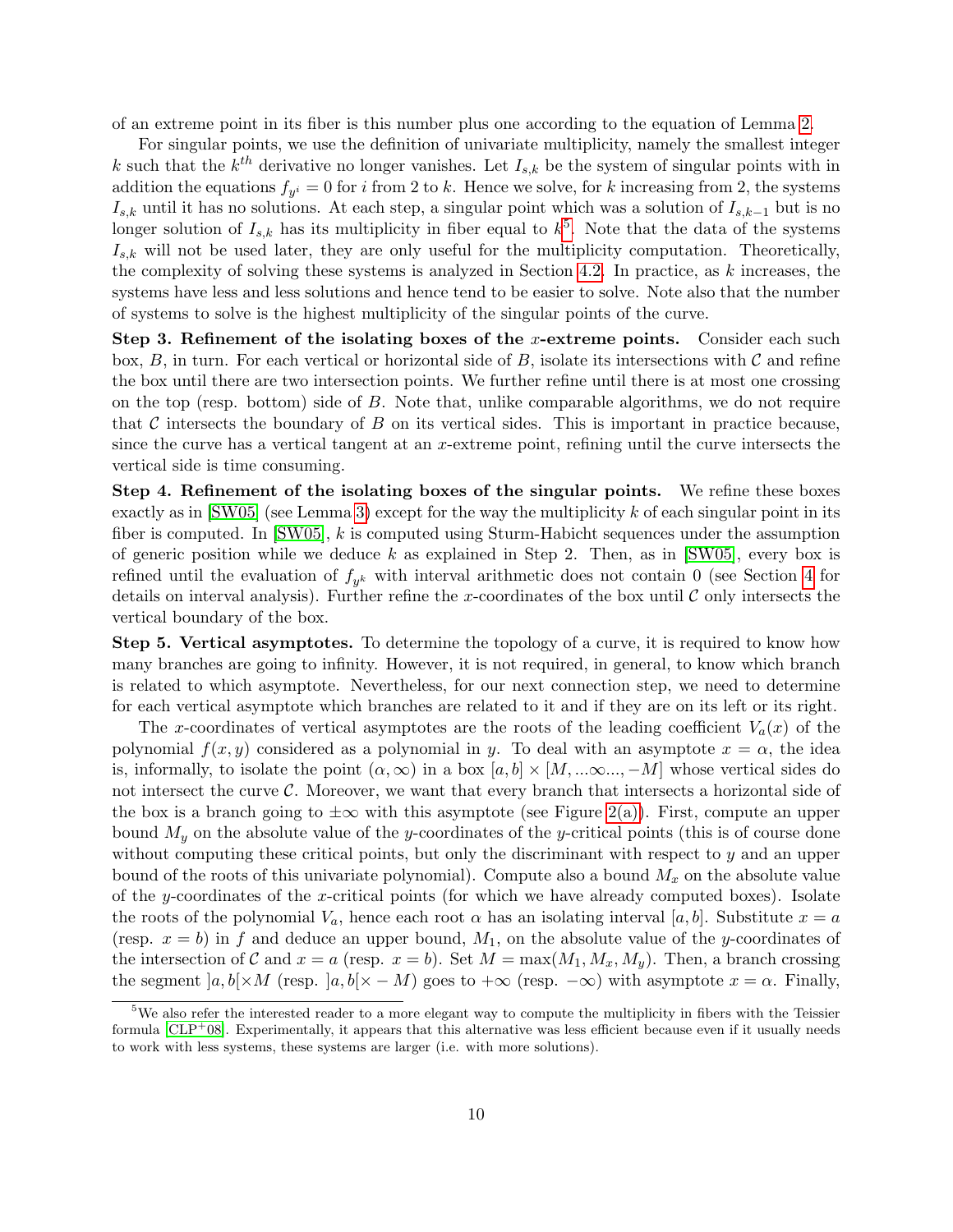we determine whether a given branch is to the left or to the right of the asymptote by comparing the x-coordinates of the asymptote and the crossing point.

Step 6. Connections. For simplicity, all the boxes computed above are called critical boxes and the points at infinity on vertical asymptotes are also called critical. First compute, with a sweep-line algorithm, the vertical rectangular decomposition obtained by extending the vertical sides of the critical boxes either to infinity or to the first encountered critical box (see Figure [2\(a\)\)](#page-9-0). On each of the edges of the decomposition, isolate the intersections with  $\mathcal{C}$ . Create vertices in the graph corresponding to these intersection points and to the critical points. For describing the arcs connecting these vertices in the graph, we assimilate, for simplicity, the points and the graph vertices. In each critical box the topology is simple: the critical point is connected to each of the intersection points on the boundary of the box.

There are several approaches to do the connections in the other rectangles of the decomposition. The usual and conceptually simplest is to refine boxes of extreme points so as to avoid top and bottom crossings; then, the number of left and right crossings in rectangles always match and the connection is one-to-one. Since we allow top/bottom crossings for efficiency (see above), this straightforward method does not apply. Another approach (see [\[AMW08,](#page-29-0) [Sak91\]](#page-32-1)) is to compute the sign of the slope of the tangent to the curve at the top/bottom crossings (this yields whether the top/bottom crossing should be connected to vertex to the right or to the left of its rectangle). We however want to avoid such additional computations.

For computing the connections in the non-critical rectangles of the decomposition, we use the multiplicities in fibers of the extreme points and a greedy algorithm. The geometric meaning of the parity of this multiplicity is the following: if it is even, the curve makes a U-turn at the extreme point, else it is odd and the curve is x-monotone in the neighborhood of the extreme point. Still, there are some difficulties for connecting the vertices, as illustrated on Figure [2\(b\):](#page-9-1) on the left is the information we may have on the crossings for two extreme points with x-overlapping boxes; the second and third drawings are two possible connections in the middle rectangle for different parities of the multiplicities. To distinguish between these two situations we compute the connections in rectangles starting from the top such that the connections in a rectangle below a critical box are computed once the connections in all the rectangles above the box are done.

The connections can easily be computed as follows. First, if there are vertical asymptotes, we have already determined in Step 5 whether a point that lies on the boundary of an asymptote box belongs to a branch that lies to the left or to the right of its asymptote; recall that such a point lies on a horizontal side of the box. Consider a rectangle  $R$  of the decomposition that is adjacent to an asymptote box, say below it (the case where it is above is similar); note that the top wall of R is a subset of the bottom wall of the asymptote box. The vertices on the top wall of R split into  $k_l$  vertices that are left of the asymptote and  $k_r$  vertices that are right of it. Each of the  $k_l$  vertices necessarily connects to a vertex on the left or bottom side of R. Moreover, among these  $k_l$  vertices, the *i*-th vertex starting from the left, connects to the *i*-th vertex on the left-bottom sides of  $R$ starting from the top. Similarly, among these  $k_r$  vertices, the *i*-th vertex starting from the right. connects to the *i*-th vertex on the right-bottom sides of R starting from the top (see Figure [2\(a\)\)](#page-9-0).

Once these connections for asymptotes are done, due to requirements on extreme point boxes, there is at most one, not already connected, vertex on the top or bottom of any rectangle. The

<span id="page-11-0"></span><sup>6</sup> For simplicity, we ensure, thanks to refinements, that the curve never intersects an endpoint of an edge, that is, a corner of a rectangle. Note also that the intersections are already isolated on the sides of the critical boxes; an isolating interval may, however, need to be refined if it contains a vertex of the rectangle decomposition.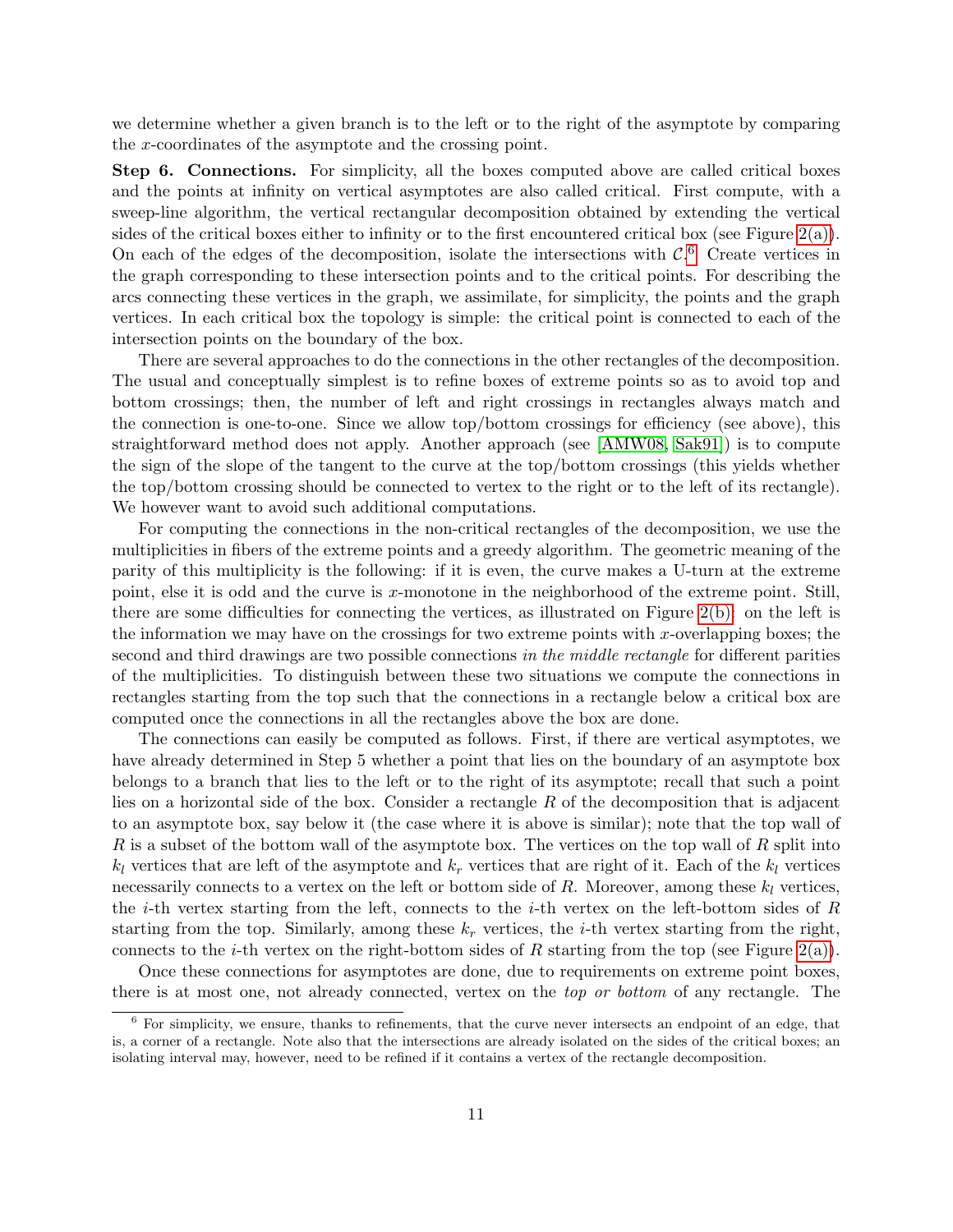problem now is to determine if such a vertex should be connected to a vertex on the right or on the left side of the rectangle. The connections in the unbounded rectangles above critical boxes are straightforward: the ones between the vertices on the two vertical sides are in one-to-one correspondence, starting from infinity, and if a vertex remains on a vertical side, then there is a vertex on the horizontal side which it has to be connected with. Now, once all the connections have been computed in the rectangle(s) above the box of an extreme point, these connections and the multiplicity of the extreme point allows us to compute the connections in the rectangle(s) below, see Figure [2\(b\).](#page-9-1) Indeed, if there is a vertex on the bottom side of the critical box, then it lies on the top side of a rectangle. Inside this rectangle, the vertex is connected to the topmost vertex on the left or on the right side, depending on the multiplicity of the extreme point and on the side of the connection of the branch above the extreme point. The other connections in this rectangle and in the other rectangles below the critical box, if any, are performed similarly as for unbounded rectangles. Note that the two unbounded rectangles (the leftmost and the rightmost) that are vertical half-planes are treated separately: for each vertex on the vertical side we associate an arc that goes to infinity.

**Output.** A graph isotopic to the curve is output. In addition, x-extreme points, singular points and vertical asymptotes are identified and their position is approximated by boxes, hence refinable to any desired precision.

#### <span id="page-12-0"></span>3.2 Curve with vertical lines

We assumed in the previous section that the curve  $\mathcal C$  has no vertical line. In order to generalize the algorithm, we explain how to calculate the topology of a curve  $\mathcal{C}_F$  defined by a rational bivariate polynomial  $F(x, y) = 0$ , which has vertical lines. The idea is first to process the curve without its vertical lines, then study the intersections of this curve with the vertical lines. Technically, these two processings are intertwined:

- The vertical lines have as x-coordinates the roots of  $V_l$ , the gcd of the coefficients of  $F$  seen as a polynomial in y.  $V_l$  is an univariate polynomial in x, its roots are isolated (vertical lines can be thought of as vertical *stripes*). The curve  $\mathcal{C}_f$  with  $f = \frac{F}{V_i}$  $\frac{F}{V_l}$  which has no vertical line, is processed as explained before, until Step 4 included.
- Intersections between  $\mathcal{C}_f$  and the vertical lines generically occur on non-critical points of  $\mathcal{C}_f$ . Nevertheless, this may not always be the case and we need to identify critical points of  $C_f$  that also are on vertical lines. Solving the singular and extreme ideals of  $\mathcal{C}_f$  with the additional polynomial  $V_l$  enable to identify which critical point of  $\mathcal{C}_f$  is on which vertical line. Note that these points are singular for  $\mathcal{C}_F$ .
- Next additional boxes are created to witness the new relevant points of  $\mathcal{C}_F$  and refinement is processed to meet the criteria of the connection step of the former algorithm. In more details, the x-intervals of critical points of  $C_f$  and vertical line stripes are refined until a vertical line stripe overlaps a critical box if and only if this critical point is on the line. We create new boxes, called vertical, that contain every point that is an intersection between a vertical line and  $C_f$  and that is not a critical point of  $C_f$ . We refine the extreme point boxes of  $C_f$  and vertical boxes until there is at most one crossing with  $\mathcal{C}_F$  on top (and bottom).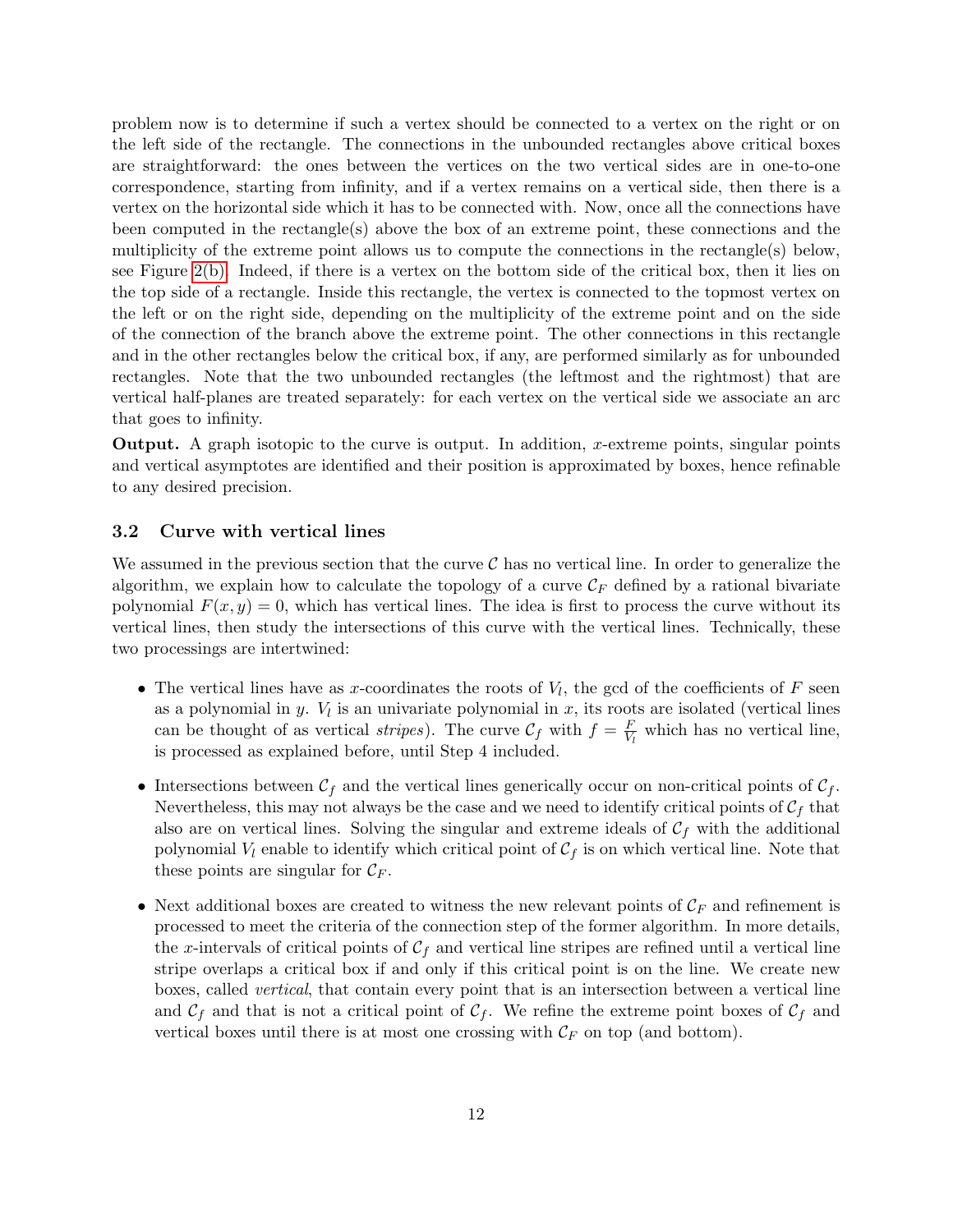- Then Step 5 for vertical asymptotes of the previous algorithm is performed with the following modifications: For the computation of the bound  $M_x$ , we consider all vertical boxes in addition to critical boxes. We identify which vertical lines are also asymptotes by computing  $gcd(V_l, V_a)$ . We refine vertical lines stripes and asymptote boxes so that a vertical line stripe, whose line is not an asymptote, does not overlap any asymptote box. We add crossing points on asymptote boxes whose asymptote is also a vertical line.
- Finally, Step 6 for connection of the previous algorithm computes a graph isotopic to the curve  $\mathcal{C}_F$ .

#### <span id="page-13-0"></span>3.3 Correctness of the algorithm

All algebraic computations are certified, hence the only thing that has to be proved is that the output graph  $\mathcal G$  is isotopic to the input curve  $\mathcal C$ . Our proof is constructive and elementary, we define the ambient isotopy  $F$  as follows. On the skeleton of the rectangle decomposition  $F_t$  is chosen to be the identity for any  $t$ . It remains to define  $F$  on each rectangle. In a rectangle that is not a critical box,  $\mathcal C$  is a set of x-monotone non-crossing arcs and  $\mathcal G$  is a set of straight line segments connecting the same pairs of points on the rectangle's boundary, as  $\mathcal C$  does.  $F_1$  is defined on each section  $x = \alpha$  by mapping the points of C to that of G so that their ordering on  $x = \alpha$  is preserved, and by linear interpolation on the other points.  $F_t$  is then defined by linear interpolation  $F_t = tId + (1-t)F_1$ . To handle critical boxes, note that once cut vertically at the critical point, they behave like other rectangles (by Lemma [3\)](#page-7-3).

#### <span id="page-13-1"></span>3.4 Example

In this section, we show an example to illustrate the algorithm. We choose the curve  $f(x, y) =$  $y^4 - 6y^2x + x^2 - 4y^2x^2 + 24x^3$ , as in [\[GVN02\]](#page-31-2).

Before starting, one has to eliminate from the curve the vertical components. These vertical components are the gcd of the coefficients of f seen as a univariate polynomial in y. This gcd is 1: the curve has no vertical components and the algorithm will behave as in section [3.1.](#page-9-2)

**Step 1** of the algorithm calculates boxes for the critical points of the curve  $f$ . First, the system of singular points  $I_s$  is solved.

$$
I_s = \mathbb{I}(f, f_y, f_x)
$$
  
=  $\mathbb{I}(y^4 - 6y^2x + x^2 - 4y^2x^2 + 24x^3, 4y^3 - 12xy - 8yx^2, -6y^2 + 2x - 8y^2x + 72x^2).$ 

The Gröbner basis of the system  $I_s$  with respect to the lexicographic ordering is calculated. giving  $(3y^2 - x, xy, x^2)$ . The RUR of this basis is the following; recall that the solutions of the system are  $\left(x = \frac{G_1(t)}{G_0(t)}\right)$  $\frac{G_1(t)}{G_0(t)}, y = \frac{G_2(t)}{G_0(t)}$  $G_0(t)$ for t solution of  $F(t) = 0$ .

$$
F(t) = t^3
$$
,  $G_0(t) = 3$ ,  $G_1(t) = 0$ ,  $G_2(t) = 3t$ .

As F has only one root,  $t = 0$ , the system  $I_s$  of singular points has only one solution  $p_1 = (0, 0)$ . Accordingly, our implementation reports that  $I_s$  has only one root in the box  $[0,0] \times [0,0]$ .

The system  $I_e$  of extreme points is given by  $I_e = \mathbb{I}(f, f_y, 1 - u f_x)$ ; here the new variable u is added, ensuring that  $f_x \neq 0$  for any solution of the system (indeed if  $f_x = 0$  then  $1 - u f_x = 1$  for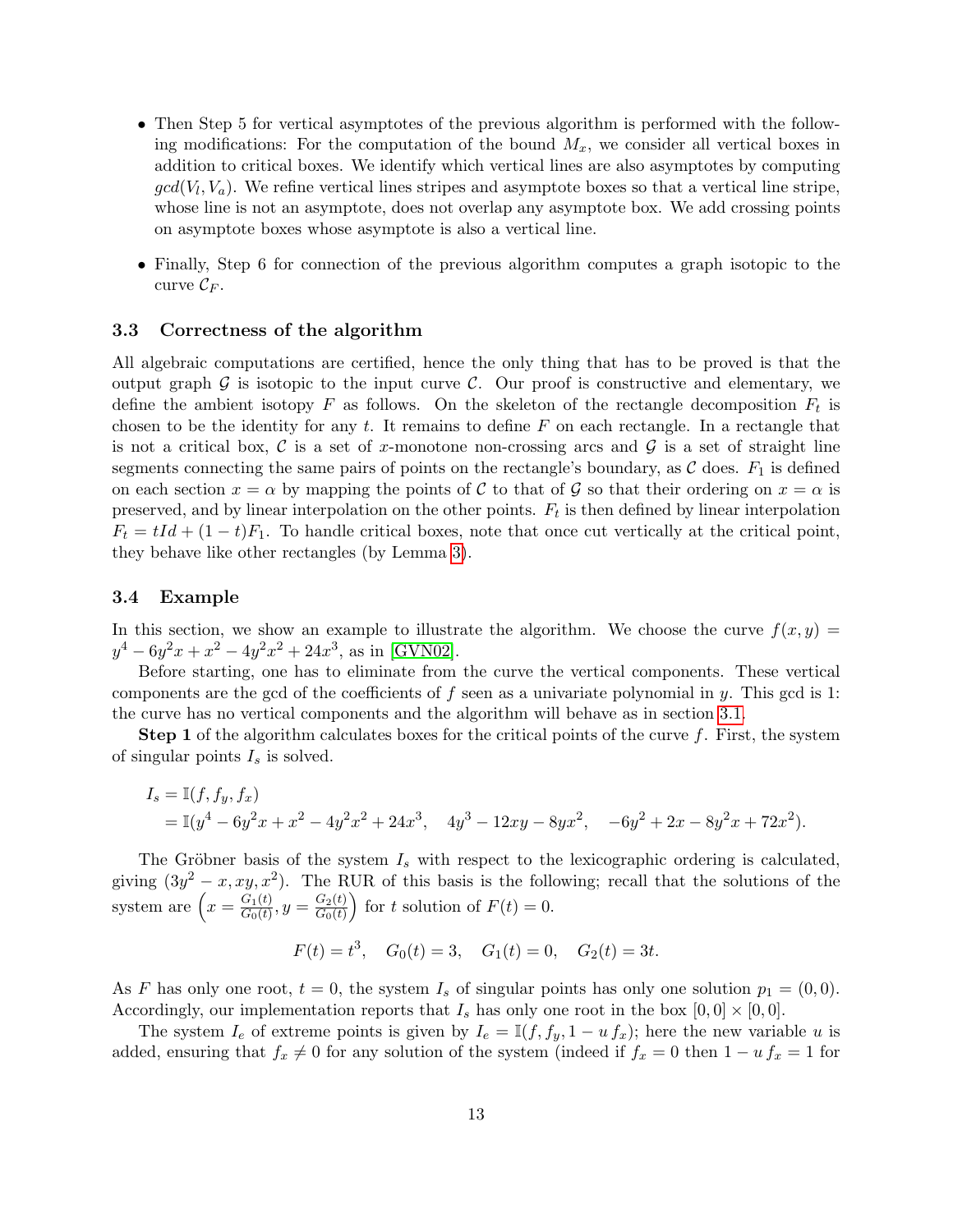any u in  $\mathbb{C}$ . The system  $I_e$  is then

$$
I_e = \mathbb{I}(y^4 - 6y^2x + x^2 - 4y^2x^2 + 24x^3, \quad 4y^3 - 12xy - 8yx^2, \quad 1 - u(-6y^2 + 2x - 8y^2x + 72x^2)).
$$

To solve this system, we compute a Gröbner basis eliminating  $u$  and with lexicographical ordering on the other variables, giving  $(72x^2 + 4 - 35y^2 + 99x, y^3 - 9xy + 4y, 3y^2x + 2 - 13y^2 + 48x)$ . The associated RUR is

$$
F(t) = t5 - 19t3 + 70t,
$$
  
\n
$$
G1(t) = -70 + 143t4 - 1133t2,
$$
  
\n
$$
G2(t) = 912t3 - 6720t.
$$

F has five real roots, and each one of them maps to a root of the system  $I_e$ . The software reports (small) boxes containing each one of these extreme points  $p_2, \ldots, p_6$ . For clarity of the exposition, we consider enlarged versions of these critical boxes, as shown in Figure  $3(a)$ .

At this point, the isolating boxes of the extreme points are pairwise disjoint (and similarly for the singular boxes if there were more than one) but nothing ensures that the extreme boxes do not overlap with the singular boxes. The algorithm thus refine the boxes (by refining the isolating intervals of the roots of polynomials  $F(t)$  in the RURs of  $I_e$  and  $I_s$ , and using interval arithmetic to obtain the refined 2D boxes) until all the boxes are pairwise disjoint. In this example, no refinement is needed because the boxes do not overlap.

The fact that the solver found exact coordinates for some points, here  $p_1$ , is actually a difficulty because, for instance, the number of intersection points of the curve with the boundary of a singular box does not yield the number of branches that are incident to the singular point. Point boxes are thus enlarged, initially to  $\left[-\frac{1}{128}, \frac{1}{128}\right] \times \left[-\frac{1}{128}, \frac{1}{128}\right]$ , and refined until they intersect no other critical boxes. This yields a box for  $p_1$  which is  $\left[-\frac{1}{4096}, \frac{1}{4096}\right] \times \left[-\frac{1}{4096}, \frac{1}{4096}\right]$ .

In Step 2, the algorithm calculates the multiplicities of the critical points in fibers. For the singular point  $p_1$ , it calculates the smallest integer k such that the  $k^{th}$  derivative does not vanish. This is done by considering the systems  $I_{s,k}$  obtained by adding  $f_{y^k}$  to the system  $I_{s,k-1}$  with  $I_{s,1} = I_s$  (for efficiency purpose, we actually add  $f_{y^k}$  to the Gröbner basis of  $I_{s,k-1}$  which has already been computed when considering  $I_{s,k}$ ).

Starting from  $k = 2$ , the solutions of  $I_{s,k}$  are computed via a Gröbner and RUR calculations. Note that the solutions of  $I_{s,k}$  are also solutions of  $I_{s,k-1}$ . The isolating boxes of the solutions of  $I_{s,k-1}$  and  $I_{s,k}$  are then refined until every box of each system intersects at most one box of the other system. This ensures that two intersecting boxes necessarily correspond to the same root of the two systems. We can thus easily decide whether a root of  $I_{s,1}$  is also a root of  $I_{s,2}, I_{s,3}, \ldots$  In our example the situation is quite simpler because  $I_{s,1}$  has only one root, and thus any root of  $I_{s,k}$ is necessarily that one. Still, computing the solutions of  $I_{s,k}$  starting from  $k = 2$ , yields that the solution  $p_1$  of  $I_{s,1}$  is a solution of  $I_{s,2}$  and  $I_{s,3}$ , but not of  $I_{s,4}$ . Hence,  $p_1$  has multiplicity 4 in its fiber. Here, the systems  $I_{s,k}$  and their Gröbner bases  $Gb_{s,k}$  are:

$$
I_{s,1} = I_s
$$
  
\n
$$
I_{s,2} = I(3y^2 - x, xy, x^2, 12y^2 - 12x - 8x^2)
$$
  
\n
$$
I_{s,3} = I(x, y^2, 24y)
$$
  
\n
$$
I_{s,4} = I(y, x, 24)
$$
  
\n
$$
I_{s,5} = \{(y, x, 24)\}
$$
  
\n
$$
I_{s,6} = \{(y, x, 24)\}
$$
  
\n
$$
I_{s,7} = \{(y, x, 24)\}
$$
  
\n
$$
I_{s,8} = \{(y, x, 24)\}
$$
  
\n
$$
I_{s,9} = \{(y, x, 24)\}
$$
  
\n
$$
I_{s,1} = \{(3y^2 - x, xy, x^2\}
$$
  
\n
$$
I_{s,2} = \{(x, y^2\}
$$
  
\n
$$
I_{s,3} = \{(y, x, 24)\}
$$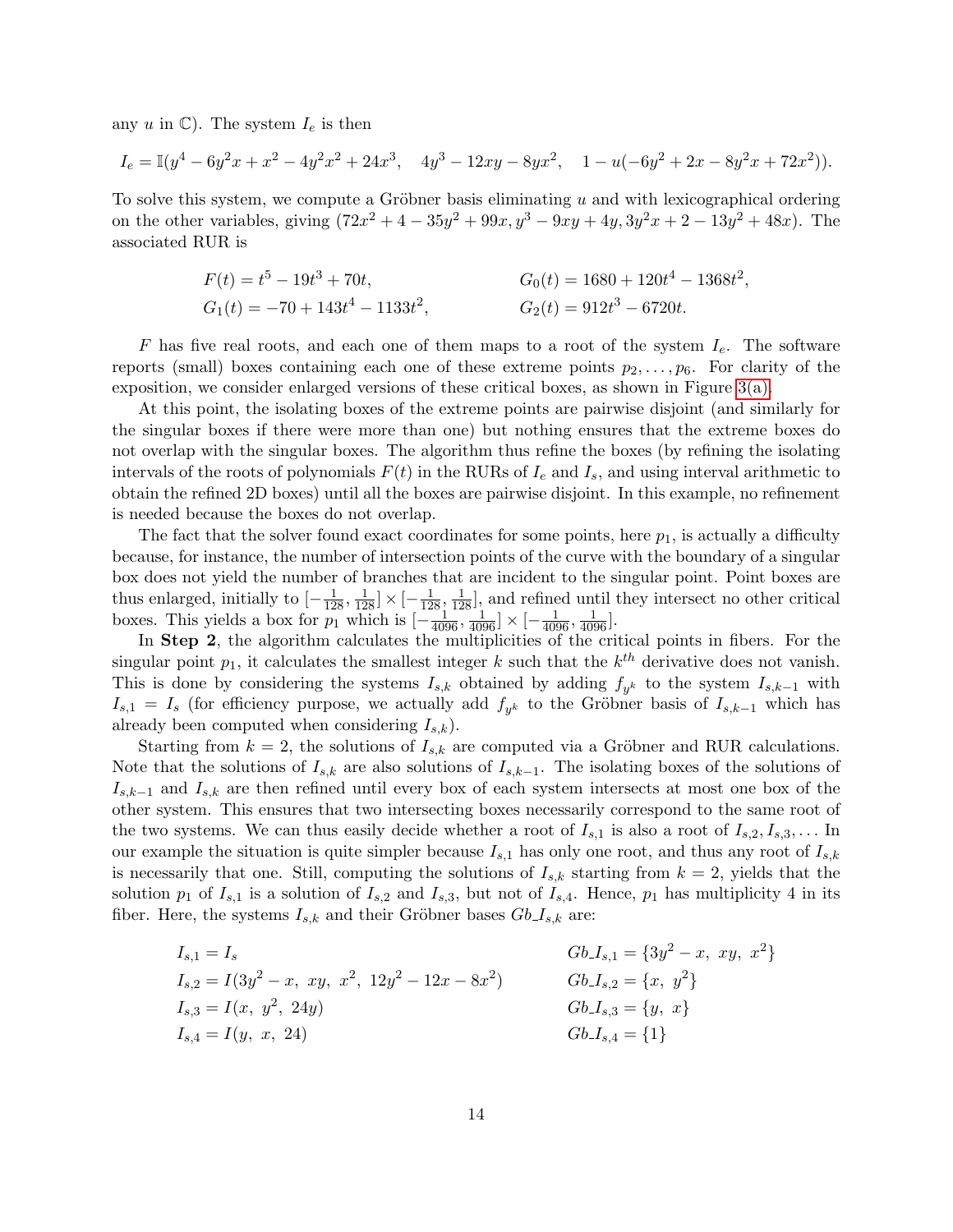On the other hand, the multiplicities of the five x-extreme points are computed using Teissier formula (see Lemma [2\)](#page-7-2): the multiplicity of each point in its fiber is the multiplicity of the corresponding roots in the RUR of  $I_e$  plus one. In this case,  $p_2, \ldots, p_6$  have multiplicity one in the RUR, which implies that they all have multiplicity 2 in their fibers.

**Step 3** of the algorithm deals with the refinement of the boxes containing x-extreme points, that is, the boxes containing  $p_2, \ldots, p_6$ . The goal of this step is to obtain boxes such that the curve intersects every box's boundary at most twice, with at most one intersection on the top (resp. bottom) of the box. Each box is treated independently.

The intervals defining the box enclosing  $p_2$  computed during the first step of the algorithm are  $x_{p_2} = \left[\frac{4611611823926328587}{2305843009213693952}, \frac{461176103935218815}{2305843009213693952}\right]$  and  $y_{p_2} = \left[-\frac{8627721659600529273}{2305843009213693952}, \frac{8627594605412894855}{2305843009213693952}\right]$ . The algorithm isolates the roots on the vertical walls,  $f(x_{p_2, left}, y)$  and  $f(x_{p_2, right}, y)$  in the interval  $y_{p_2}$ , and similarly for the horizontal walls. Two intersection points are found, one on the top wall, the other on the bottom wall. This means that the box containing  $p_2$  does not need to be refined.

The situation is identical for the boxes containing  $p_3$ ,  $p_5$  and  $p_6$ . The box containing  $p_4$  has also two intersections with the curve, here both on the left wall, which again does not require further refinement.

In Step 4, the algorithm refines the boxes enclosing singular points. The method uses the multiplicity k of each singular point (in this case, the only singular point is  $p_1$ ) and the  $k^{th}$  derivative of the curve with respect to  $y$  (both were calculated in Step 2). Every singular point is treated independently; here with have only one.

We use interval arithmetic to ensure that  $f_{y^k}$  does not vanish in a box: computing with interval arithmetic, if the image of the box by  $f_{y^k}$  does not contain zero, then  $f_{y^k}$  does not vanish in the box (the converse is not true). We thus refine the box until its image by  $f_{y^k}$  does not contain zero.

We then refine the box in x until the curve C intersects neither the top nor the bottom of the box. Actually, before doing this last refinement, for efficiency purposes, we actually enlarge the box in  $y$  as much as we can, under the two constraints that it should continue to avoid the curve  $f_{y^k}$  and all the other critical boxes. The final resulting box of  $p_1$  is  $\left[-\frac{1}{4096}, \frac{1}{4096}\right] \times \left[-\frac{1}{4}\right]$  $\frac{1}{4}, \frac{1}{4}$  $\frac{1}{4}$  and it was not necessary to refine the box in  $x$ .

Step 5 deals with vertical asymptotes. Their x-coordinates are the roots of the leading coefficient of  $f(x, y)$  view as a polynomial in y. The leading term of f is  $y^4$ , and the leading coefficient is 1, that is, the curve  $f$  has no vertical asymptotes.

**Step 6** is the last stage of the algorithm, in which the graph isotopic to the input curve  $\mathcal{C}$  is computed. The boxes containing critical points induce a subdivision of the plane in rectangles, as shown in Figure [3\(b\),](#page-16-1) and the intersection points between  $\mathcal C$  and every wall of this subdivision are computed. As explained in Section [3.1,](#page-9-2) we connect vertices in a straightforward manner inside the critical boxes (see Figure  $3(c)$ ). In this example, the connections in the other rectangles of the subdivision are also straightforward (see Figure  $3(d)$ ) and we do not need to use the multiplicity of the extreme points nor to use a greedy approach. Figure [3\(e\)](#page-16-4) shows the same graph, using finer refinements, which is computed in 0.3 seconds on a standard PC.

#### Program output

The curve used as example of our algorithm is introduced as input of our MAPLE worksheet. The example is ran on a MacBook Pro, Intel Core 2 Duo, 2.6 GHz with 4Gb RAM. The printout is slightly modified for readability.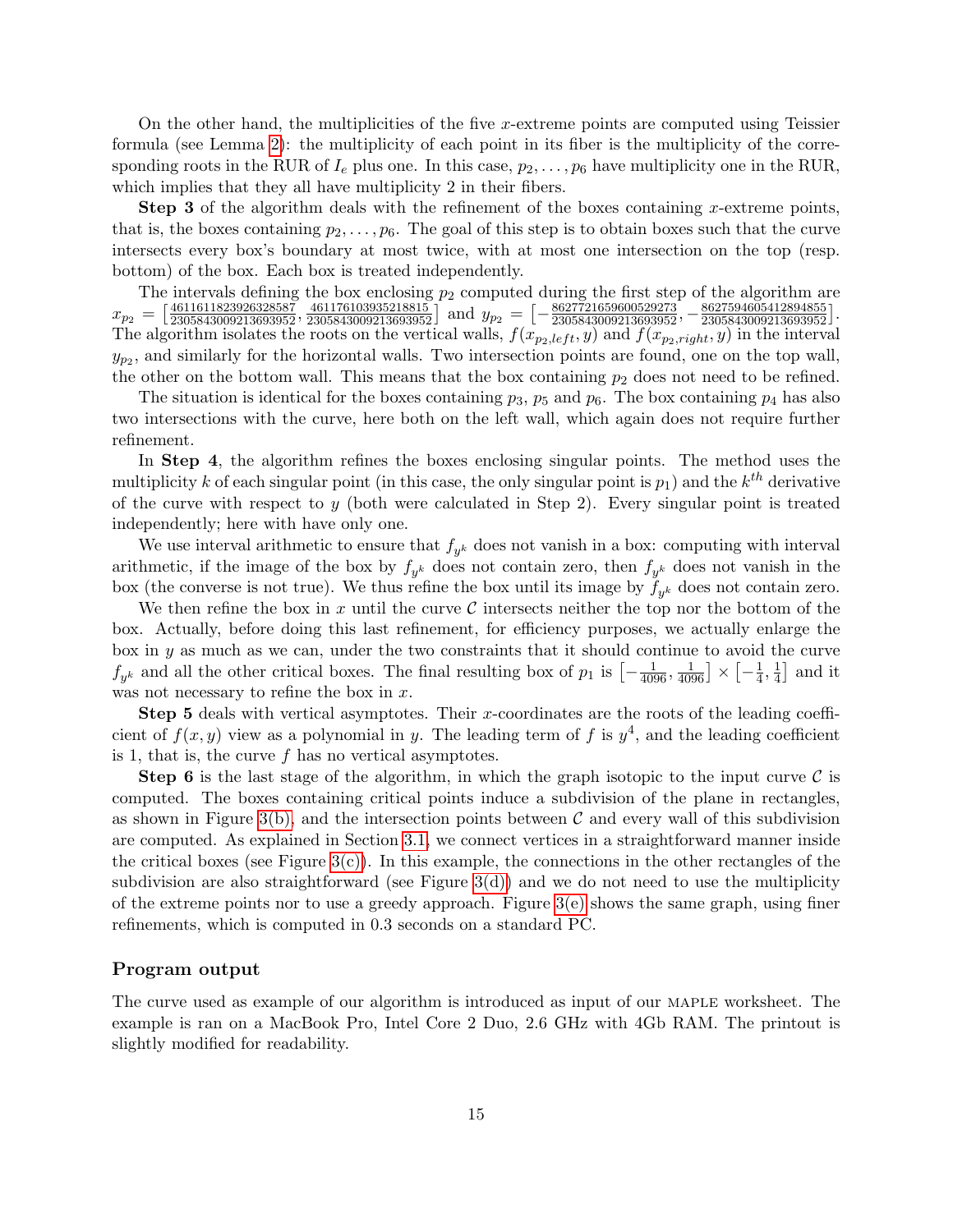<span id="page-16-2"></span><span id="page-16-1"></span><span id="page-16-0"></span>

<span id="page-16-5"></span><span id="page-16-4"></span><span id="page-16-3"></span>Figure 3: (a) Critical boxes of  $f$ . The small square at the origin contains the only singular point,  $p_1$ . Each other rectangles contains one of the x-extreme points  $p_2, \ldots, p_6$ . (b) Rectangular decomposition of the plane induced by the critical boxes. (c) Topology inside the critical boxes. (d) Graph isotopic to the curve. (e) Graph drawn with a finer refinement. (f) Detail of the graph near the origin.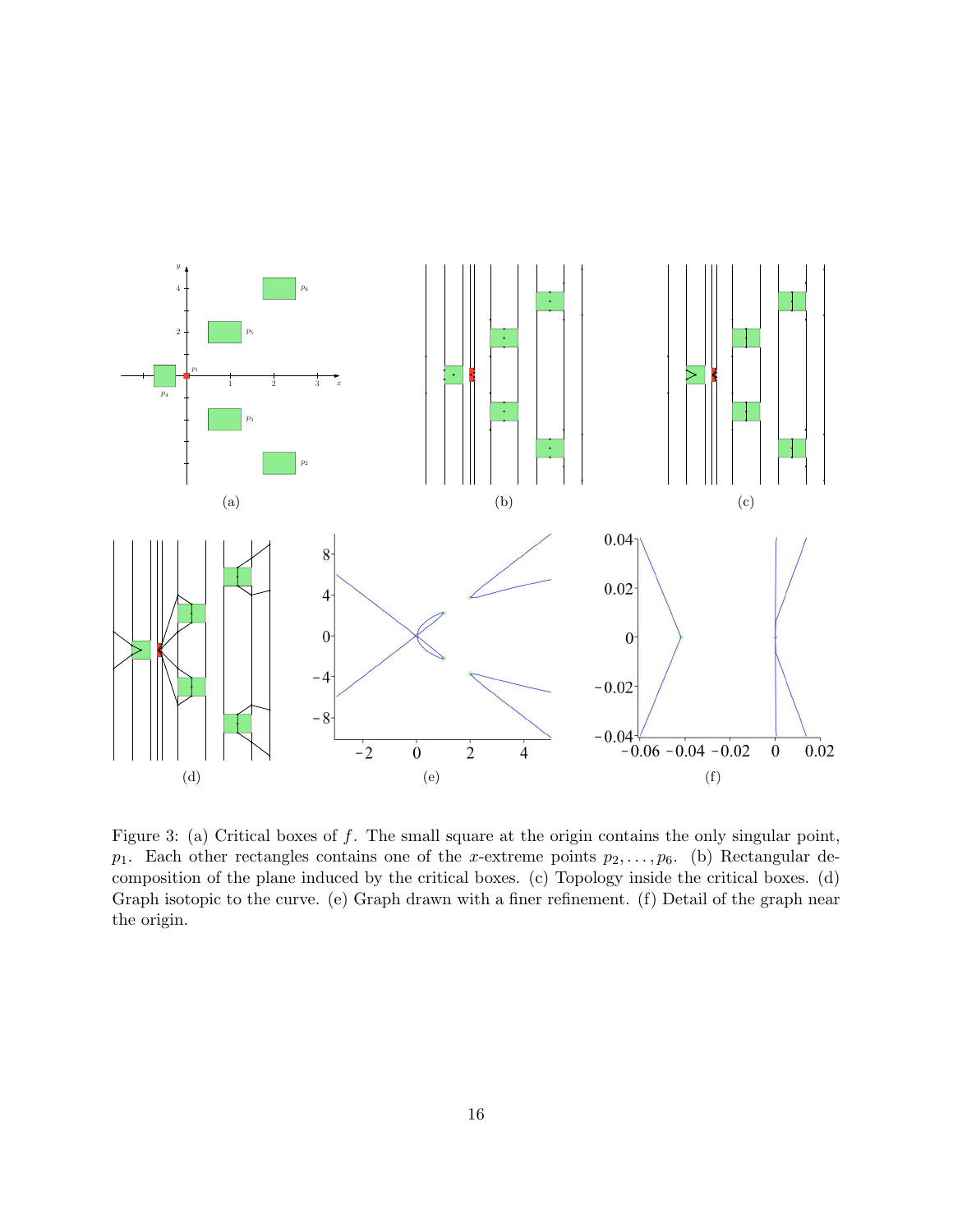```
# set the verbosity level:
verbose:=2:
# Optional but provides a smoother curve: set the precision for root isolations
# (2^{-precision}) and the number of additional vertical subdivisions of the
# non-critical rectangles of the decomposition.
precision:=10: visualize:=true: visualize_split:=10:
f := y^4 - 6*y^2*x + x^2 - 4*y^2*x^2 + 24*x^3:
```
isotop(f);

The program produces the following output with the graph shown in Figure  $3(e)$ ; Figure  $3(f)$  shows the details near the origin. The singular point is marked by a (red) diamond, and the extreme points are marked by (green) squares.

```
1. Compute boxes:
Vertical asymptotes (0 found) and vertical lines (0 found) computed in
  0.000000 seconds
Extreme Gröbner basis obtained in 0.013000 seconds
RUR calculated in 0.001000 seconds
Univariate isolation done in 0.004000 seconds
Singular Gröbner basis obtained in 0.015000 seconds
RUR calculated in 0.001000 seconds
Univariate isolation done in 0.004000 seconds
Computed 1 singular and 5 x-extreme points in 0.039000 seconds
Boxes of critical points refined to avoid overlap in 0.001000 seconds
Compute singular points of multiplicity k in the fiber for k=2
Compute singular points of multiplicity k in the fiber for k=3
Compute singular points of multiplicity k in the fiber for k=4Multiplicities of singular points in fibers computed in 0.052000 seconds
Multiplicities of singular points in fibers are: [4]
Boxes of extreme points refined for topology in 0.032000 seconds
Boxes of singular points refined for topology in 0.003000 seconds
Total time for computing the boxes of critical points (1 singular and
  5 extreme) = 0.129000 seconds (including 0.091000 seconds for Gb/RS)
2. Sweep:
Partitionned the plane into 49 rectangles in 0.096000 seconds
Elapsed total computation time: 0.225000 seconds
```

```
3. Construct graph: done in 0.001000 seconds
Total computation time: 0.226000 seconds
```
# <span id="page-17-0"></span>4 Complexity Analysis

This section details the proof of the following theorem stating the bit complexity of our algorithm for the computation of the topology of a curve. We consider the Turing machine model of computation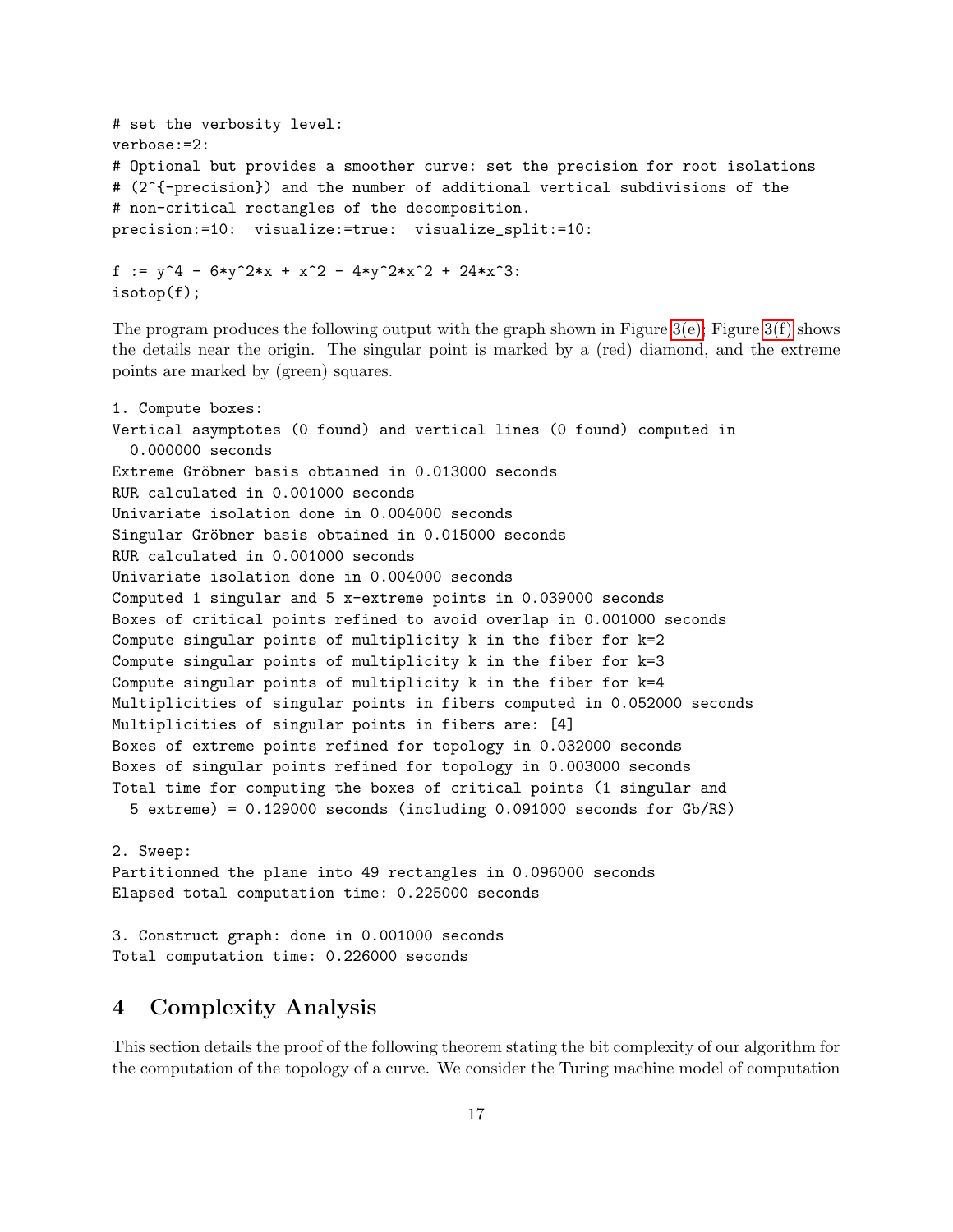and  $\mathcal{O}_B$  denotes the bit complexity where poly-logarithmic factors are omitted. Let an algebraic curve C be given by a square-free polynomial  $f \in \mathbb{Z}[x, y]$  of total degree bounded by d and coefficients of bitsize bounded by  $\tau$ . Let R be the number of critical points of the curve.

<span id="page-18-0"></span>Theorem 4. The bit complexity of our algorithm for the computation of the topology of the curve C is  $\mathcal{O}_B(R d^{22} \tau^2)$ , which is  $\mathcal{O}_B(N^{26})$ , where  $N = \max\{d, \tau\}.$ 

Definitions and notation. The bitsize of a rational number is defined as the maximum bitsize of its numerator and denominator. The bitsize of a polynomial is the maximum bitsize of its coefficients. In order to simplify notation, we assume in the sequel that  $d = \mathcal{O}(\tau)$ . However, we still express complexities in terms of d and  $\tau$  when it is simple enough since in practice d may be much smaller than  $\tau$ . We may also assume that the univariate polynomials that we compute with, are square free. This assumption does not change the complexity since the computation of their square-free part and computations with their square-free part, is of no extra cost. Indeed, for a polynomial of degree d and bitsize  $\tau$ , its square-free part has degree  $\mathcal{O}(d)$  and bitsize  $\mathcal{O}(d+\tau) = \mathcal{O}(\tau)$ and it can be computed in  $\mathcal{O}_B(d^2\tau)$  [\[LR01\]](#page-31-10). We use the notion of separation bound of a polynomial (or of a zero-dimensional system of polynomial equations) which is the minimum distance between its (complex) roots. We call the bitsize of a separation bound s the minimum integer  $\sigma \geq 0$  such that  $s > 2^{-\sigma}$ . For simplicity, we do not consider poly-logarithmic factors in the complexity bounds that we denote  $\mathcal{O}$ .

Isolations of roots of systems via a RUR require some machinery from interval analysis, we briefly recall the basics and refer to [\[AH83\]](#page-29-11) for additional details. For an interval  $A = [a_1, a_2]$ , let its width be  $w(A) = a_2 - a_1$  and its absolute value be  $|A| = max(|a_1|, |a_2|)$ . For a two-dimensional box  $A \times B$ , let  $w(A \times B) = \max(w(A), w(B))$  and  $|A \times B| = \max(|A|, |B|)$ . We denote by  $I(\mathbb{R}^n)$ the set of products of n real intervals. A polynomial has a natural extension to a function over  $I(\mathbb{R}^n)$  by a process we call evaluation with interval arithmetic. More precisely, for a polynomial f, we denote by the bold letter **f** the corresponding interval function defined over  $I(\mathbb{R}^n)$  by replacing the usual operations  $+,-, \times$  by interval operations (note that the order in which the operations are processed can change the result, but this issue is irrelevant for our computations). In the sequel, we bound the number of times we refine the isolating intervals of the roots of the univariate polynomial of the RUR. We assume that every refinement divides by at least two the interval width.

Overview of the section. In order to derive the bit complexity of the algorithm presented in Section [3](#page-8-0) we analyze the complexity of each step. The first two steps consists of computing the isolating boxes of the critical points and multiplicities. The analysis of these steps is presented in Section [4.2.](#page-19-0) In the third step, we refine the isolating boxes of the x-extreme points. The complexity of this step is bounded by the complexity of the next one, so we do not consider it explicitly. During the first part of the fourth step we refine the isolating boxes of the singular points with respect to their isolating curve. The analysis of this step is done in Section [4.3.](#page-21-0) During the second part, we refine the isolating boxes of the singular points, until the curve does not intersect them on the top and on the bottom. The analysis of this operation is done in Section [4.4.](#page-21-1) We conclude the proof of Theorem [4](#page-18-0) in Section [4.5.](#page-22-0) Some technical details are postponed to Section [4.6.](#page-22-1)

#### 4.1 Preliminaries

Before analyzing each step of the algorithm, we state the bitsize complexity of some recurrent basic computations. Let f be a univariate integer polynomial of degree d and bitsize  $\tau$ , and x be a rational of bitsize  $\sigma$ .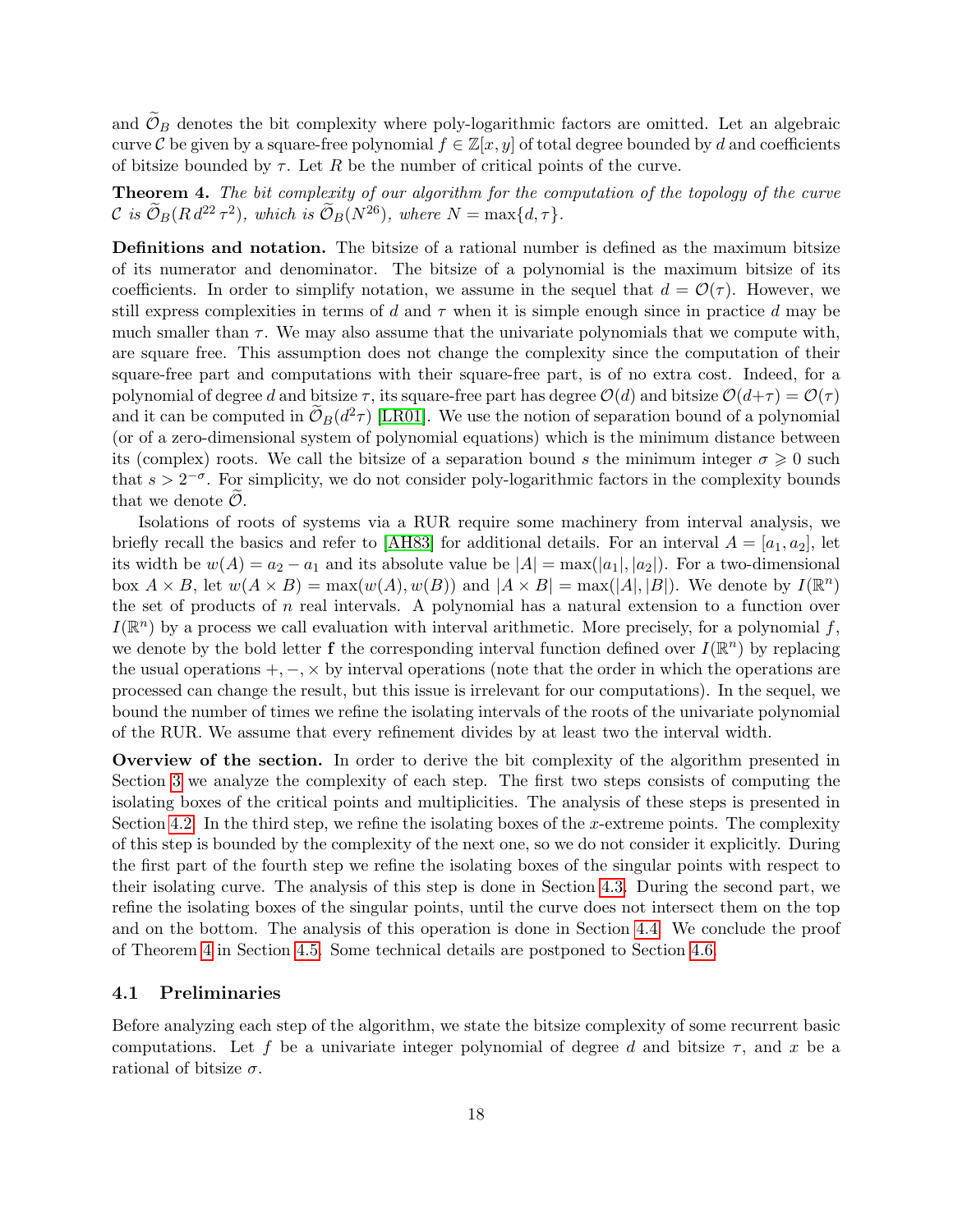<span id="page-19-2"></span>**Lemma 5** ([\[Yap00\]](#page-32-8)). The bitsize of the separation bound of f is in  $\mathcal{O}(d\tau)$ . Similarly, the bitsize of the endpoints of isolating intervals of the roots of f is in  $\mathcal{O}(d\tau)$ . Moreover, the absolute value of the roots of f is in  $\mathcal{O}(2^{\tau}).$ 

We omit the proof of the following lemma which is straightforward.

<span id="page-19-3"></span>**Lemma 6.** The evaluation of f over x has complexity  $\widetilde{\mathcal{O}}_B(d(\tau + d\sigma))$ , while the number  $f(x)$  has bitsize  $\mathcal{O}(\tau + d\sigma)$ .

Since the interval evaluation of the operations  $+,-,\times$  are a constant time more expansive that their usual counterparts we obtain the corollary:

Corollary 7. The evaluation of f using interval arithmetic over an interval I with end points of the same bitsize as x, i.e. the computation of  $f(I)$ , has complexity  $\widetilde{\mathcal{O}}_B(d(\tau+d\sigma))$ , while the interval  $f(I)$  has end points with bitsize  $\mathcal{O}(\tau + d\sigma)$ .

We postpone to Section [4.6](#page-22-1) the proof of the following lemma bounding the increase of the width of an interval by evaluation by interval arithmetic of a polynomial.

<span id="page-19-1"></span>**Lemma 8.** Let P be a univariate rational polynomial of degree d and bitsize  $\tau$ , and A be an interval such that  $|A| \leq 2^{\sigma}$  with  $\sigma \geq 0$ ; then

$$
w(\mathbf{P}(A)) \leqslant 2^{\tau + d\sigma} d^2 w(A).
$$

Let Q be a bivariate rational polynomial of total degree d and bitsize  $\tau$ , and B be an interval such that  $|B| \leq 2^{\sigma}$  with  $\sigma \geq 0$ ; then

$$
w(\mathbf{Q}(A,B)) \leqslant 2^{\tau+d\sigma+1} d^3 w(A \times B).
$$

#### <span id="page-19-0"></span>4.2 Computation of the isolating boxes

The first step of the algorithm is the computation of the isolating boxes of the singular and the extreme points. For the complexity of this step it suffices to compute the complexity of solving the system of critical points  $I_c = \mathbb{I}(f, f_y)$ .

The steps for solving the system are the followings. We compute the Gröbner basis of  $I_c$  and the RUR of the system. We solve the univariate polynomial of the RUR and, using the isolating intervals of its real roots, we compute boxes that contain the real solutions of the systems. Finally, we refine the boxes until they are all disjoint.

**Gröbner basis and RUR.** We compute the Gröbner basis of  $I_c$  with the degree reverse lexicographic order in  $\mathcal{O}_B(d^8\tau)$  [\[Laz83\]](#page-31-11). Next we compute the RUR representation of the solution of the system and multiplicities in  $\tilde{\mathcal{O}}_B(d^{13}\tau)$ , the reader may refer to [\[Rou99\]](#page-32-4) for more details. Besides  $I_c$  we have to solve the systems  $I_{s,k}$ , for  $1 \leq k \leq d$ , to determine the multiplicities of the singular points. We may assume that each of them could be solved in  $\tilde{\mathcal{O}}_B(d^{13}\tau)$ , as in the case of  $I_c$ , since the polynomials have degrees bounded by d and the bitsize of the coefficient is bounded by  $\tilde{\mathcal{O}}(\tau)$ . Hence the total complexity is  $\mathcal{O}_B(d^{14}\tau)$ . However, this is an overestimation since the systems are over-determined and thus the Gröbner bases could be computed faster [\[BFS04\]](#page-29-12) and in practice we don't need to solve all d of them.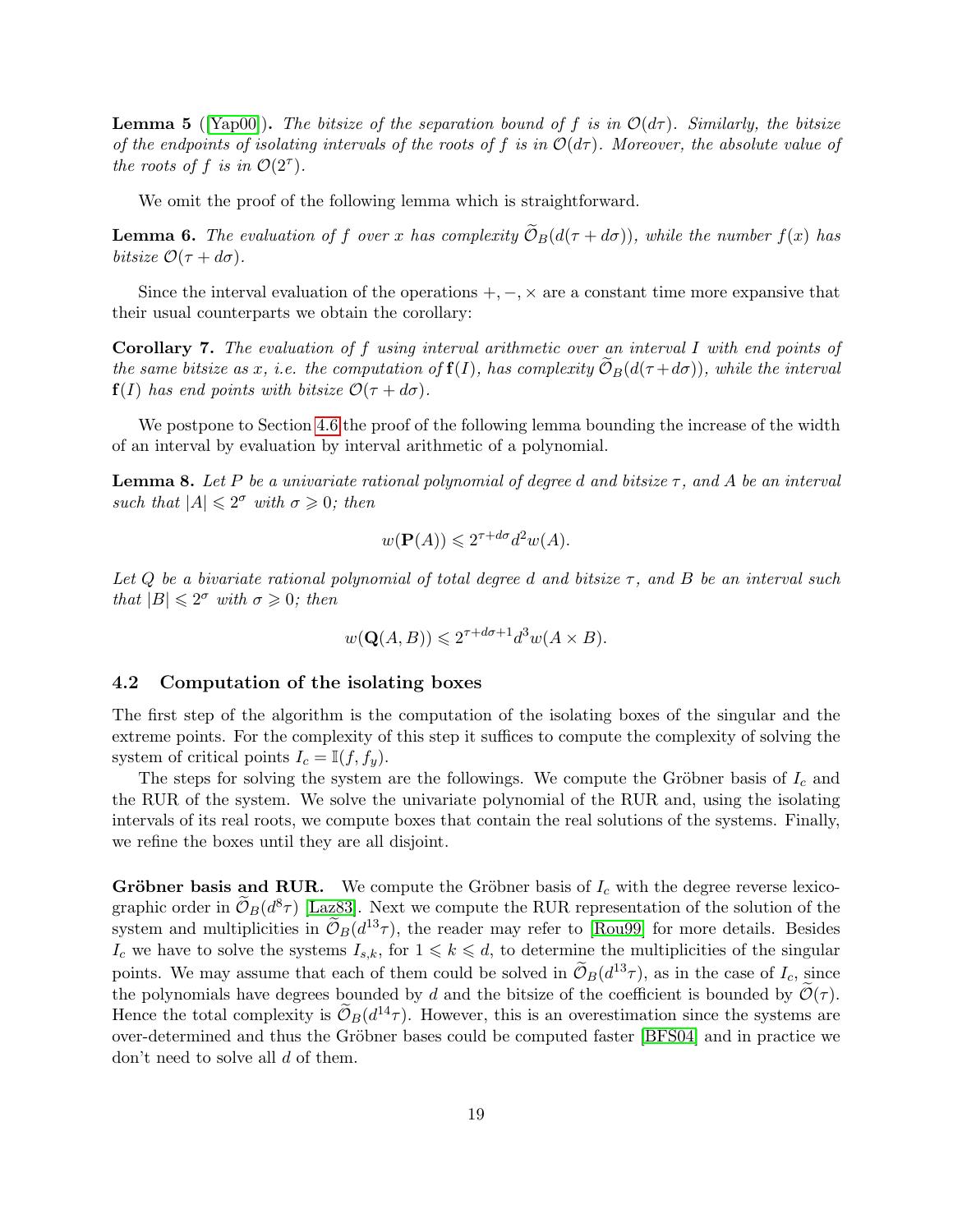The RUR representation has the following form:  $h(T) = 0, x = \frac{g_x(T)}{g_0(T)}$  $\frac{g_x(T)}{g_0(T)}, y = \frac{g_y(T)}{g_0(T)}$  $\frac{g_y(1)}{g_0(T)}$ , where  $h, g_0, g_x, g_y \in \mathbb{Q}[T]$ . The polynomial  $h(T)$  is actually the so called u-resultant [\[Can88\]](#page-29-13). It has degree  $\mathcal{O}(d^2)$  and bitsize  $\mathcal{O}(d^2 + d\tau) = \mathcal{O}(d\tau)$ . One way to see this is to consider a curve (and thus the system  $I_c$ ) in generic position, this is without loss of generality since shearing the curve in generic position does not increase the bitsizes more than by a factor in  $\mathcal{O}(\mathrm{lg}(d))$ . In this case we can consider as the polynomial  $h(T)$  the projection of the system on the x-axis or, in other words, the resultant of the system with respect to y. Under this notion,  $g_0$  and  $g_x$ , respectively  $g_0$  and  $g_y$ could be seen as the coefficients of the first non-vanishing sub-resultant of f and  $f_y$ , with respect to y, respectively with respect to x. Thus, the degree of these polynomials is  $\mathcal{O}(d^2)$  and their bitsize is  $\mathcal{O}(d\tau)$ .

We can simplify the expressions of x and y, if we take into account that  $h(T)$  and  $g_0(T)$  are relative prime. Indeed, we can compute a polynomial  $g(T)$  such that  $g \cdot g_0 = 1 \mod h$  and thus express the coordinates of the solutions as  $x = h_x(T) = g_x(T) g(T)$  and  $y = h_y(T) = g_y(T) g(T)$ . The degree of g is  $\mathcal{O}(d^2)$  and its bitsize is  $\mathcal{O}(d^3\tau)$ , as g is a Bézout coefficient of the extended Euclidean division of  $g_0$  and h [\[vzGG03\]](#page-32-9). The same bounds hold for  $h_x(T)$  and  $h_y(T)$ .

Computation of the boxes. In order to solve the system, it suffices to compute the isolating intervals of the real roots of h, and substitute them in  $h_x$  and  $h_y$  using interval arithmetic. This gives isolating boxes that contain the real roots of the system. Finally, we refine these boxes until they become disjoint.

<span id="page-20-0"></span>Lemma 9. To ensure that the boxes of the critical points are disjoint, it is sufficient to refine  $\mathcal{O}(d^3\tau)$  times each isolating interval of the corresponding root of the univariate polynomial of the RUR of the critical points.

*Proof.* One needs to refine the isolating intervals of the real roots of h until the corresponding boxes of the system, computed by interval evaluation with  $h_x$  and  $h_y$ , become disjoint. In other words, the isolating boxes should have width smaller than  $2^{-s_c}$ , where  $s_c$  is the separation bound of the system of critical points. If  $2^{-\mu}$  is a lower bound on the width of the isolating intervals of h, Lemma [8](#page-19-1) yields a value  $\mu$ , so that the evaluations by  $h_x$  and  $h_y$  give intervals of width at most  $2^{-s_c}$ . We consider only the polynomial  $h_x$ , since the computation is similar for  $h_y$ . Lemma [8](#page-19-1) applied with  $h_x$  of bitsize  $\mathcal{O}(d^3\tau)$  and degree  $\mathcal{O}(d^2)$  evaluated at the roots of h of absolute value  $\mathcal{O}(2^{d\tau})$  (by Lemma [5\)](#page-19-2) yields:

$$
2^{\mathcal{O}(d^3\tau) + \mathcal{O}(d^2)\mathcal{O}(d\tau)}d^2 2^{-\mu} \leqslant 2^{-s_c}.
$$

Thus, it suffices to consider  $\mu$  in  $\mathcal{O}(s_c + d^3 \tau)$ .

On the other hand, the separation bound of the critical points is larger than the separation bounds of the x (or y) coordinates of these points. The coordinates are roots of the resultant of  $f$ and  $f_y$  with respect to y (or x), which is a polynomial of degree  $\mathcal{O}(d^2)$  and bitsize  $\mathcal{O}(d\tau)$ . Hence the separation bound of the coordinates is of bitsize  $\mathcal{O}(d^3\tau)$  (by Lemma [5\)](#page-19-2). This is also a bound for the separation bound of the critical points thus  $s_c$  is in  $\mathcal{O}(d^3\tau)$  and  $\mathcal{O}(s_c + d^3\tau)$  is also in  $\mathcal{O}(d^3\tau)$ .

By Lemma [5,](#page-19-2) the isolating intervals of h have initial width  $\mathcal{O}(2^{d\tau})$ . Thus, to reduce them to the width  $2^{-\mu}$ , it suffices to perform  $\mathcal{O}(d\tau + d^3\tau) = \mathcal{O}(d^3\tau)$  refinements, provided that the refinements divide the interval widths by at least two.  $\Box$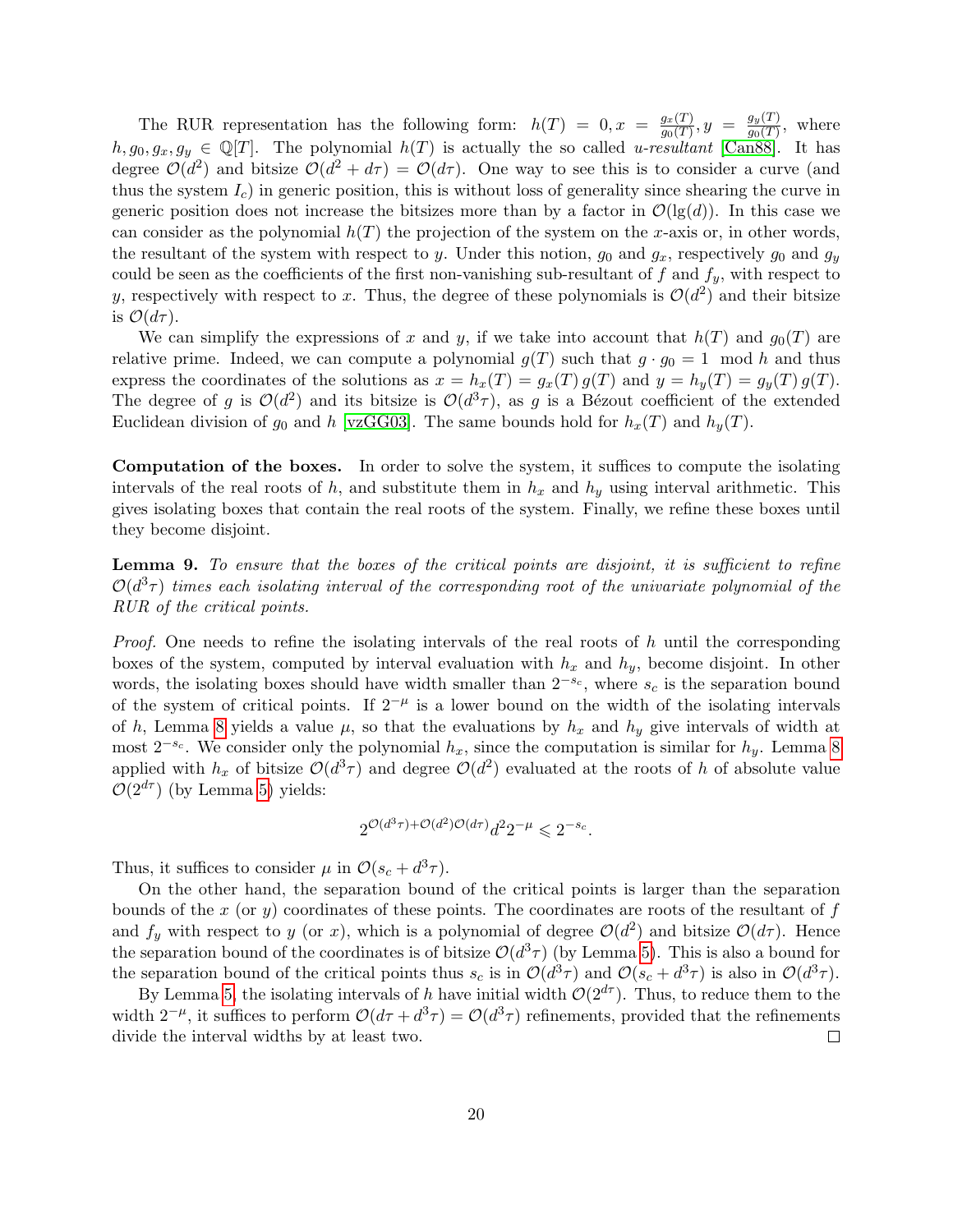#### <span id="page-21-0"></span>4.3 Refinement with respect to the isolating curve

We require that the isolating boxes of singular points avoid their associated curve  $f_k = \partial^k f / \partial y^k$ . This is ensured by refining the isolating boxes of the singular points so that the evaluation of  $f_k$ , using interval arithmetic, results an interval that does not contain zero.

<span id="page-21-2"></span>**Lemma 10.** To ensure that the boxes of singular points do not overlap their associated curve  $f_k$ , it is sufficient to refine  $\mathcal{O}(d^4\tau)$  times the corresponding roots of the univariate polynomial of the RUR.

*Proof.* Consider a box  $B = I \times J$  that isolates a singular point p. Assume, without loss of generality, that the width of B is  $2^{-\mu}$ . Let k be such that  $f_k$  is the isolating curve for p. We need to ensure that the evaluation of  $f_k$  over B does not contain 0. A sufficient condition is that  $w(\mathbf{f_k}(B)) < \delta$ with  $\delta < |f_k(p)|$ . Defining  $s_v$  as the maximum bitsize of the values of  $f_k$  at the singular points of f (more precisely  $s_v = \max_{s \in \mathbb{N}^*} \{ |f_k(p)| > 2^{-s}, p \text{ singular point of } f \text{ and } f_k(p) \neq 0 \}$ ), we can choose  $\delta = 2^{-s_v}.$ 

 $f_k$  is of degree  $\mathcal{O}(d)$  and bitsize  $\widetilde{\mathcal{O}}(d\tau)$  (by Stirling formula). The absolute value of a box of a singular point is  $\mathcal{O}(2^{d\tau})$  since the x or y coordinates of a box are roots of the resultant of f and  $f_y$ with respect to y or x, and such a resultant has bitsize  $\mathcal{O}(d\tau)$  (Lemma [5\)](#page-19-2). Lemma [8](#page-19-1) applied for the evaluation of  $f_k$  over a singular point box yields:

$$
2^{\widetilde{\mathcal{O}}(d\tau) + \mathcal{O}(d)\mathcal{O}(d\tau) + 1}d^3 2^{-\mu} \leq 2^{-s_v}.
$$

Thus, it suffices to consider  $\mu$  in  $\mathcal{O}(s_v + d^2 \tau)$ .

On the other hand, Lemma [13](#page-23-0) gives that  $s_v$  is in  $\mathcal{O}(d^4\tau)$ , hence  $\mu$  is in  $\mathcal{O}(d^4\tau)$ .

Let  $2^{-\nu}$  be the width of the isolating interval of h that corresponds to the singular point via the RUR. Then  $\nu$  should be such that the box computed via the RUR has width  $2^{-\mu}$ . Applying Lemma [8](#page-19-1) again, for the evaluation of  $h_x$  of degree  $\mathcal{O}(d^2)$  and bitsize  $\mathcal{O}(d^3\tau)$  over this isolating interval of absolute value  $\mathcal{O}(2^{d\tau})$ ,  $\nu$  should satisfy:

$$
2^{\mathcal{O}(d^3\tau)+\mathcal{O}(d^2)\mathcal{O}(d\tau)}d^22^{-\nu}\leqslant 2^{-\mu}.
$$

Thus, it suffices to consider  $\nu$  in  $\mathcal{O}(d^4\tau)$ .

We conclude, as in the proof of Lemma [9,](#page-20-0) that it suffices to perform  $\tilde{\mathcal{O}}(d^4\tau)$  refinements.  $\Box$ 

#### <span id="page-21-1"></span>4.4 Refinement of the singular points to avoid top/bottom crossings

The last step that we need to consider is the analysis of the refinement of the isolating boxes of the singular points, until there is no intersection between the curve and their top and bottom sides.

<span id="page-21-3"></span>Lemma 11. To avoid top/bottom intersection between the curve and the boxes of singular points, it is sufficient to refine  $\mathcal{O}(d^9\tau)$  times the corresponding roots of the univariate polynomial of the RUR.

Proof. Consider a singular point and its isolating box refined according to Lemmas [9](#page-20-0) and [10.](#page-21-2) We further refine the x-coordinate of the box until the top (or equivalently the bottom) side does not intersect the curve. The line supporting the top side is of the form  $y = c$ , for some constant c. Hence, the x-coordinates of the intersections of the curve with the top side are among the roots of  $f(x, c)$ . Consider the polynomial P whose roots are the roots of  $f(x, c)$  and the x-coordinates of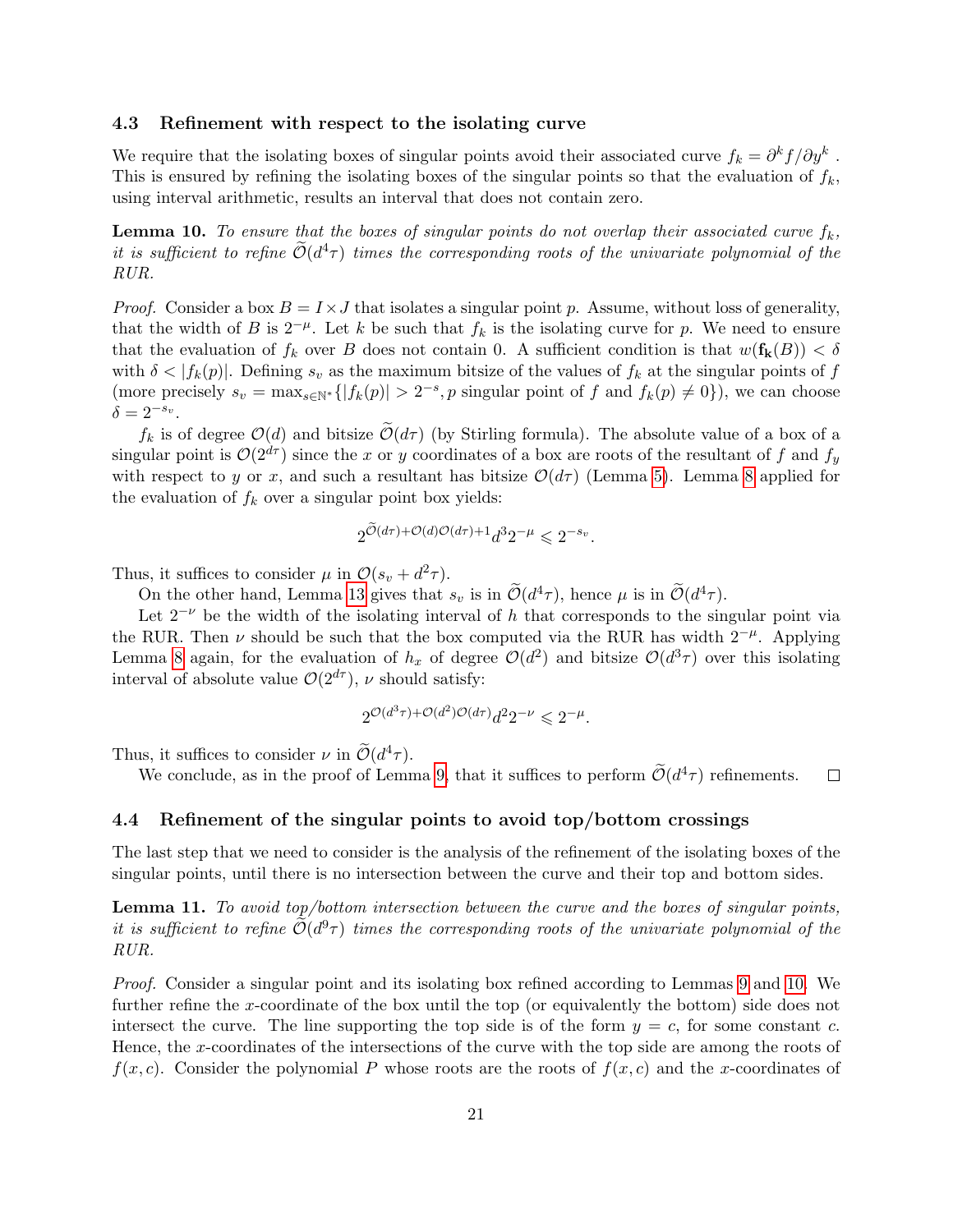the critical points. A sufficient condition to avoid intersection on the top side is to ensure that the x-width of the box is smaller than the separating bound of P.

The bitsize of c is the same as that of the evaluation of  $h_x$  over an end-point a of an isolating interval of a root of h. From Lemmas [9](#page-20-0) and [10,](#page-21-2) the bitsize of a is in  $\mathcal{O}(d^4\tau)$ . Since  $h_x$  is of degree  $\mathcal{O}(d^2)$  and bitsize  $\mathcal{O}(d^3\tau)$ , c has bitsize  $\mathcal{O}(d^6\tau)$  (Lemma [6\)](#page-19-3). Hence  $f(x, c)$  is a polynomial of degree  $\mathcal{O}(d)$  and bitsize  $\widetilde{\mathcal{O}}(d^7\tau)$ . The polynomial P is the product of  $f(x, c)$  and the resultant with respect to y of f and  $f_y$ , thus its degree is in  $\mathcal{O}(d^2)$  and its bitsize is in  $\widetilde{\mathcal{O}}(d^7\tau)$ . The bitsize of the separation bound of P is thus  $\delta$  in  $\mathcal{O}(d^9\tau)$ 

Let  $2^{-\mu}$  be the width of the isolating intervals of h corresponding to the singular point by the RUR. Lemma [8](#page-19-1) applied with  $h_x$  of bitsize  $\mathcal{O}(d^3\tau)$  and degree  $\mathcal{O}(d^2)$  yields:

$$
2^{\mathcal{O}(d^3\tau)+\mathcal{O}(d^2)\mathcal{O}(d\tau)}d^22^{-\mu}\leqslant 2^{-\delta}
$$

Thus, it suffices to consider  $\mu$  in  $\tilde{\mathcal{O}}(d^9\tau)$ .

We conclude, as in the proof of Lemma [9,](#page-20-0) that it suffices to perform  $\tilde{\mathcal{O}}(d^9\tau)$  refinements.

 $\Box$ 

#### <span id="page-22-0"></span>4.5 Overall complexity

Combining the results from Section [4.2,](#page-19-0) [4.3](#page-21-0) and [4.4](#page-21-1) we can now prove Theorem [4.](#page-18-0)

Proof of Theorem [4.](#page-18-0) Combining the results of Lemmas [9,](#page-20-0) [10,](#page-21-2) and [11,](#page-21-3) we prove that the algorithm performs  $\widetilde{\mathcal{O}}(d^9\tau)$  refinements. Each refinement consists of an evaluation of h,  $h_x$  and  $h_y$  over a rational number of bitsize  $\widetilde{\mathcal{O}}(d^9\tau)$ . Using Horner's rule, each evaluation of these polynomials of degree  $\mathcal{O}(d^2)$  and bitsize  $\mathcal{O}(d^3\tau)$  has complexity  $\tilde{\mathcal{O}}_B(d^2(d^3\tau+d^2d^9\tau)) = \tilde{\mathcal{O}}_B(d^{13}\tau)$  (Lemma [6\)](#page-19-3). The complexity of the  $\tilde{\mathcal{O}}(d^9\tau)$  refinements is thus in  $\tilde{\mathcal{O}}_B(d^{13}\tau d^9\tau) = \tilde{\mathcal{O}}_B(d^{22}\tau^2)$ . If there are R singular points the total cost is thus  $\widetilde{\mathcal{O}}_B(Rd^{22}\tau^2)$ .

Note that the costs of Gröbner and RUR computations are dominated. Finally, the complexity of dealing with vertical asymptotes (Step 5), vertical lines and the connection part of the algorithm (Step 6) is dominated by the complexity of the other steps.

Finally, if  $N = \max\{d, \tau\}$ , note that R is in  $\mathcal{O}(d^2) = \mathcal{O}(N^2)$ , and so the total complexity of the algorithm is  $\mathcal{O}_B(N^{26})$ .  $\Box$ 

#### <span id="page-22-1"></span>4.6 Technical details

#### 4.6.1 Interval arithmetic

In our algorithm, we need, several times, to evaluate univariate and bivariate polynomials over intervals. This is done using classical interval arithmetic operations. Theoretically, we need to control how large an interval becomes when a polynomial operation is performed. We prove here Lemma [8,](#page-19-1) which we recall for convenience.

Let P be a univariate rational polynomial of degree d and bitsize  $\tau$ , and A be an interval such that  $|A| \leq 2^{\sigma}$  with  $\sigma \geq 0$ ; then  $w(\mathbf{P}(A)) \leq 2^{\tau+d\sigma} d^2w(A)$ .

Let Q be a bivariate rational polynomial of total degree d and bitsize  $\tau$ , and B be an interval such that  $|B| \leq 2^{\sigma}$  with  $\sigma \geq 0$ ; then  $w(\mathbf{Q}(A, B)) \leq 2^{\tau+d\sigma+1}d^3 \max(w(A), w(B)).$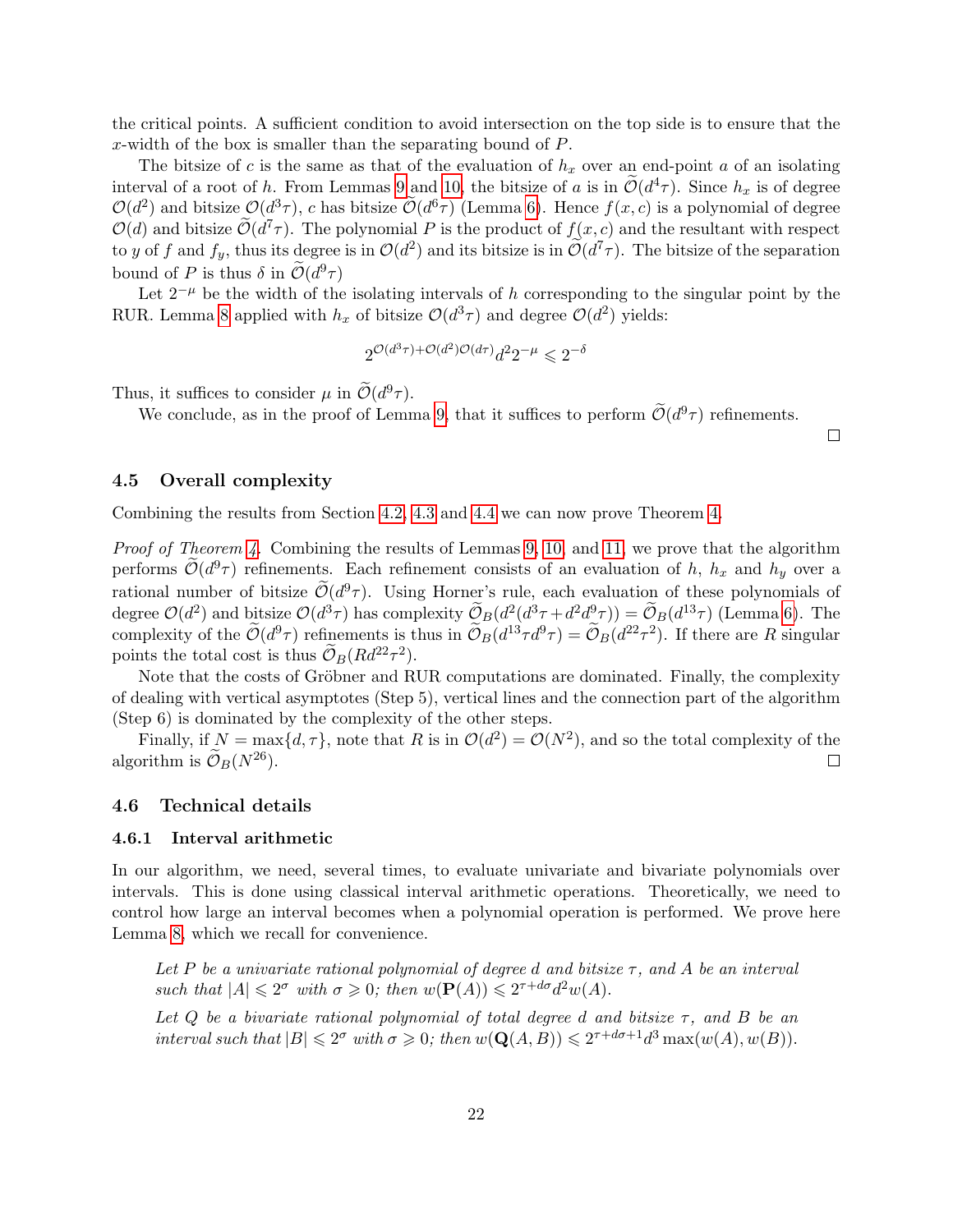Proof of Lemma [8.](#page-19-1) We apply the basic formulas for the sum and the product of intervals [\[AH83,](#page-29-11) Theorem 9, p.15], which are for any real number a and integer  $n \geq 1$ :

$$
w(A \pm B) = w(A) + w(B),
$$
  $w(aA) = |a|w(A),$   
\n $w(AB) \le w(A)|B| + |A|w(B),$   $w(A^n) \le n|A|^{n-1}w(A).$ 

Let  $P(x) = \sum_{i=0}^{d} c_i x^i$  with  $|c_i| \leq 2^{\tau}$  and  $Q(x, y) = \sum_{i,j\geqslant 0}^{i+j\leqslant d} c_{ij} x^i y^j$  with  $|c_{ij}| \leqslant 2^{\tau}$ . We have:

$$
w(\mathbf{P}(A)) = \sum_{i=0}^{d} |c_i|w(A^i) \le 2^{\tau} \sum_{i=0}^{d} i|A|^{i-1}w(A) \le 2^{\tau}w(A)d \sum_{i=1}^{d} |A|^{i-1}
$$
  
\n
$$
\le 2^{\tau}w(A)d^2 \max(1, |A|^{d-1}) \le 2^{\tau}w(A)d^2 2^{d\sigma} \le 2^{\tau+d\sigma}d^2w(A).
$$
  
\n
$$
w(\mathbf{Q}(A, B)) = \sum |c_{ij}|w(A^i B^j) \le 2^{\tau} \sum w(A^i)|B|^j + w(B^j)|A|^i
$$
  
\n
$$
\le 2^{\tau} \sum iw(A)|A|^{i-1}|B|^j + jw(B)|A|^i|B|^{j-1}
$$
  
\n
$$
\le 2^{\tau}d^3 2w(A \times B) \max(1, 2^{\sigma(d-1)}) \le 2^{\tau+d\sigma+1}d^3w(A \times B).
$$

 $\Box$ 

#### 4.6.2 Separation bounds

In this section, we compute the separation bound needed for the proof of Lemma [10.](#page-21-2) We first need a refinement, due to Yap [\[Yap00\]](#page-32-8), of Gap theorem [\[Can88\]](#page-29-13).

<span id="page-23-1"></span>**Theorem 12** ([\[Yap00\]](#page-32-8) Gap theorem 11.45). Let  $\Sigma = \{A_1, \ldots, A_n\} \subseteq \mathbb{Z}[x_1, \ldots, x_n]$  be a system of n polynomials, not necessarily homogeneous. Suppose that  $\Sigma$  has finitely many complex zeros and  $(\xi_1, \ldots, \xi_n)$  is one of these zeros. Assume  $d_i = \deg(A_i)$  and

$$
K := \max\{\sqrt{n+1}, \max\{\|A_i\|_2 \mid 1 \leq i \leq n\}\},\
$$

where  $||A_i||_2$  is the usual Euclidean norm of the vector of coefficients of the polynomial  $A_i$ . If  $|\xi_i| \neq 0, i = 1, \ldots, n, \text{ then}$ 

$$
|\xi_i| > (2^{2/3}NK)^{-D} 2^{-(n+1)d_1 \cdots d_n},
$$

where

$$
N := \binom{1 + \sum_{i=1}^{n} d_i}{n}, \quad D := \left(1 + \sum_{i=1}^{n} \frac{1}{d_i}\right) \prod_{i=1}^{n} d_i.
$$

We now prove, following closely [\[Yap06\]](#page-32-10), the lemma we use in the proof of Lemma [10.](#page-21-2)

<span id="page-23-0"></span>**Lemma 13.** Let **p** be a critical point of a curve  $C_f$ , without vertical lines, defined by a square-free polynomial f of degree d and bitsize  $\tau$ . Let  $f_k = \partial^k f / \partial y^k$ , where  $2 \leqslant k \leqslant d$ . If  ${\bf p}$  is not a point on  $f_k$ , then  $|f_k(\mathbf{p})| > 2^{-s_v}$  with  $s_v$  in  $\widetilde{\mathcal{O}}(d^4\tau)$ .

*Proof.* We consider the following system for  $k \in \{2, \ldots, d\}$ 

$$
A_1 : f(\mathbf{p}) = 0,A_2 : f_y(\mathbf{p}) = 0,A_3 : h - f_k(\mathbf{p}) = 0.
$$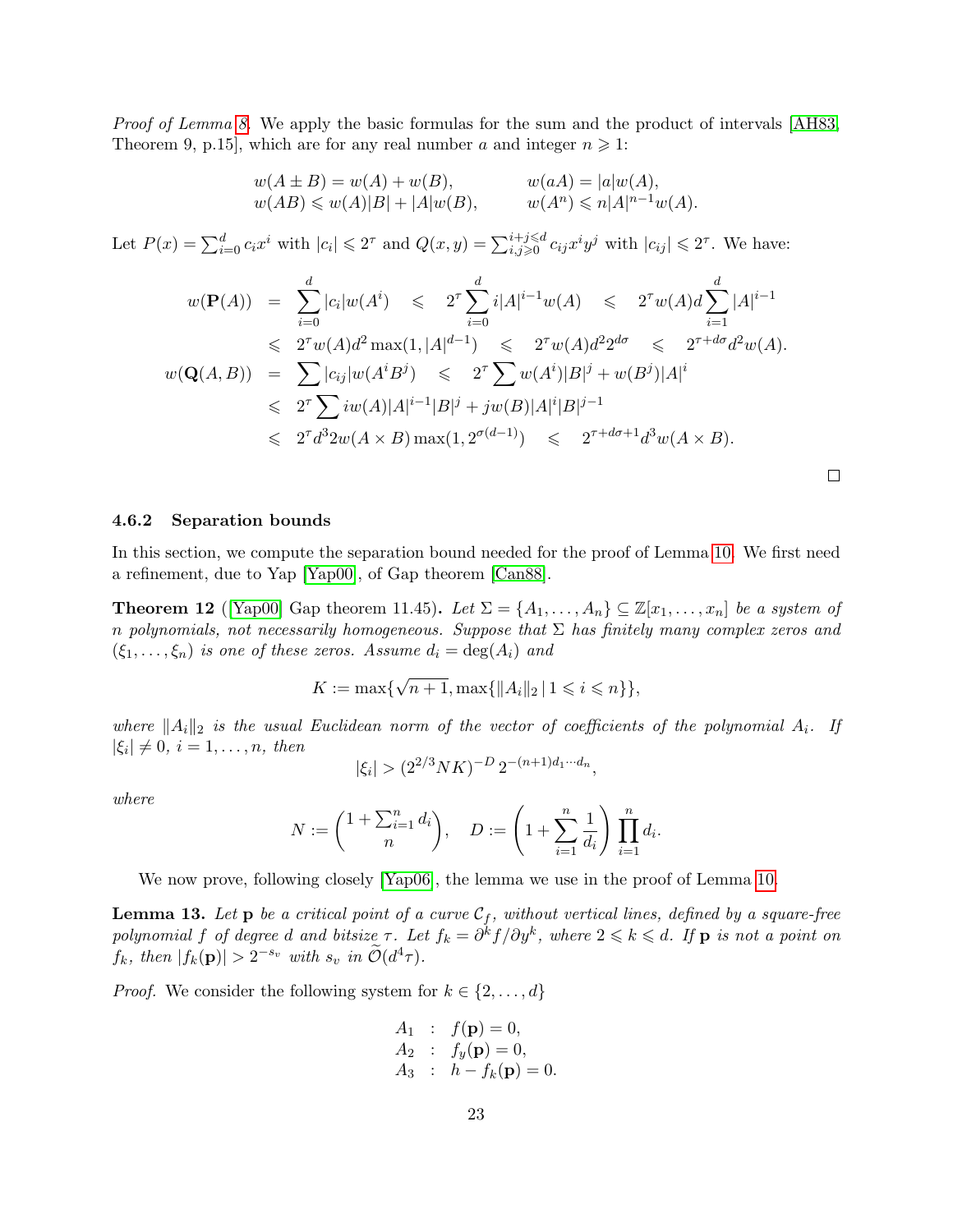The system is zero-dimensional because the number of critical point is finite, and we can apply Theorem [12,](#page-23-1) where

$$
d_1 = d, \quad d_2 = d - 1, \quad d_3 \leq 2(d - k),
$$
  

$$
N \leq \binom{4d - 2k}{3} \leq 16d^3, \quad D \leq (d + 2)(d - 1)(2d - 1) \leq 4d^3.
$$

The bitsize of the norm of a polynomial is the bitsize if the polynomial itself. Since the bitsize of f and  $f_y$  is in  $\mathcal{O}(\tau)$  and that of  $f_k$  is in  $\mathcal{O}(d\tau)$ , we conclude that the bitsize of K is in  $\mathcal{O}(d\tau)$ . The factor that gives the bitsize in the lower bound of Theorem [12](#page-23-1) is thus  $K^{-D}$  and h is bounded by a value of bitsize in  $\tilde{\mathcal{O}}(d^4\tau)$ .  $\Box$ 

### <span id="page-24-0"></span>5 Experiments

We implemented our algorithm, ISOTOP, in MAPLE using the Gb/RS MAPLE package [\[FGb,](#page-30-11) [RS\]](#page-32-7), implemented in C, for computing Gröbner bases, RURs and isolating roots. We believe that comparing MAPLE and  $C/C++$  implementations is fair for our problem when the running time is not too small because then, most of the time is usually spent on algebraic computations which are coded in  $C/C++$  (possibly in the kernel of MAPLE). When the running time is too small, the MAPLE part of the code is not negligible and comparing MAPLE and  $C/C++$  implementations becomes meaningless. This is why we focused our tests on examples for which the running time exceeds 1 second. We measure the running time for computing the isotopic graph, but not the drawing. All the experiments were performed using 2.6 GHz single-core Pentium 4 with 1.5Gb of RAM and 512kb of cache, running 32-bit linux.

We compared our code, ISOTOP, with two C<sup>++</sup> implementations Alcix [\[EKW07\]](#page-30-2) and Cad2d [\[Bro02\]](#page-29-14) and two maple implementations, Top [\[GVN02\]](#page-31-2) and Insulate [\[SW05\]](#page-32-3). Another promising software is Axel, [\[AMW08\]](#page-29-0) but no implementation of the certified subdivision algorithm is currently available.

Alcix is a C++ code, part of the CGAL library  $[CGA].<sup>7</sup>$  $[CGA].<sup>7</sup>$  $[CGA].<sup>7</sup>$  Cad2d is a stand-alone C++ code which can also be compiled in combination with the Singular library [\[GPS01\]](#page-31-12) (used for polynomial factorization). In our tests, Cad2d appears to be much more efficient when ran with Singular (and we report these tests). Finally, recall that Top requires an initial precision, which we set to 50.

As discussed in Section [1,](#page-1-0) the various implementations do not compute exactly the same thing and comparisons should thus be taken with care. Recall that when the curve is not in generic position, Top and Insulate do not compute the critical points (and, in particular, the x-extreme points) in the original coordinate system. isotop, Alcix and Cad2d always output the critical points in the original coordinate system.

We ran large scale benchmarks on over a thousand of curves during several weeks. In particular, we considered curves suggested in [\[Lab08,](#page-31-13) [Bro02,](#page-29-14) [GVN02\]](#page-31-2) and several classes of non-generic curves.<sup>[8](#page-24-2)</sup> We considered about 1300 curves from [\[Lab08\]](#page-31-13), which are classified in 18 challenges covering a large variety of interesting cases such as isolated points, high multiplicity of tangency at singularities, large number of branches at singularities or many singularities. This set contains curves of degree

<span id="page-24-1"></span><sup>7</sup>Following the recommendation of M. Kerber, we ran two versions of the code with the flag CGAL ACK RESULTANT FIRST STRATEGY set to 1 and 0. One being optimized for generic cases, while the other is optimized for singular curves. We always compare to the better running time.

<span id="page-24-2"></span> ${}^{8}$ The logs are available at <http://vegas.loria.fr/isotop/benchmarks>.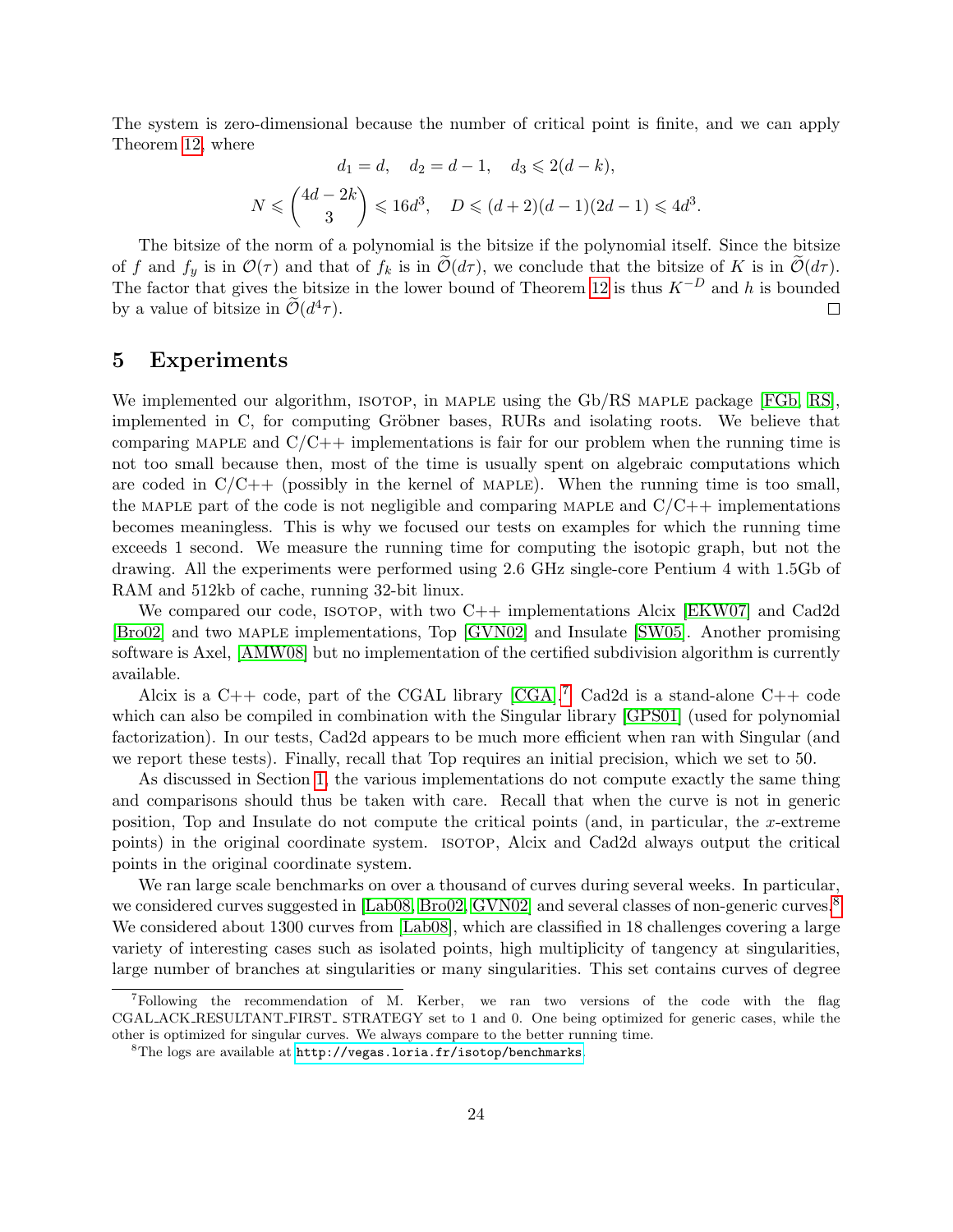up to 90 that are both in generic and non-generic position. As suggested in [\[Bro02\]](#page-29-14), typical curves in generic position can be generated (i) as a random bivariate polynomial (which usually do not have singular points) or (ii) as resultants of two random trivariate polynomials (which usually have singular points, including isolated points). In both cases, we considered random polynomials with 50% non-zero coefficients of bitsize 32 in Case (i) and initial bitsize 8 in Case (ii). We generated such curves with degrees up to 25. We also generated classes of curves in non-generic position in two different ways. First, we considered products of a curve with one or several of its vertical translates. Second, we considered curves of the type  $g = f^2(x, y) + f^2(x, -y)$ ; such curves are usually irreducible and consist of isolated points which are the intersections of the curve  $C_f$  with its symmetric with respect to the x-axis. We generated such curves with degrees up to 24.

We set in our experiments a limit of 30 minutes for the computation of the topology of one curve. We report as time out instances that exceed this running time. Also, Cad2d which uses Singular for modular arithmetic, often reports on difficult instances that the table of primes has been exhausted, which results in an interruption of computation; this is reported in the tables as aborted.

In summary, we ran our benchmarks on a total of 1500 curves. As mentioned above, it is not significant to compare  $C_{++}$  and MAPLE implementations when the running time is too small. We thus only report experiments on 650 curves whose running times exceeded 1 second for isotop. The distribution of degrees and number of critical points of these 650 curves is shown in Figure [4.](#page-27-0)

Figure [5](#page-27-1) shows the ratio of running times between each of the competing implementations and isotop over our set of 650 curves. It appears difficult to analyze the benchmarks globally because there are always particular examples that are processed faster by a given implementation. We note, however, that Insulate is almost always slower than isotop, except for random curves with no singular points. In addition, Insulate and Top reached the time limit on more than half of the examples and, in particular, on difficult examples. We can, nevertheless, comment on the general behavior of the different approaches depending on the classes of examples.

To illustrate the behavior on curves in generic positions, we report the running times for random curves in Table [1](#page-28-0) and for resultants of surfaces in Table [2.](#page-28-1) Random curves have no singular points and few extreme points. In this case, we observe that isotop is the least efficient implementation. This can be explained by the fact that ISOTOP computes the Gröbner basis of a large system without multiplicities, which is the worst case in practice. On the other hand, the other implementations benefit from interval arithmetic filters in the lifting phase, which speed up computations by avoiding expensive symbolic computations, see for example [\[Bro02\]](#page-29-14). Generic curves generated as resultants have many singularities and extreme points. ISOTOP benefits from splitting the critical system in two smaller (singular and extreme) systems and hence it performs relatively better than in the completely random case. We observe that isotop is typically a bit slower than Alcix but faster than Top, and that Cad2d aborts.

To illustrate the behavior on curves in non-generic position, we consider different classes of curves. The first class of non-generic curves are constructed with one curve multiplied by one or several of its vertical translates. The initial curve is taken either randomly, in Table [3,](#page-28-2) or it is a resultant of two surfaces, in Table [4.](#page-28-3) Table [5](#page-28-4) reports results on the second class of non-generic curves of the type  $f^2(x, y) + f^2(x, -y)$  for random polynomials f. For these non-generic curves, isotop is typically faster than other implementations.

As a general rule, we observe that, except for random curves, that is, curves in generic position and without singular point, the ratio of the running times between other implementations and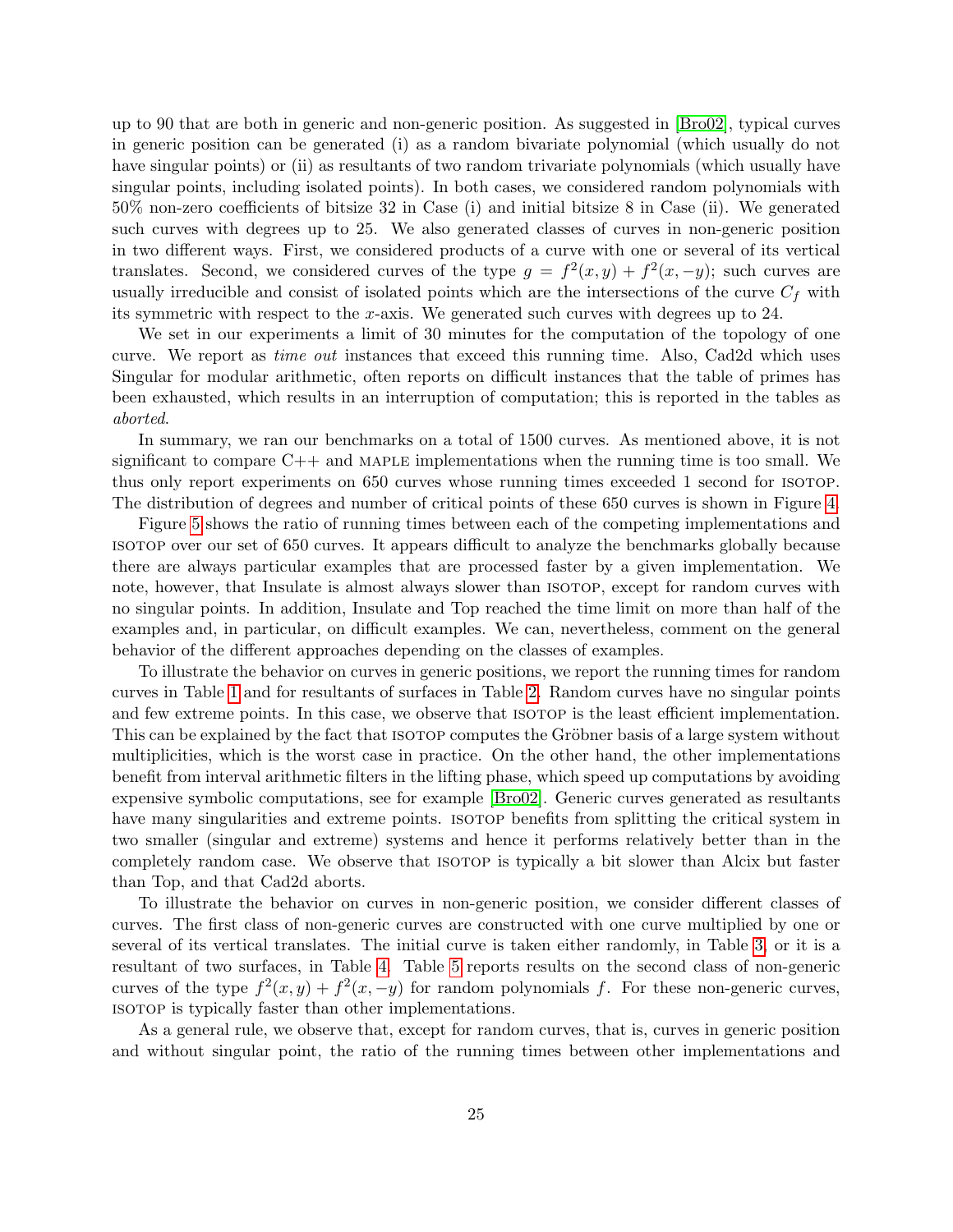isotop is increasing with the degree of the curve. In other words, except for random curves, isotop tends to perform better, compared to others, when the degree increases.

# 6 Conclusion

We presented a new algorithm and implementation for computing the topology of plane algebraic curves. Instead of a CAD (cylindrical algebraic decomposition) based method, our algorithm relies upon Gröbner bases, Rational Univariate Representations and hence avoids computations with algebraic numbers even in non-generic cases. A strength of our approach is to be insensitive to the non-genericity of the curve. As demonstrated by the experiments, our implementation is competitive with state-of-the-art  $C/C++$  implementations in the case of generic curves and faster for high-degree non-generic ones. Future work includes taking advantage of the possible decomposition of the curve into factors. We already decompose the system of critical points into systems of extreme and singular points. One natural step further would be to consider the primary decompositions of the ideals and thus work with systems of lower complexity.

### Acknowledgments

We would like to thank the authors of Alcix, Cad2d, Insulate, and Top for supplying their code and O. Labs for his list of curve challenges. Elias Tsigaridas is partially supported by an individual postdoctoral grant from the Danish Agency for Science, Technology and Innovation. This work was initiated while Jinsan Cheng and Elias Tsigaridas were postdoctoral fellows at INRIA Nancy.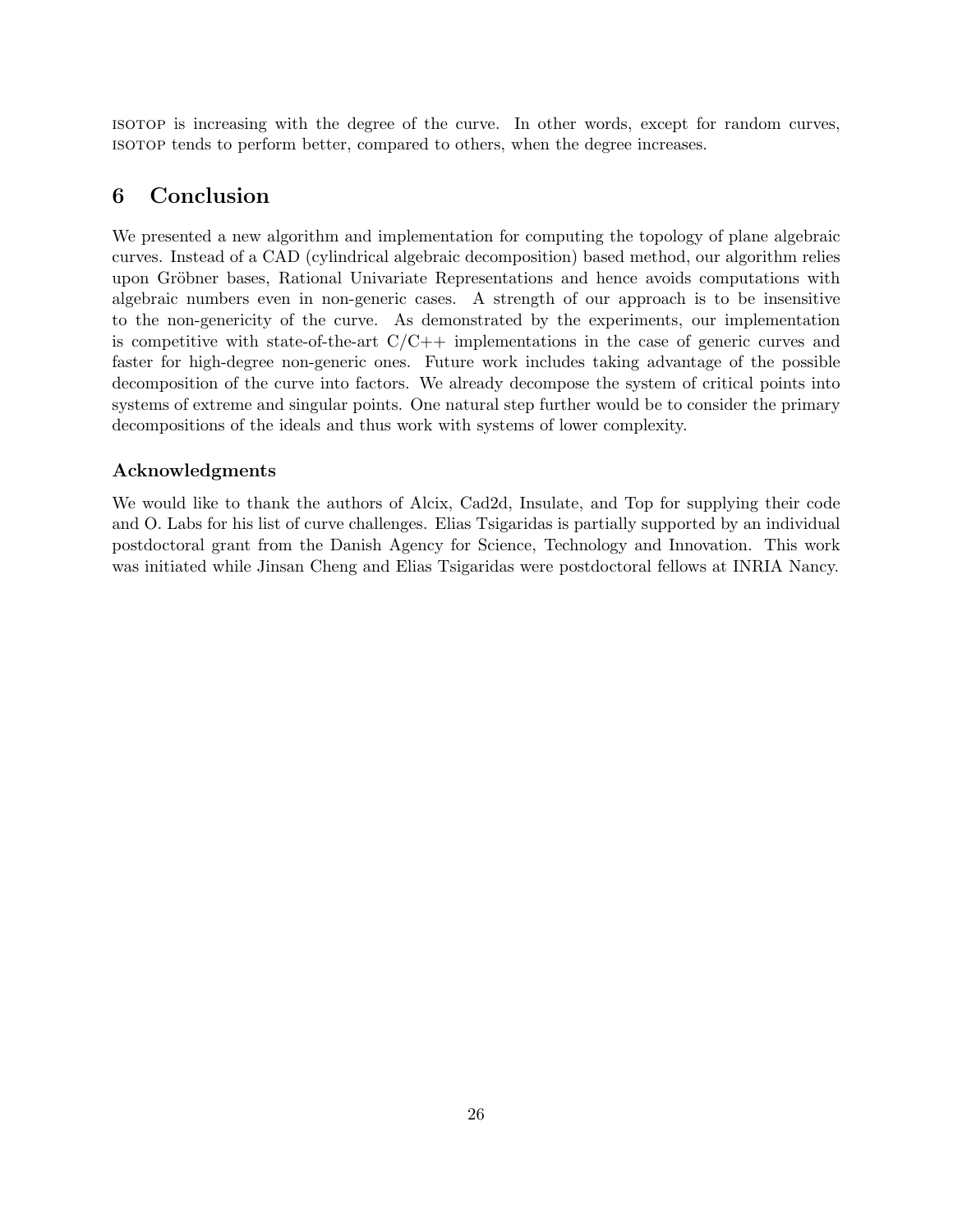

<span id="page-27-0"></span>Figure 4: Distributions of (a) degrees and (b) number of critical points in our 650 examples.



<span id="page-27-1"></span>Figure 5: Distributions of running time ratios for (a) Cad2d, (b) Alcix, (c) Top, and (d) Insulate over ISOTOP. Timeout means that the limit of 30 minutes was reached.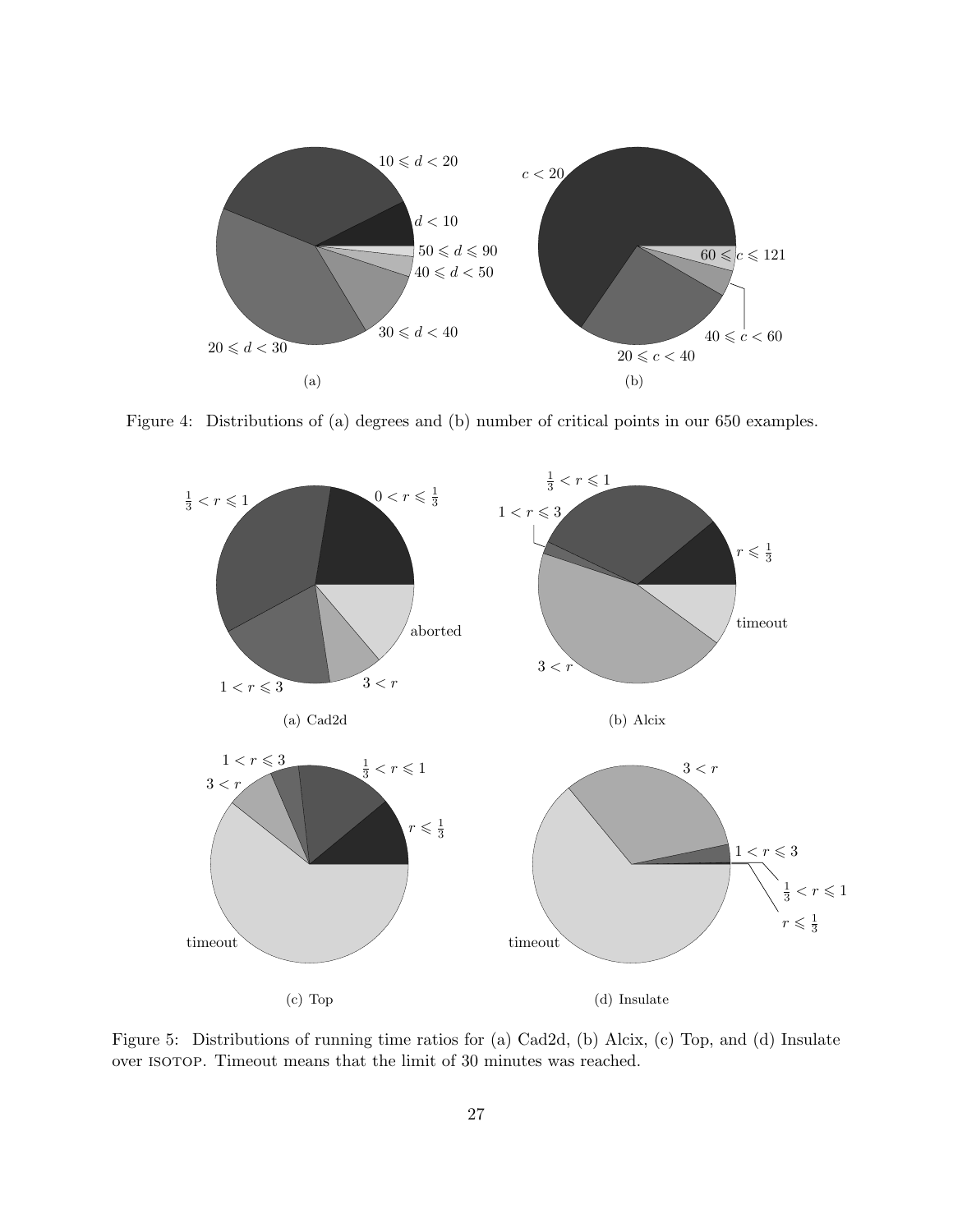<span id="page-28-0"></span>

| degree | bitsize | ISOTOP | Alcix | $\rm Cadd2d$ | Top | Insulate | Alcix<br><b>ISOTOP</b> | $_{\rm Cadd2d}$<br><b>ISOTOP</b> | Top<br><b>ISOTOP</b> | Insulate<br><b>ISOTOP</b> |
|--------|---------|--------|-------|--------------|-----|----------|------------------------|----------------------------------|----------------------|---------------------------|
| 10     | 32      | 3.8    | 0.42  | $1.6\,$      | 1.4 | 4.3      | $\rm 0.1$              | 0.4                              | 0.4                  |                           |
| 12     | 32      | 9.7    | 2.2   | 2.3          | 4.8 | 8.1      | $0.2\,$                | $0.2\,$                          | $\rm 0.5$            | $0.8\,$                   |
| 14     | 32      | 22     | 3.7   | 4.3          | 15  | 26       | 0.2                    | $0.2\,$                          | 0.7                  | $1.2\,$                   |
| 16     | 32      | 72     | 4.5   | $6.1\,$      | 38  | 39       | $0.1\,$                | $0.1\,$                          | $0.5\,$              | $0.5\,$                   |
| 18     | 32      | 160    | 16    | 12           | 94  | 98       | $0.1\,$                | $0.1\,$                          | 0.6                  | $0.6\,$                   |
| 20     | 32      | 320    | 31    | 25           | 210 | 120      | $\rm 0.1$              | $0.1\,$                          | $0.7\,$              | 0.4                       |

Table 1: Running times in seconds (averaged over 5 runs) for random bivariate polynomials with 50% non-zero coefficients of bitsize 32.

<span id="page-28-1"></span>

| degree | .<br>bitsize | <b>ISOTOP</b> | Alcix | 2d      | Top  | Insulate | Alcix<br><b>ISOTOP</b> | $_{\rm Cadd2d}$<br><b>ISOTOP</b> | Top<br><b>ISOTOP</b> | Insulate<br><b>ISOTOP</b> |
|--------|--------------|---------------|-------|---------|------|----------|------------------------|----------------------------------|----------------------|---------------------------|
| ΤO     | 64           | 29            |       | aborted | 52   | $-600$   | ∪.⊍                    | -                                | ⊥∙∪                  | -20                       |
| ∠⊌     | $_{\rm 80}$  | 590           | 410   | aborted | 1800 | 1800     | 0.                     | -                                | –±.ա                 | v                         |

Table 2: Running times (averaged over five runs) in seconds for resultants of two random trivariate polynomials, both of total degree 4 or 5, with 50% non-zero coefficients of bitsize 8.

<span id="page-28-2"></span>

| degree | $\tau$ | ISOT. | Alcix   | $\mathrm{Cad}2\mathrm{d}$ | $\operatorname{Top}$   | Insulate   | Alcix<br><b>ISOTOP</b> | $_{\rm Cad2d}$<br><b>ISOTOP</b> | Top<br><b>ISOTOP</b>         | Insulate<br><b>ISOTOP</b> |
|--------|--------|-------|---------|---------------------------|------------------------|------------|------------------------|---------------------------------|------------------------------|---------------------------|
| 19     | 96     | 4.1   | 6.5     | $1.6\,$                   | >600<br>9 or           | $>\!\!600$ | $1.6\,$                | U.4                             | >!92<br>2.2<br><sub>or</sub> | $>\!\!140$                |
| 15     | 96     | 15    | 38      | 10                        | $>\!\!600$<br>40<br>or | $>\!\!600$ | 2.5                    | −<br>U. 1                       | <b>or</b>                    | $>\!\!40$                 |
|        | 96     | 49    | 120     | 66                        | $>\!\!600$             | -600       | 2.4                    | $\Omega$<br>1.J                 | 12                           | $>\!12$                   |
|        | 96     | .40   | $510\,$ | 510                       | $>\!\!1200$            | 1200       | 25<br>∙.⊍              | 3.6                             | 8.6                          | >9                        |

Table 3: Running times (averaged over five runs) in seconds for non-generic curves generated by the product of a curve f with two of its translates  $f(x, y + 1)$  and  $f(x, y + 2)$ . The curve f is chosen randomly with degree between 4 and 7 and 50% non-zero coefficients of bitsize 32, resulting in curves of bitsize  $\tau$ . The running-time discrepancy of Top is large and is not averaged.

| $a_1$ | $a_2$    | degree | $\overline{\phantom{0}}$ | <b>ISOT</b> | Alcix            | 'ad2d  | Top   | Insulate   | Alcix<br><b>ISOTOP</b> | $_{\rm Cadd2d}$<br><b>ISOTOP</b> | Top<br><b>ISOTOP</b> | lnsulate<br><b>ISOTOP</b> |
|-------|----------|--------|--------------------------|-------------|------------------|--------|-------|------------|------------------------|----------------------------------|----------------------|---------------------------|
|       | $\Omega$ | 18     | 96                       | 26          | 93               | 160    | -600  | $>\!\!600$ | 3.6                    | $\alpha$ $\alpha$<br>0.3         | >20                  | >20                       |
|       |          | 24     | 112                      | 250         | $510$ or<br>1800 | abort. | >1800 | 1800       | ົ<br>2 or              | -                                | $\cdot 20$           | $\cdot 20$                |

<span id="page-28-3"></span>Table 4: Running times (averaged over five runs) in seconds for non-generic curves generated by the product of a curve f with its translate  $f(x, y + 1)$ . The curve f is the resultant of two random trivariate polynomials of total degree  $d_1$  and  $d_2$  and 50% non-zero coefficients of bitsize 8. The running-time discrepancy of Alcix is large for degree 24 and is not averaged.

<span id="page-28-4"></span>

| degree | bitsize | ISOTOP | Alcix | 2d      | $\operatorname{Top}$ | Insulate | Alcix<br><b>ISOTOP</b> | $_{\rm 2ad2d}$<br><b>ISOTOP</b> | Top<br><b>ISOTOP</b> | Insulate<br>ISOTOP |
|--------|---------|--------|-------|---------|----------------------|----------|------------------------|---------------------------------|----------------------|--------------------|
|        | 64      | 39     | 180   | 25      | -600                 | -600     | 4.5                    | U.O                             | TΘ                   | L5                 |
| 1 ດ    | 64      | 240    | 300   | aborted | 1800                 | .800     | ເດ                     | -                               |                      |                    |
|        | 64      | 350    | 1800  | aborted | 1800                 | 800      |                        | -                               |                      |                    |

Table 5: Running times (averaged over five runs) in seconds for polynomials of the form  $g =$  $f^{2}(x, y) + f^{2}(x, -y)$ . The random polynomials f have bitsize 32, term density 50% and degrees varying between 5 and 7.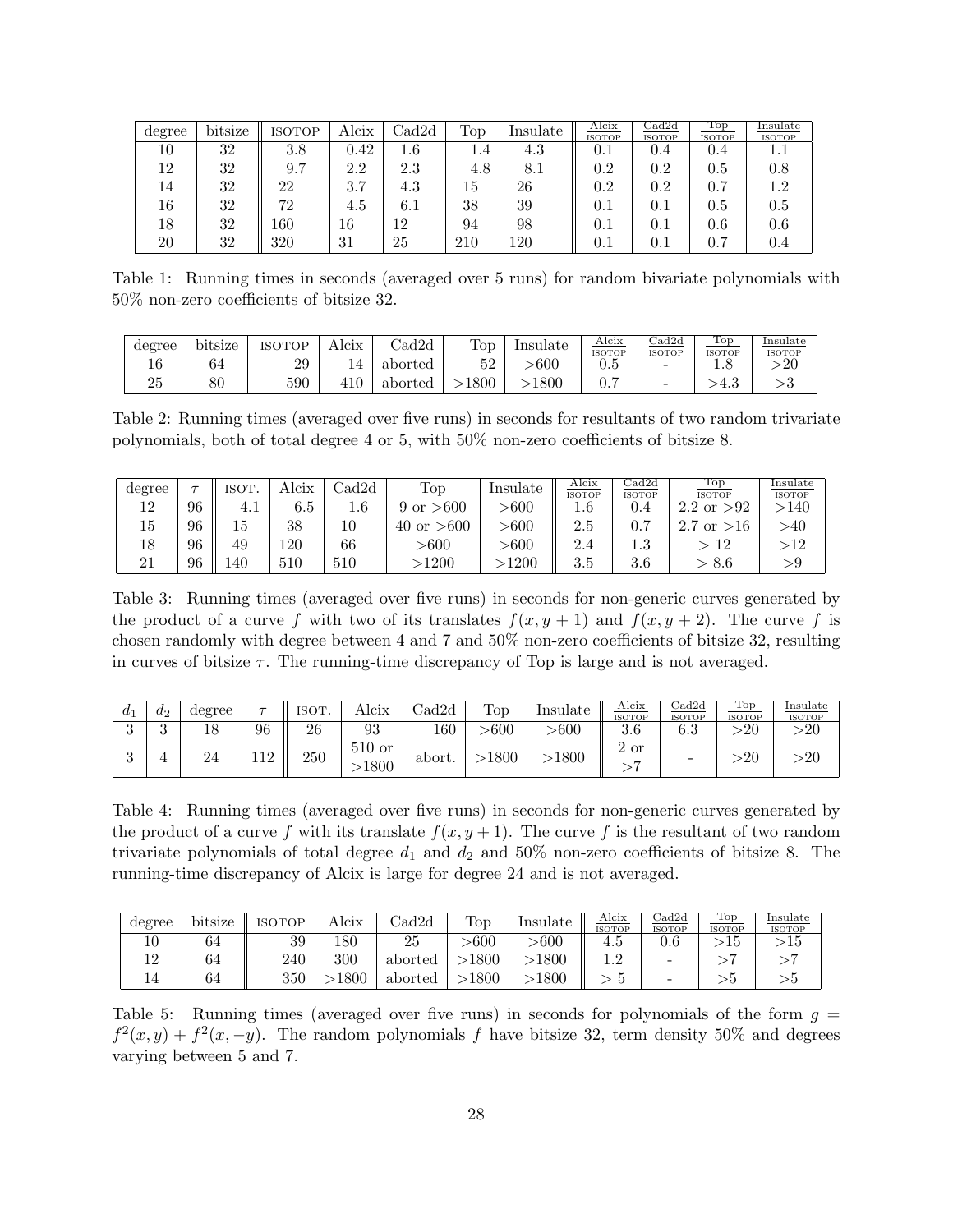# References

- <span id="page-29-11"></span><span id="page-29-6"></span>[ACM84] D. S. Arnon, G. E. Collins, and S. McCallum. Cylindrical algebraic decomposition ii: An adjacency algorithm for the plane. *SIAM J. Comput.*, 13(4):878–889, 1984.
	- [AH83] G. Alefeld and J. Herzberger. *Introduction to Interval Computations*. Academic Press, New York, 1983.
	- [AM88] D. Arnon and S. McCallum. A polynomial time algorithm for the topological type of a real algebraic curve. J. Symbolic Computation, 5:213–236, 1988.
- <span id="page-29-3"></span><span id="page-29-0"></span>[AMW08] L. Alberti, B. Mourrain, and J. Wintz. Topology and arrangement computation of semi-algebraic planar curves. Comput. Aided Geom. Des., 25(8):631–651, 2008.
- <span id="page-29-12"></span><span id="page-29-7"></span><span id="page-29-4"></span><span id="page-29-2"></span>[BFM+01] C. Burnikel, S. Funke, K. Mehlhorn, S. Schirra, and S. Schmitt. A separation bound for real algebraic expressions. In Proc. 9th Annual European Symposium on Algorithms, volume 2161 of LNCS, pages 254–265. Springer-Verlag, 2001.
	- [BFS04] Magali Bardet, Jean-Charles Faugére, and Bruno Salvy. On the complexity of Gröbner basis computation of semi-regular overdetermined algebraic equations. In International Conference on Polynomial System Solving, pages 71–74, November 2004. Proceedings of a conference held in Paris, France in honor of Daniel Lazard.
	- [Bir75] J. Birman. Braids, Links, and Mapping Class Groups. Princeton University Press, 1975.
	- [BPR06] S. Basu, R. Pollack, and M.-R. Roy. Algorithms in Real Algebraic Geometry, volume 10 of Algorithms and Computation in Mathematics. Springer-Verlag, 2nd edition, 2006.
	- [BR90] R. Benedetti and J.J. Risler. Real Algebraic and Semi-algebraic Sets, Actualites Mathematiques. Hermann, 1990.
	- [Bro01] C. W. Brown. Improved projection for cylindrical algebraic decomposition. J. Symb. Comput., 32(5):447–465, 2001.
	- [Bro02] C. W. Brown. Contructing cylindrical algebraic decomposition of the plane quickly, 2002. Manuscript, <http://www.cs.usna.edu/~wcbrown/>.
- <span id="page-29-14"></span><span id="page-29-10"></span><span id="page-29-8"></span><span id="page-29-5"></span><span id="page-29-1"></span>[BSGY08] M. Burr, S.W.Choi, B. Galehouse, and C. Yap. Complete subdivision algorithms, ii: Isotopic meshing of singular algebraic curves. In Proc. Intl. Symp. on Symbolic  $\mathcal{C}$ Algebraic Computation (ISSAC 2008), 2008.
	- [Buc85] B. Buchberger. Gröbner bases : an algorithmic method in polynomial ideal theory. Recent trends in multidimensional systems theory. Reider ed. Bose, 1985.
	- [Can88] J. Canny. The Complexity of Robot Motion Planning. MIT, 1988.
		- [CGA] CGAL: Computational Geometry Algorithms Library. <http://www.cgal.org>.
- <span id="page-29-15"></span><span id="page-29-13"></span><span id="page-29-9"></span>[CLO05] D. Cox, J. Little, and D. O'Shea. Using Algebraic Geometry. Number 185 in Graduate Texts in Mathematics. Springer, New York, 2nd edition, 2005.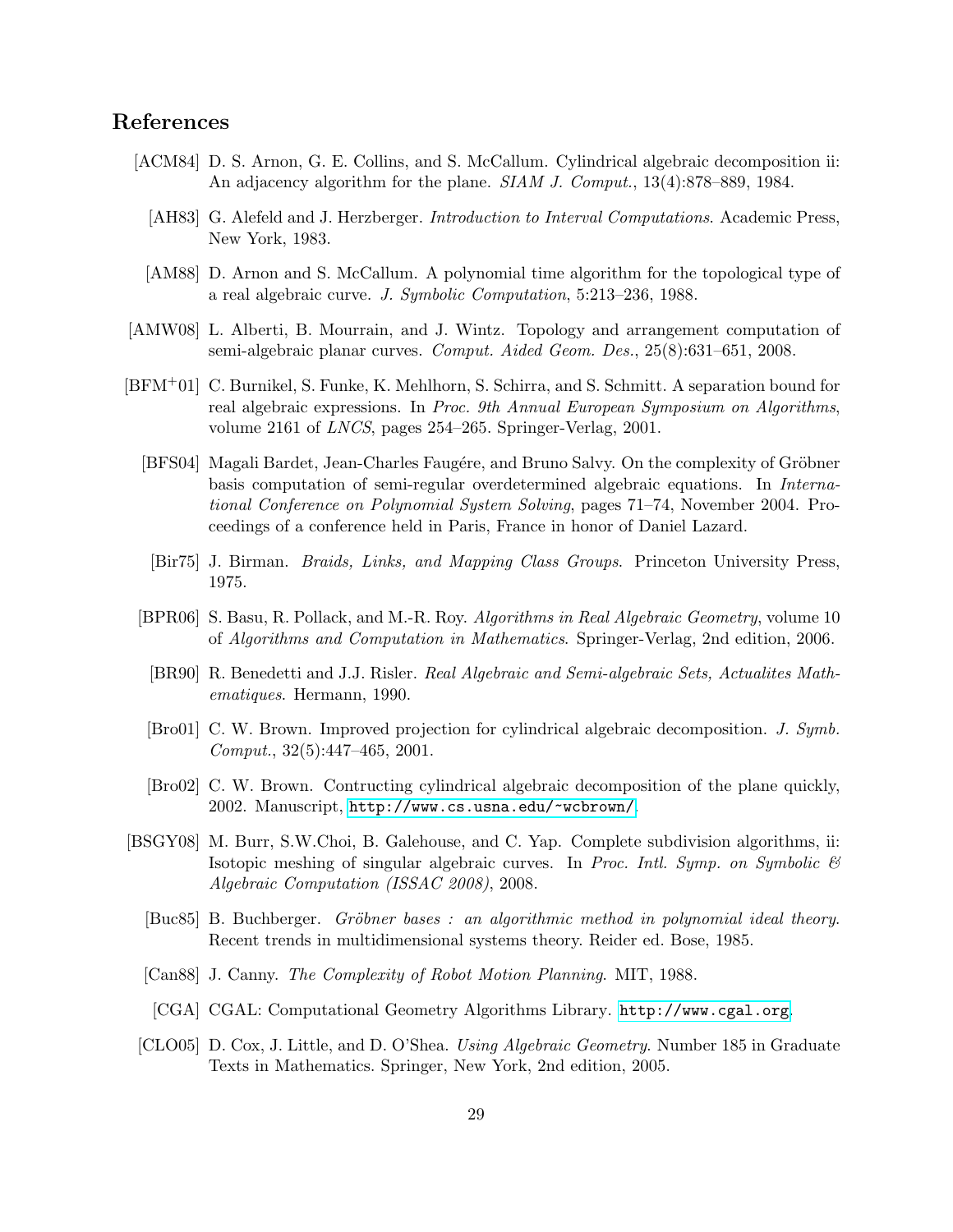- <span id="page-30-10"></span><span id="page-30-1"></span>[CLP+08] J. Cheng, S. Lazard, L. Peñaranda, M. Pouget, F. Rouillier, and E. Tsigaridas. On the topology of planar algebraic curves. In Proc. of the 24th European Workshop on Computational Geometry, March 2008.
	- [CR88] M. Coste and M. F. Roy. Thom's lemma, the coding of real algebraic numbers and the computation of the topology of semi-algebraic sets. J. Symb. Comput.,  $5(1/2):121-129$ , 1988.
- <span id="page-30-4"></span>[DET07] D. I. Diochnos, I. Z. Emiris, and E. P. Tsigaridas. On the complexity of real solving bivariate systems. In C. W. Brown, editor, Proc. Int. Symp. Symbolic and Algebraic Computation, pages 127–134, Waterloo, Canada, 2007.
- <span id="page-30-0"></span>[EK08] A. Eigenwilling and M. Kerber. Exact and efficient 2d-arrangements of arbitrary algebraic curves. In Proc. 19th Annual ACM-SIAM Symposium on Discrete Algorithms (SODA08), pages 122–131, San Francisco, USA, January 2008. ACM-SIAM, ACM/SIAM.
- <span id="page-30-5"></span>[EKK+05] A. Eigenwillig, L. Kettner, W. Krandick, K. Mehlhorn, S. Schmitt, and N. Wolpert. A Descartes Algorithm for Polynomials with Bit-Stream Coefficients. In V. Ganzha, E. Mayr, and E. Vorozhtsov, editors, CASC, volume 3718 of LNCS, pages 138–149. Springer, 2005.
- <span id="page-30-2"></span>[EKW07] A. Eigenwillig, M. Kerber, and N. Wolpert. Fast and exact geometric analysis of real algebraic plane curves. In C. W. Brown, editor, Proc. Int. Symp. Symbolic and Algebraic Computation, pages 151–158, Waterloo, Canada, 2007. ACM.
- <span id="page-30-8"></span>[EMT08] I. Z. Emiris, B. Mourrain, and E. P. Tsigaridas. Real Algebraic Numbers: Complexity Analysis and Experimentation. In P. Hertling, C. Hoffmann, W. Luther, and N. Revol, editors, Reliable Implementations of Real Number Algorithms: Theory and Practice, volume 5045 of LNCS, pages 57–82. Springer Verlag, 2008. also available in www.inria.fr/rrrt/rr-5897.html.
- <span id="page-30-7"></span>[ESY06] A. Eigenwillig, V. Sharma, and C. K. Yap. Almost tight recursion tree bounds for the Descartes method. In Proc. Int. Symp. on Symbolic and Algebraic Computation, pages 71–78, New York, NY, USA, 2006. ACM Press.
- <span id="page-30-6"></span>[Fau99] J.-C. Faugère. A new efficient algorithm for computing Gröbner bases  $(F_4)$ . J. of Pure and Applied Algebra, 139(1-3):61–88, June 1999.
- <span id="page-30-3"></span>[Fen92] H. Feng. Decomposition and Computation of the Topology of Plane Real Algebraic Curves. Ph.d. thesis, The Royal Institute of Technology, Stockholm, 1992.
- <span id="page-30-11"></span>[FGb] FGb - A software for computing Gröbner bases. J.-C. Faugère. [http://fgbrs.lip6.](http://fgbrs.lip6.fr) [fr](http://fgbrs.lip6.fr).
- <span id="page-30-9"></span>[GLS01] M. Giusti, G. Lecerf, and B. Salvy. A Gröbner free alternative for solving polynomial systems. J. of Complexity, 17(1):154–211, 2001.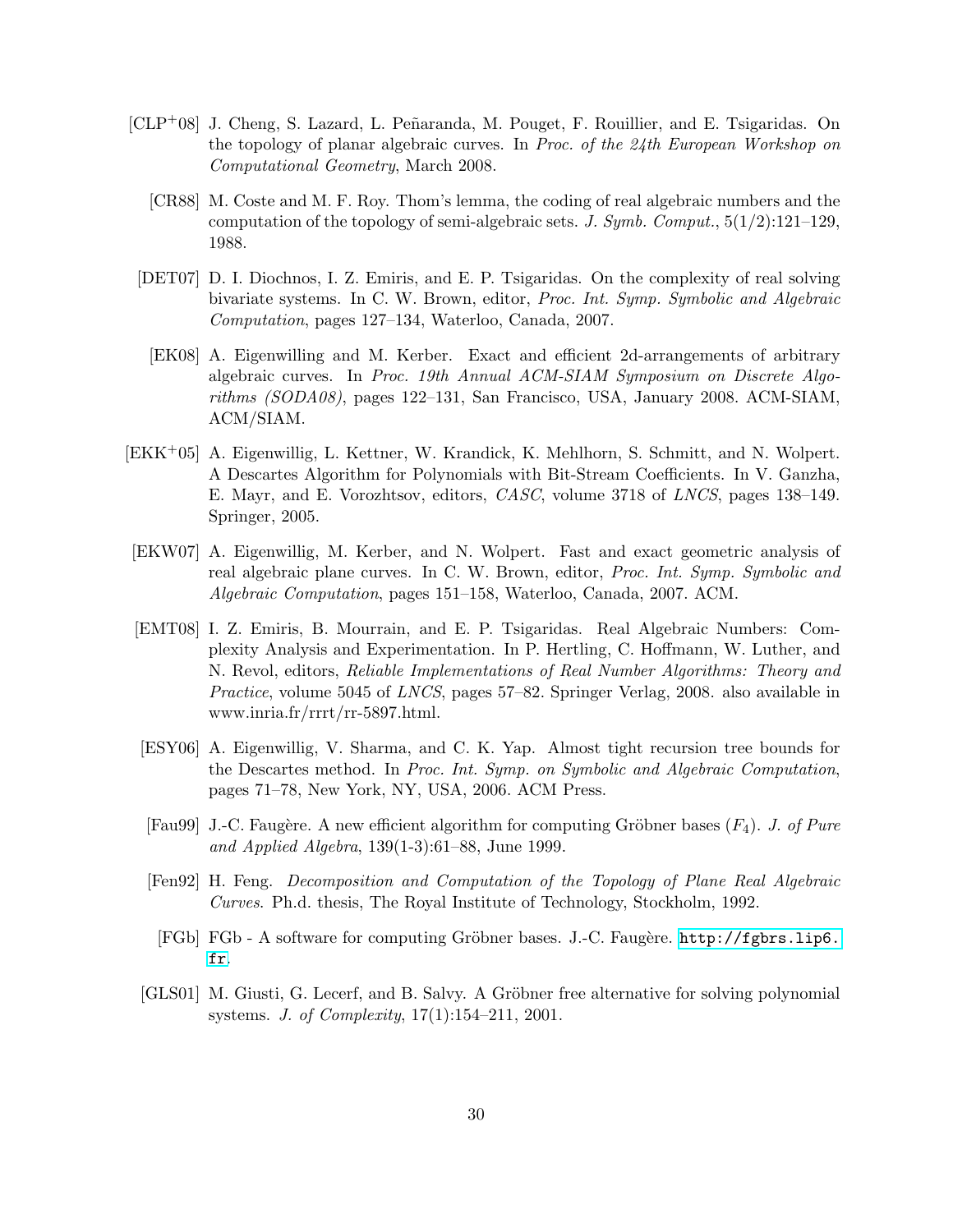- <span id="page-31-12"></span> $[GPS01]$  G.-M. Greuel, G. Pfister, and H. Schönemann. SINGULAR  $3.0 - a$  computer algebra system for polynomial computations. In M. Kerber and M. Kohlhase, editors, Symbolic computation and automated reasoning, The Calculemus-2000 Symposium, pages 227– 233. A. K. Peters, Ltd., Natick, MA, USA, 2001.
- <span id="page-31-0"></span>[GVEK96] L. González-Vega and M. El Kahoui. An improved upper complexity bound for the topology computation of a real algebraic plane curve. J. Complexity,  $12(4):527-544$ , 1996.
- <span id="page-31-13"></span><span id="page-31-11"></span><span id="page-31-10"></span><span id="page-31-9"></span><span id="page-31-8"></span><span id="page-31-7"></span><span id="page-31-6"></span><span id="page-31-5"></span><span id="page-31-4"></span><span id="page-31-3"></span><span id="page-31-2"></span><span id="page-31-1"></span>[GVLRR89] L. González-Vega, H. Lombardi, T. Recio, and M-F. Roy. Sturm-Habicht Sequence. In Proc. Int. Symp. on Symbolic and Algebraic Computation, pages 136–146, 1989.
	- [GVN02] L. Gonz´alez-Vega and I. Necula. Efficient topology determination of implicitly defined algebraic plane curves. Computer Aided Geometric Design, 19(9), 2002.
	- [Hon96] H. Hong. An efficient method for analyzing the topology of plane real algebraic curves. Mathematics and Computers in Simulation, 42(4–6):571–582, 1996.
	- [Ker06] Michael Kerber. Analysis of real algebraic plane curves. Master's thesis, MPII, 2006.
	- [KOR05] J. Keyser, K Ouchi, and M. Rojas. The exact rational univariate representation for detecting degeneracies. In DIMACS Series in Discrete Mathematics and Theoretical Computer Science. AMS Press, 2005.
	- [Lab08] O. Labs. A list of challenges for real algebraic plane curve visualization software. Manuscript, 2008.
	- [Laz83] D. Lazard. Gröbner bases, Gaussian elimination, and resolution of systems of algebraic equations. In EUROCAL' 83 European Computer Algebra Conference, volume 162 of LNCS, pages 146–156. Springer, 1983.
	- [LPY04] C. Li, S. Pion, and C. Yap. Recent progress in exact geometric computation. J. of Logic and Algebraic Programming, 64(1):85–111, 2004. Special issue on"Practical Development of Exact Real Number Computation".
	- [LR01] T. Lickteig and M-F. Roy. Sylvester-Habicht Sequences and Fast Cauchy Index Computation. J. Symb. Comput., 31(3):315–341, 2001.
	- [MC02] S. McCallum and G. E. Collins. Local box adjacency algorithms for cylindrical algebraic decompositions. J. Symb. Comput., 33(3):321–342, 2002.
	- [MPS<sup>+</sup>06] B. Mourrain, S. Pion, S. Schmitt, J.-P. Técourt, E. P. Tsigaridas, and N. Wolpert. Algebraic issues in Computational Geometry. In J.-D. Boissonnat and M. Teillaud, editors, Effective Computational Geometry for Curves and Surfaces, Mathematics and Visualization, chapter 3. Springer, 2006.
		- [MT05] B. Mourrain and P. Trébuchet. Generalized normal forms and polynomial system solving. In Proc. Int. Symp. Symbolic and Algebraic Computation, pages 253–260, 2005.